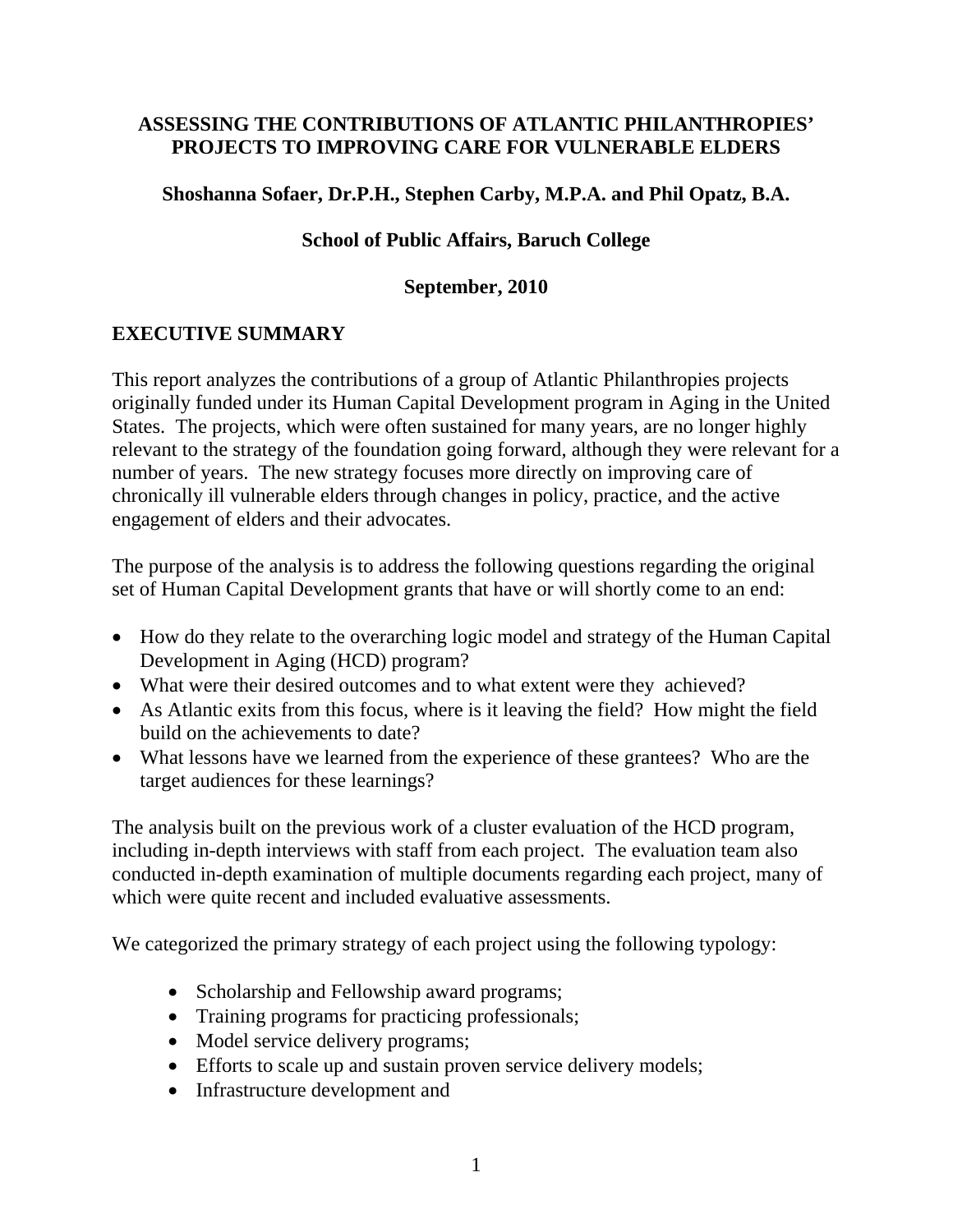• Policy development and advocacy projects.

### **The Projects' Relationship to the HCD Logic Model and Strategy**

Our analysis showed that this set of projects all related to the then current logic model, which emphasized moving to a state in which evidence based practice in the care of older Americans was usual practice, primarily through the delivery of knowledge and skills to currently engaged professionals in medicine, nursing, social work and direct care. However, a few grants moved more directly into intervening in practice settings to make improvements (American College of Physicians/RAND), or supporting changes at the policy level (Better Jobs/Better Care). The typology summarizes the wide range of strategies used by grantees.

### **Were Desired Outcomes Achieved?**

For the most part, projects were not assessed in terms of measurable changes in practice, as such changes are not only difficult to identify but can appropriately be attributed to multiple influences, rather than to a single grant. However, in almost all cases, the explicit short- and mid-term objectives of grantees were met. For example,

- **Fellowship programs** have produced a critical mass of academic physicians and nurses who have been successful in funding and carrying out relevant research, publishing a remarkable body of findings, raising the prestige of geriatrics in their institutions, and taking leadership positions in discipline-specific and other organizations, including and beyond academia. The presence of these committed individuals has also had some impact on students coming through their classrooms; the evidence for this is stronger within nursing than within medicine.
- **Training programs** have touched thousands of health professionals and direct care workers serving older adults, bringing them information on evidence based practices through a wide range of pedagogical techniques and in a wide range of settings. Perhaps more important, the grantees in question have become committed to continuing to be central to providing such training in the long term.
- The one grant we categorized as a **model program** was an effort led by the American College of Physicians (ACP) with support from the RAND Corporation. The project succeeded in engaging a modest number of primary care physicians in efforts to improve the quality of care they provided to older patients in their practices, using a carefully developed set of measures known as ACOVE (Assessing Care of Vulnerable Elders). On these measures, the practices did in fact improve, to a greater extent than other similar practices who had chosen not to participate. This project may well come closest to actually intervening at the practice level. Designed as a pilot effort, ACP intends to replicate it as broadly as they can, although they will no longer have access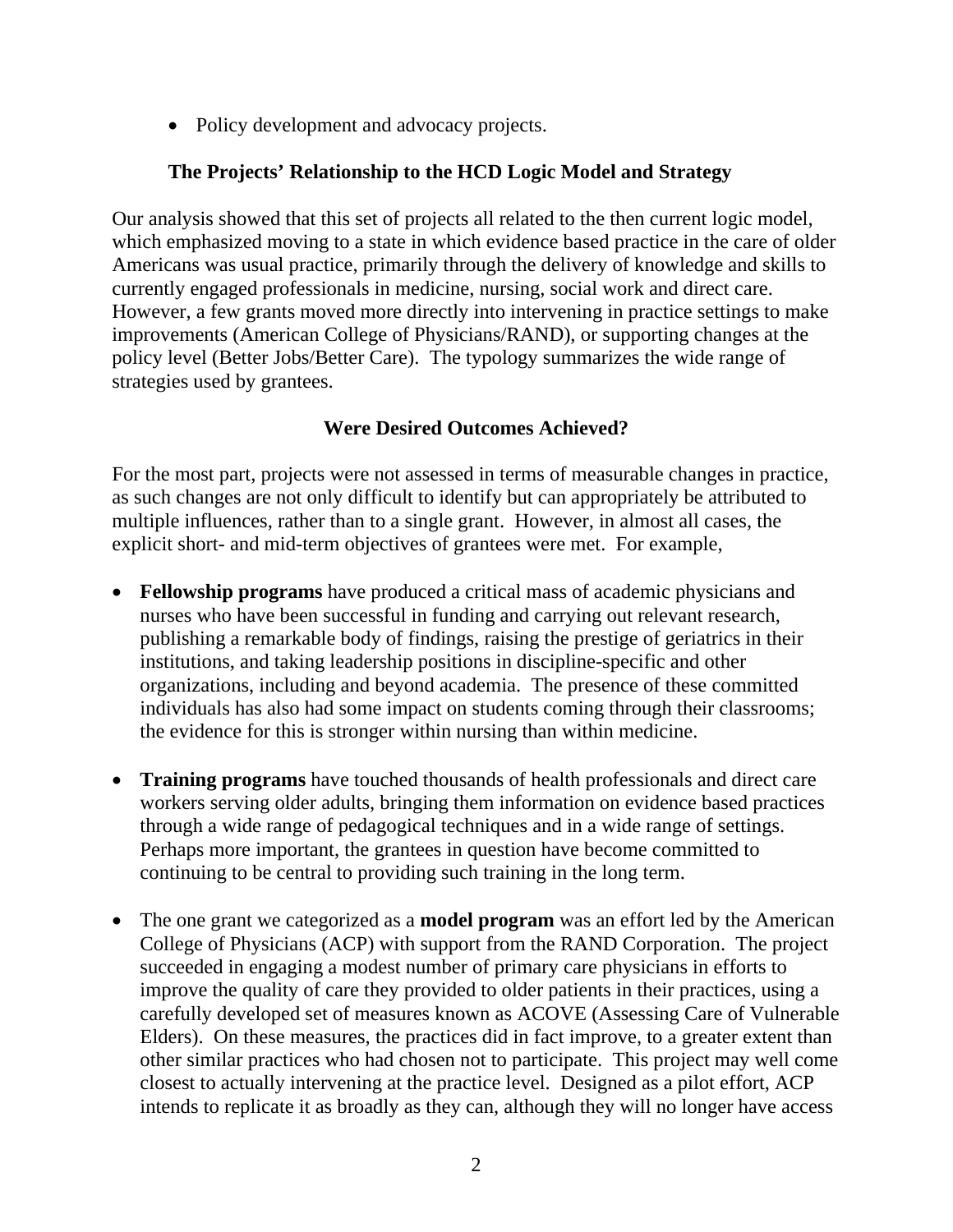to the remarkable geriatricians from the RAND Corporation who took such a "handson" role in the original pilot.

- Several projects had originally been pilots, but got to the stage of **scaling proven models**. The contribution of Atlantic Philanthropies has included assistance to efforts by grantees to develop a business plan to carry their efforts to a far wider audience. Indeed, such plans have been developed, the "ethos" they represent is being incorporated into the organizations doing the scaling, and multiple strategies have been used to market content and activities that can improve care for older adults across large numbers of individuals or institutions. Perhaps the most important outcome is that grantees have proved willing and able to adapt, become flexible in how they implement programs, and thus not been trapped by a "purist" attitude as they move beyond the pilot stage.
- Two **infrastructure development** projects are designed to increase the ability of organizations without a singular focus on aging to create the conditions needed to support such a focus. One project focuses on subspecialists in internal medicine, the other on human services agencies. In the case of subspecialty associations, interest groups are being successfully created (the project is only half completed), but it is too early to tell if they can be sustained with limited or no resources. In the case of human services agencies, the key element is actually the linkage with the grantee agency, which is also building its own capacity to disseminate and replicate.
- The Better Jobs/Better Care project, the sole **policy development and advocacy**  project in this group, also focused on training (primarily of supervisors of direct care workers rather than on the workers themselves). However, policy development and advocacy was a major goal of the program, which was jointly supported by The Robert Wood Johnson Foundation. Multi-stakeholder coalitions were formed in five "demonstration" states. Only one of the five began with a focus on policy and advocacy and made progress in achieving the objective of differential reimbursement for long term care providers whose management practices created high quality jobs for direct care workers. A special designation was identified; the work now is to link reimbursement to that mechanism going forward. However, it was clear that in other states, coalitions were not at a sufficiently advanced stage of development to take on the challenges of articulating and pursuing policy objectives, especially when they might be viewed as more in the interest of one stakeholder (the direct care workers themselves) than the other (their long-term care provider employers).

#### **What lessons have we learned?**

With respect to fellowship award programs, we have learned the following key lessons: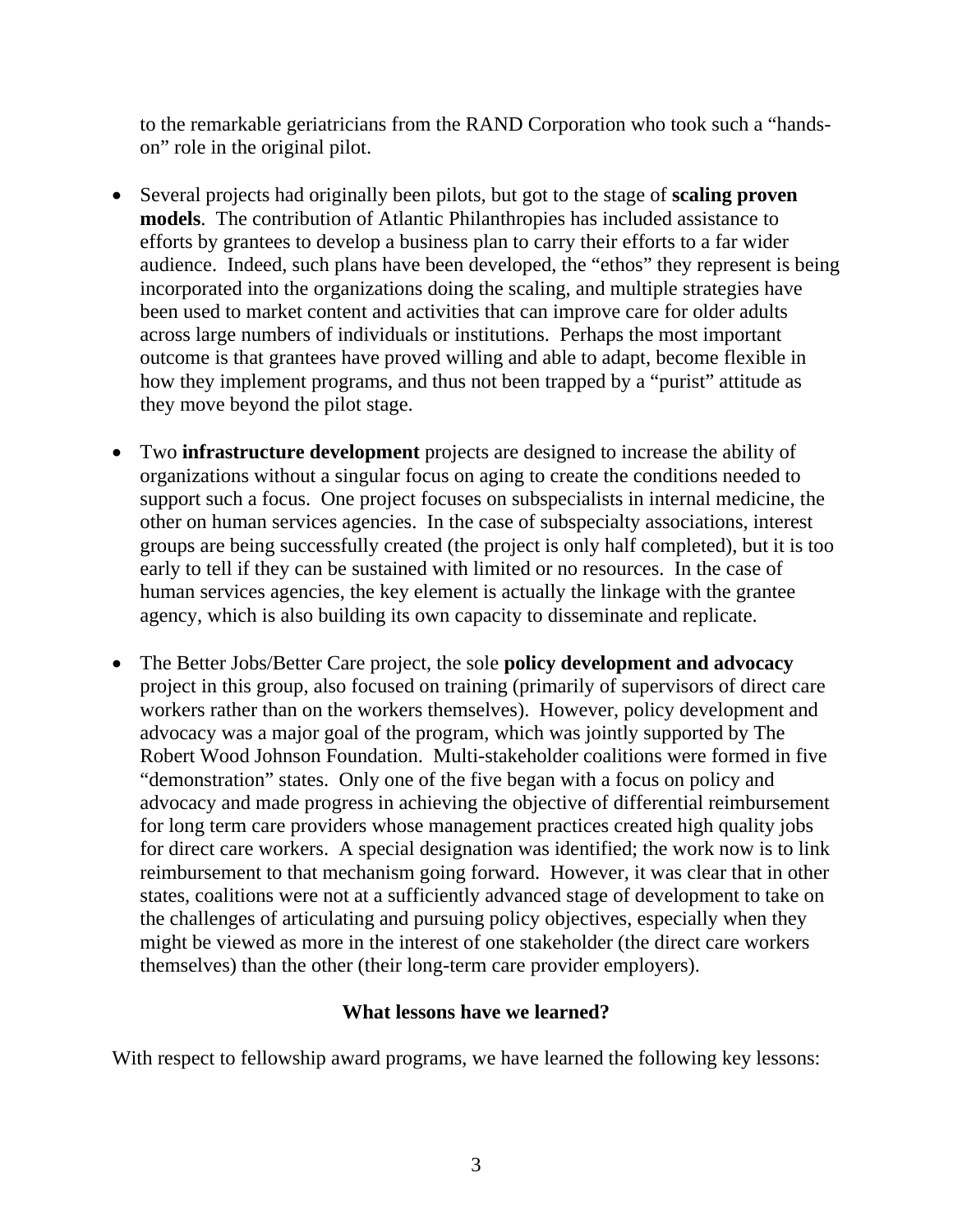- 1. Select the right grantee and grant leadership: A common factor of the funded programs is that they were operated by a range of national organizations with legitimacy in the broader disciplines of medicine and nursing, and supported by advisory groups studded with individuals of high repute in critically positioned organizations. Involving organizations who did not already have an explicit commitment to the aging population was especially smart.
- 2. Don't expect short-term results: The projects build a cadre of individuals who have the capacity to be leaders in the mid- and long-term. They will produce short term results: publications, grants, etc. But the long-term impact on medical and nursing students, on the evidence base, on the overall prestige of the field, will take even more time than the multi-year investment made by Atlantic. Involving funding partners both philanthropic and public can help institutionalize these efforts over the longterm.
- 3. Faculty development alone will never be enough to improve practice across the board. It is essential to link faculty development award projects to other efforts designed to impact educational curricula; licensing and certification/recertification standards and mechanisms; the generation of innovative model practices; the translation of research into products that can be more easily applied in practice settings; and, of course public policy. These linkages require time and resources from funders, including a relatively high number of internal staff or support from other organizations, such as the National Program Offices so often used by The Robert Wood Johnson Foundation.

We have a specific recommendation that Atlantic work to link the individuals who have received awards to the current grantees pursuing policy improvements. While few are likely to be seasoned policy analysts or advocates, they have a unique depth of knowledge on the relative importance of different issues and on the supporting evidence for policy positions. They would need training to fulfill their potential.

With respect to training programs we have the following lessons:

- 1. Training is not just training: To change behavior, training must be of the highest quality, in terms of several key elements, including: evidence based content; a clear target audience and strategies to reach and motivate them; the right training methods; the use of methods to assess short- and mid-term improvements in knowledge and skills; methods to assess whether trainees put their skills to work and create a more conducive environment for adopting best practices; and a business model to make their work sustainable over the long term.
- 2. Programs based in academia can be effective if those operating them recognize that what they bring as academics is necessary but not sufficient: They need to be highly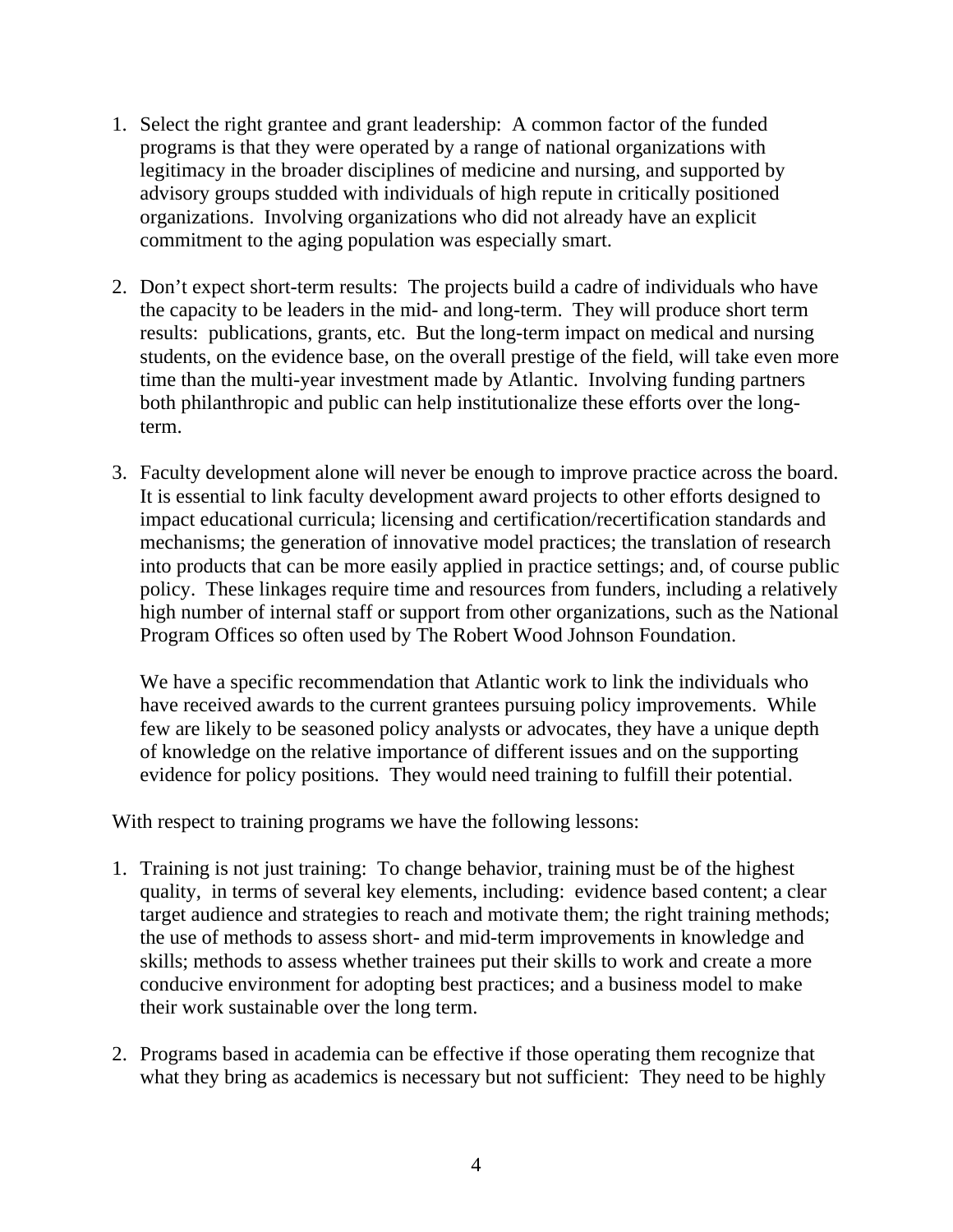entrepreunerial, willing to get into the field, listen to the field and learn from the field, and willing to adapt materials so they are easy to access, absorb and apply.

With respect to the single model program we examined, our lessons learned are the following:

- 1. Physicians, and other providers, will not embrace practice change efforts unless they see a clear and fairly immediate benefit to themselves in doing so: In most cases, external factors will loom large in motivating change. These factors include changes in financial incentives, in the requirements of licensing and certification organizations, in the metrics used and publicized to help people compare providers, etc. Of course, the new direction Atlantic is taking focuses on just this kind of policy change.
- 2. Make it easy to change: With respect to practice change efforts, the process needs to simpler, more specific, more step by step, more transparent. We know that people will not even try to change if they think they will fail. This is clearly true of patients but it is also true of clinicians and executives. Related to this lesson is that for people to take ownership of a change process, they need to be able to adapt as well as adopt. An overly heavy focus on pure implementation fidelity may be self-defeating.

With respect to scaling proven models, we find the following lessons:

- 1. Identify the most critical "active ingredients" in any major effort you want to scale and work to ensure these are sustained even if other pieces of the original plan do not survive: This is the other side of the coin from the immediately previous lesson. Replications do not have to be clones, but they do have to honor the underlying drivers of success in the original model. The challenge in following this lesson is that it is rare that we have strong evidence of which ingredients are most critical; typically, good judgment is required, as well as careful observation of the implementation of the original model.
- 2. Plan, but be ready to take advantage of unexpected opportunities: This lesson is specific to the current moment, in which the largest new health care bill of the last fifty years at least is in the process of being implemented. This legislation is rife with specific provisions that address hundreds of issues and create hundreds of opportunities to take good ideas and spread them more broadly. For Atlantic, it is important that the models created with their resources be promoted as viable options for further replication through the implementation of the law.

With respect to infrastructure development projects, we found these lessons: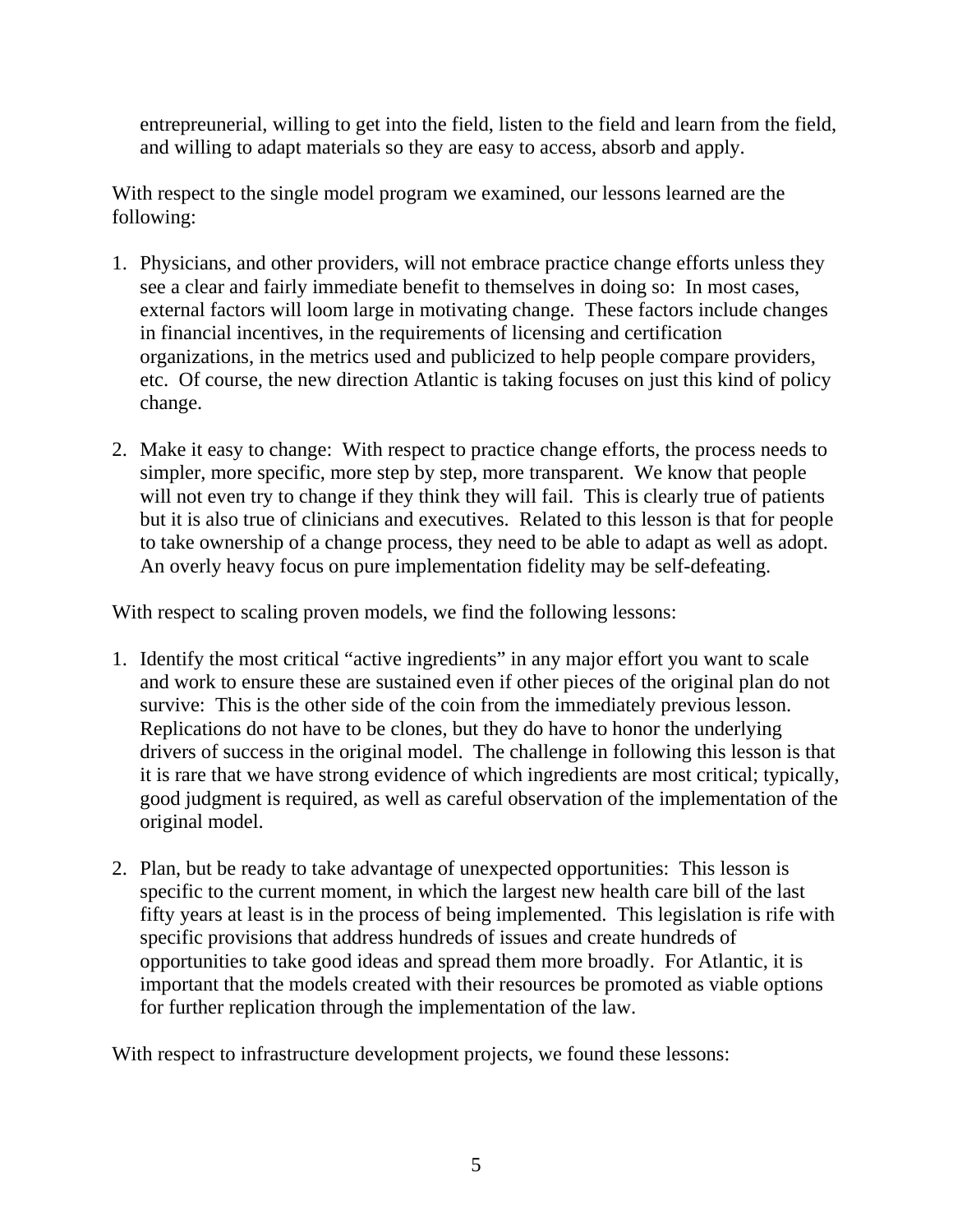- 1. The use of small grants can make a big difference: Both projects in this category were working to create a focus on aging in organizations whose mission was broader than, but included, care of older adults. In both projects, small grants were used to great effect and provided a specific focus that got people mobilized around an aging related issue or topic.
- 2. A mix of senior, mid-level and junior members are good ingredients for an effective interest group: Having individuals at all levels of experience and prestige works well because they can play different roles and also provide continuity over time.
- 3. Even the most minimal staff support can make a huge difference: When trying to build sub-groups within either a formal organization or across more informal groupings, even a few hours a month can provide logistic support needed to keep things moving.
- 4. This is a long struggle: With respect specifically to geriatric medicine, we are still a long way from having this field viewed as a prestigious, scientifically well-founded or lucrative focal point for a physician's career. It may well be a communications challenge that, in fact, the field remains less than glamorous, especially given its focus on management and palliation rather than "cure."

With respect to policy development and advocacy, we examined one set of projects in the Better Jobs/Better Care. As policy is a primary strategy being pursued under the new direction, however, lessons from this project may be especially helpful.

- 1. It may not be wise to engage the same grantees and coalitions for purposes of policy development and advocacy on the one hand, and direct service improvement on the other: This does NOT mean that direct service providers should not be involved in policy advocacy, or the reverse, just that having the same coalition work on both kinds of issues may be almost impossible to achieve, except over a long time period.
- 2. Coalitions do not start out fully capable of taking on complex policy analysis and advocacy tasks; they have to develop over time: Coalitions take time to develop mutual trust and respect and a deep understanding of what each party needs and can contribute. Those characteristics are especially needed when pursuing policy objectives in a highly partisan and polarized environment such as exists in this country today. When coalitions are forced to take on tasks for which they are not yet "developmentally ready" they often not only fail to make progress, they can go backwards.
- 3. Multi-stakeholder coalitions take even longer to develop and take on policy changes: Again, building mutual trust may be not just difficult but close to impossible in situations where the reality, or even the perception, is that one group is trying to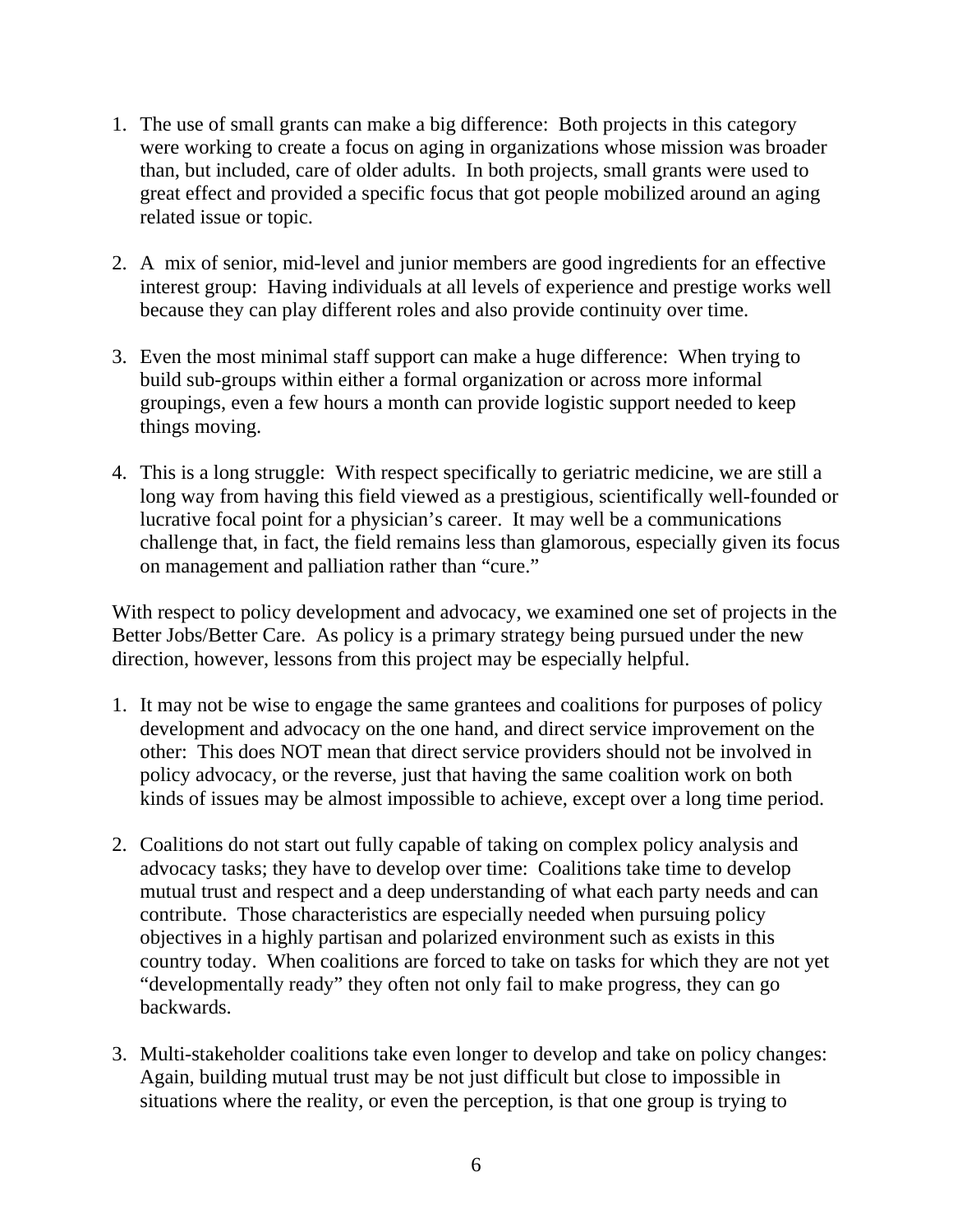undermine the position of the other. Some multi-stakeholder groups do share core values and vision, but others do not and the reality of conflicting interests has to be recognized.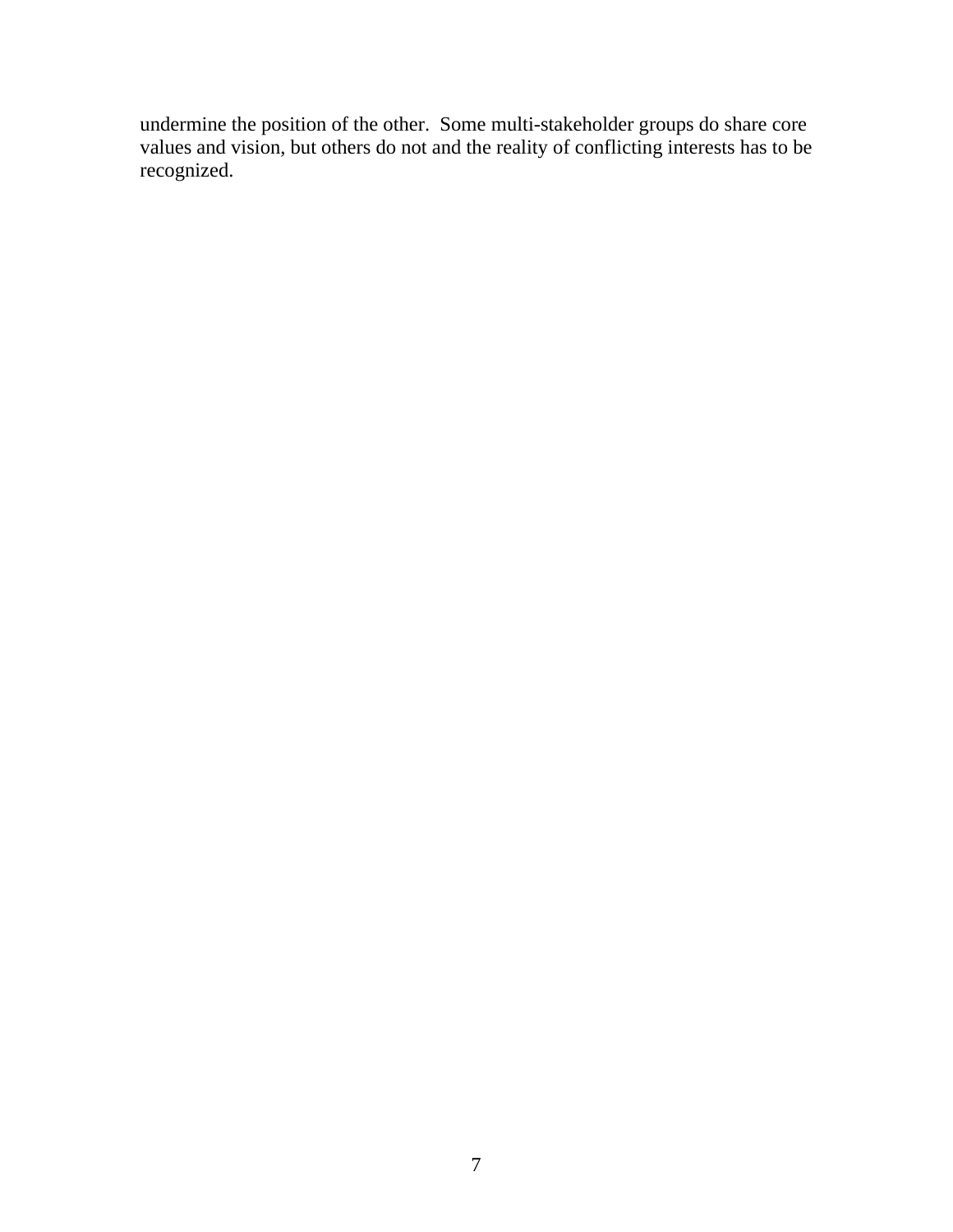## <span id="page-7-0"></span>**I. INTRODUCTION**

Atlantic Philanthropies created a sub-program in Human Capital Development within its Aging Program in the United States in 2004. A total investment of approximately \$145 million has been made in projects in this sub-program through 2008; only a portion of that investment is reflected in the grants reviewed here. At that time, Atlantic Philanthropies decided to conduct a review of its Aging Program as a whole and made a significant shift in focus and strategy. While retaining the original focus on improving the health and lives of vulnerable elders, they determined that they could have a more significant impact in the relatively few years remaining until their endowment was spent down if they focused their health work on changes in policy that would support the adoption of more evidence based best practices, particularly in the care of people with one or more chronic illnesses.

This report summarizes, at this critical transition point for the foundation, the contributions that its original focus and strategy have made over the many years of its implementation. The report covers a total of 17 grants made to 13 organizations. In several cases a series of grants was made over time to the same organization for the same purpose; in one case two somewhat different grants were made to the same organization. While most of these grants have ended, quite a few remain in place, although grantees are aware that these are "close-out" grants from the perspective of the foundation. Appendix A provides information on the Grant Number, Grantee Name, Grant Title, Start Date and End Date.

The bulk of Atlantic's grants had originally been categorized on the basis of the particular health care professional/worker addressed, i.e. physicians, nurses, social workers and direct care workers. In our earlier work, we had created an alternative approach to categorizing these grants, based more on their programmatic strategy than on their professional target. Here are the categories we created:

- 1. Scholarship and Fellowship Award Programs
- 2. Training programs for practicing professionals
- 3. Model service delivery programs

 $\overline{a}$ 

- 4. Efforts to scale and sustain proven service delivery models
- 5. Policy development and advocacy projects<sup>[1](#page-7-0)</sup>

We used these categories in our analysis for this report, as we used them in our initial analysis of the cluster as a whole. However, we have added a new category, Infrastructure Development, to address the focus of two projects with the Alliance for

 $1$  A sixth category we originally created, Information dissemination projects, was not represented in the set of grants we examine in this report.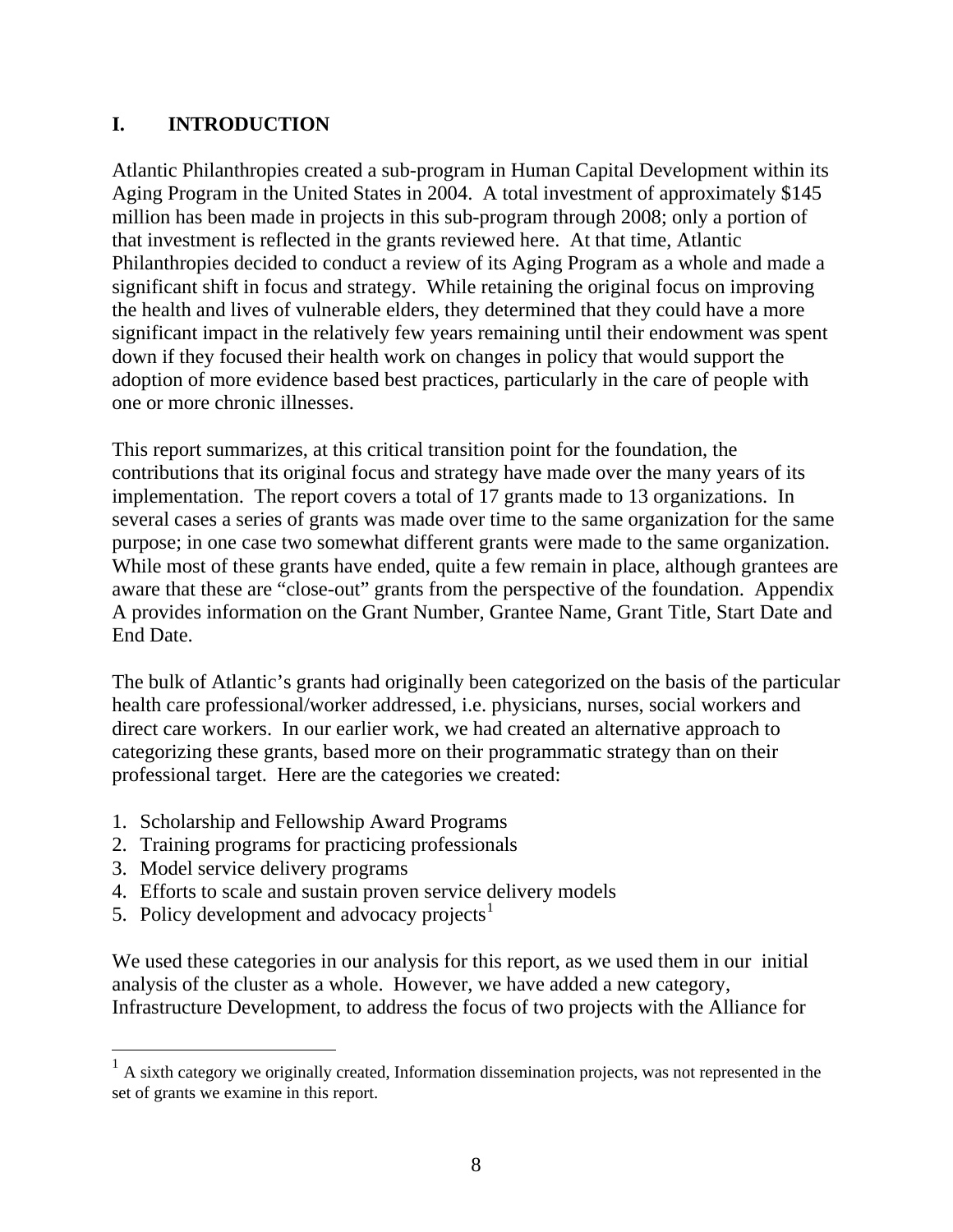Children and Families and the Association for Subspecialty Professors, which do not clearly fit into the existing categories.

We remain convinced that this approach will generate more learning for future efforts than categories which speak to the "target audience" (e.g. medicine, social work) alone. The foundation has appeared to find it useful in the past. Appendix A also includes a column indicating what category each grantee has been placed into. In a few cases, a grant can be placed in more than one category. Where this has been true, we have discussed the grant in the category we believe represents its primary focus.

Three objectives are specified in the logic model for the Human Capital Development in Ageing Sub-Programme (HCD) created in 2004. Two of the three are of particular relevance to this assessment of contributions:

- 1. Within five years health care practice for older adults will have been improved by increasing the supply and improving the quality of education and training efforts for key professionals, including physicians, nurses and social workers.
- 2. The quality of geriatric care provided by direct care workers in home and institutional settings will have been improved in three states.

Desired outcomes reflecting these objectives have been defined as follows:

- 1. To transform best practice into usual practice
- 2. To improve the capacity of older adults to access good health care
- 3. To improve the capacity of other care workers
- 4. To sustain both professional and paraprofessional geriatric capacity
- 5. To improve financial incentives for geriatric care

We decided it would be valuable to insert in this report excerpts about the assumptions underlying each category of program, to put it in an analytic context. These are found at the beginning of each section in italics.

Note that the report does **not** review grants funded prior to the strategy shift that focus more explicitly on improvement in chronic care for older adults. Of course, it also does not address newly funded projects tied to the new focus.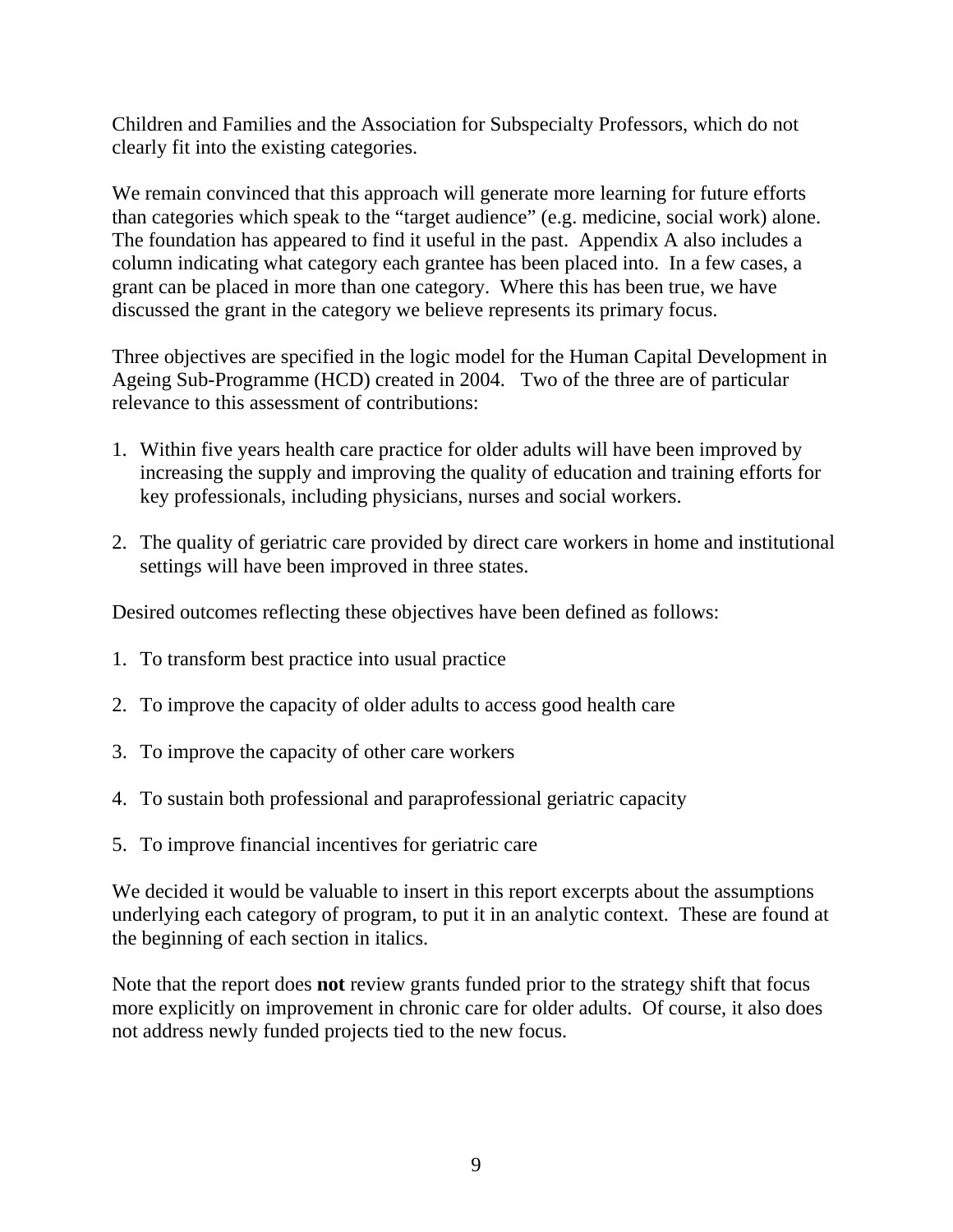# **II. METHODS**

The report is based on existing data of several kinds, including:

- Summaries of interviews conducted by the Baruch College Team with directors and/or other key players since the Cluster Evaluation began in 2006; and
- Proposals, summaries written by foundation staff for board action, progress reports and final reports.

In one case, the evaluation team has access to far more detailed information on an Atlantic Philanthropies grantee, the American Academy of Nursing, in support of the Claire M. Fagin Fellowship program. Our team was selected by the John A. Hartford Foundation, in 2008, to evaluate key grantees of its Hartford Geriatric Nursing Initiative (HGNI), including the Building Academic Geriatric Nursing Excellence (BAGNC) program, of which the Fagin fellowship program is a key element. We therefore have access to considerable information regarding the Fagin Fellows from the time of the program's inception to the present. We gathered these data through web-based annual surveys of Fagin Fellows current and past. In this report, we will primarily depend on surveys submitted in 2009. The most recent survey results are still being analyzed, but one or two key outcome data points are already available and will be incorporated into this report. Unfortunately, the data available covers all Fellows who received awards since the initiation of the initiative in 2001, so we are reporting on this entire group. In addition, since individual fellows are not "assigned" to one or another source of support, the data are for all Fellows.

Based on the existing data, detailed summaries of each grant were created. The summaries were organized according to the focal points we identified earlier for our study:

- How does each grant or group of grants relate to the overarching logic model and strategy of the Human Capital Development sub-program?
- What were the desired outcomes of each grant?
- To what extent were these outcomes achieved?
- As Atlantic exits from this set of grants over the next few years, where is it leaving the field? How can the field in general build on the achievements to date?
- What lessons have we learned from the experience of grantees in pursuing their objectives? Who are the target audiences for these learnings?

Ultimately, however, this report is based on our interpretation of the available data, especially across grantees. Such an interpretation is naturally influenced by other information and ideas which seem to us highly relevant to the task at hand.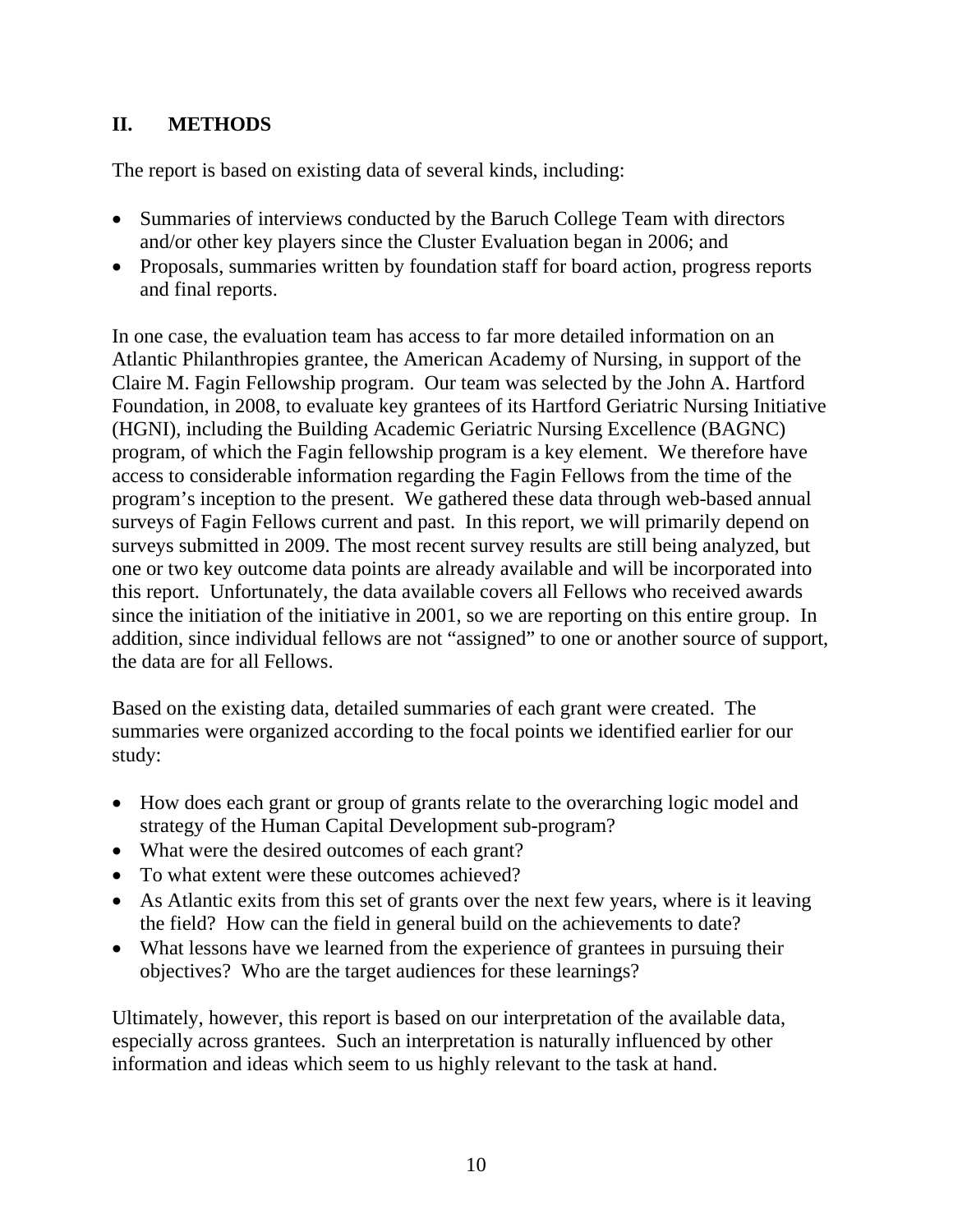### **III. FINDINGS**

#### **A. Scholarship and Fellowship Awards**

Atlantic Philanthropies has made a major investment in the development of high ability, high prestige academic geriatric leadership in medicine and nursing, through support for faculty development efforts. These include:

- The Paul Beeson Career Development Program in Aging Research, which focuses on both geriatricians and faculty in other medical and surgical specialties;
- The T. Franklin William Awards for Junior Faculty, which focus on faculty in the sub-specialties of internal medicine (including geriatrics);
- The Jahnigen Career Development Awards, which focus on additional medical specialties and sub-specialties, including several that are surgical; and
- The Claire M. Fagin Fellowships in Geriatric Nursing, which focuses on people who have already achieved a research doctorate in nursing.
- 3. How does this group of grants relate to the overarching logic model and strategy of the Human Capital Development sub-program:

Here are the comments we made in 2007 in our initial analysis of this set of programs:

*The focus of these programs is on academic settings and academic work – helping scholars get funding for and carrying out high quality research, getting their work published in peer reviewed journals, getting them promoted through the academic ranks, and eventually seeing them get chosen for high profile and prestigious positions from which they can become leaders with substantial influence on future scholars and professionals. On one level, this is field-building. In addition, however, there is an assumption such individuals will have both direct and indirect influence over the quality of care provided to older adults, the number of clinicians who choose to specialize in geriatrics or in conditions critical to older adults, and in the content and effectiveness of curricula so they more fully address current and emerging geriatric knowledge and the skills required to implement it with patients. The assumptions are plausible to some degree, but questions remain about how much change can be achieved through a small cadre of individuals, and exactly what roles they would have to take and what strategies they would need to employ to achieve such change. It is important to note, however, that we have not had access as yet to all the potentially relevant documents regarding these programs, since many reside with co-funders such as the John A. Hartford Foundation, which has engaged high level experts to evaluate the efforts over the years.* 

*New directions are emerging in AP's use of this kind of project. For example, the newer Fagin nursing scholars program is emphasizing the need for participants to learn leadership skills and to build an enduring network of relationships with other*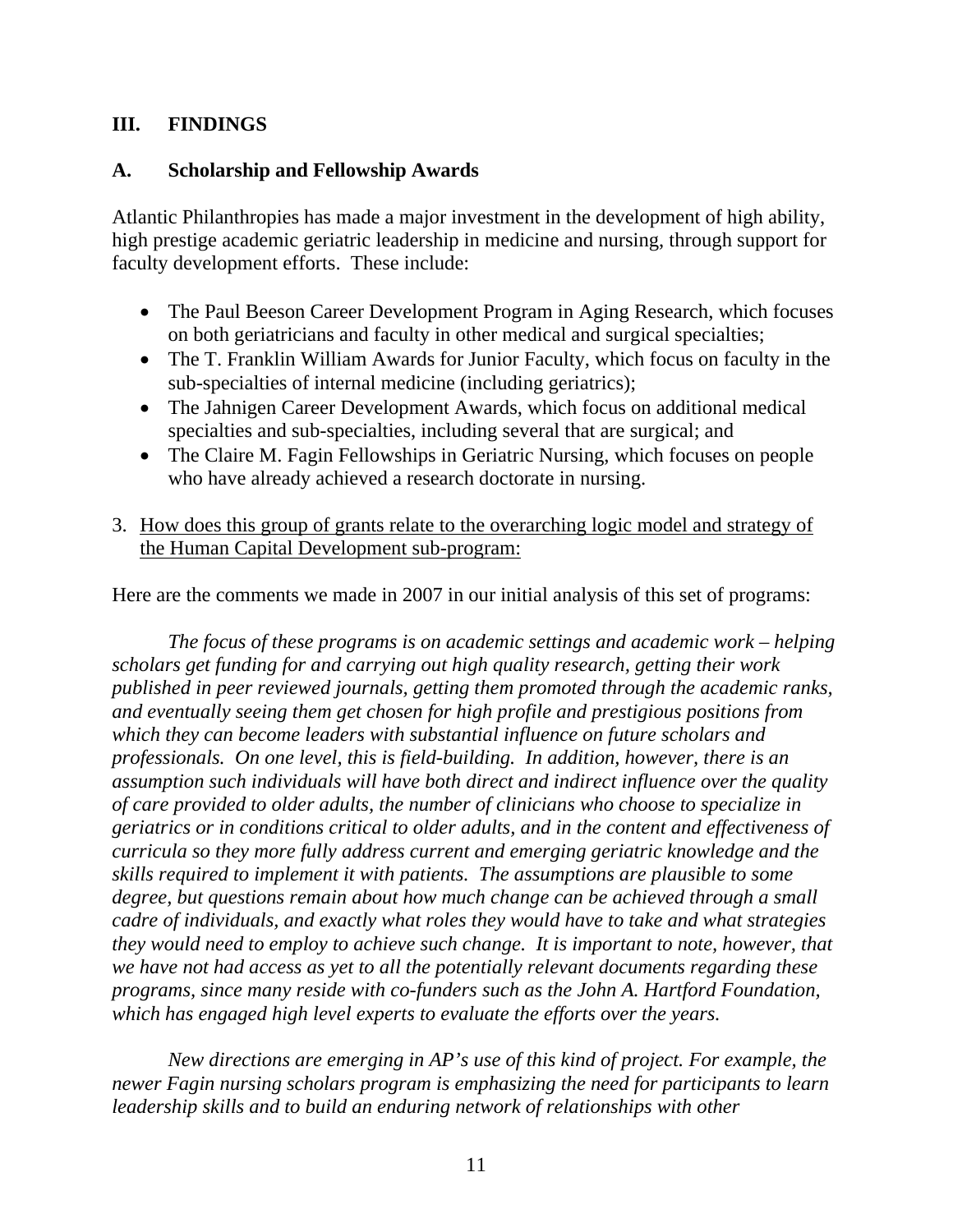*participants in the program (including not just other Fellows but other mentors, other organizational participants, etc.) This is an acknowledgement, however tacit, that being an excellent researcher is not sufficient for having an effect on either clinical practice or professional education. Indeed, our interviews revealed that an important "active ingredient" for all these projects relates to the development not just of individual "stars" but rather the creation of a network or cadre of people who have built relationships with one another through their participation in the fellowship and beyond.* 

From the vantage point of 2010, an additional feature of these projects emerges. Especially within medicine, the strategy of moving aging research out of geriatrics alone and into the broad range of medical, surgical and scientific specialties and disciplines has proved critical. Geriatrics *per se* will probably never be a "glamorous" career choice. By broadening the focus to the care of older adults across the board, these programs have moved the work of improving health care and health of older adults to something that should be relevant to almost all clinicians, rather than the purview of a small subset. The recent, somewhat controversial but probably wise decision of nurse practitioners to drop separate certifications for adult and geriatric practitioners and create a new "adult/gero" certification reflects this same kind of thinking. When one considers the proportion of health services overall that are provided to older adults across all settings, this approach makes enormous sense.

#### 4. What were the desired outcomes of this group of grants and to what extent were they achieved?

These grants were clearly intended to produce cadres of scholars in medicine and nursing who would:

- be highly productive researchers in geriatrics and aging;
- progress through the academic ranks and obtain leadership positions;
- infuse geriatric knowledge into the medical and nursing school curricula; and
- improve the quality of care provided to older adults, not only in their own institutions but in other parts of the health care delivery system, through identifying best practices, training students at all levels, mentoring other faculty, and hopefully developing and promoting model programs, standards, and other vehicles.

In terms of achievements, this set of grantees, across the board, has:

- recruited and selected highly qualified candidates;
- almost always seen candidates complete their award;
- almost always seen candidates remain in academic settings, continue to focus on geriatrics at least in their research, and achieve tenure and promotion;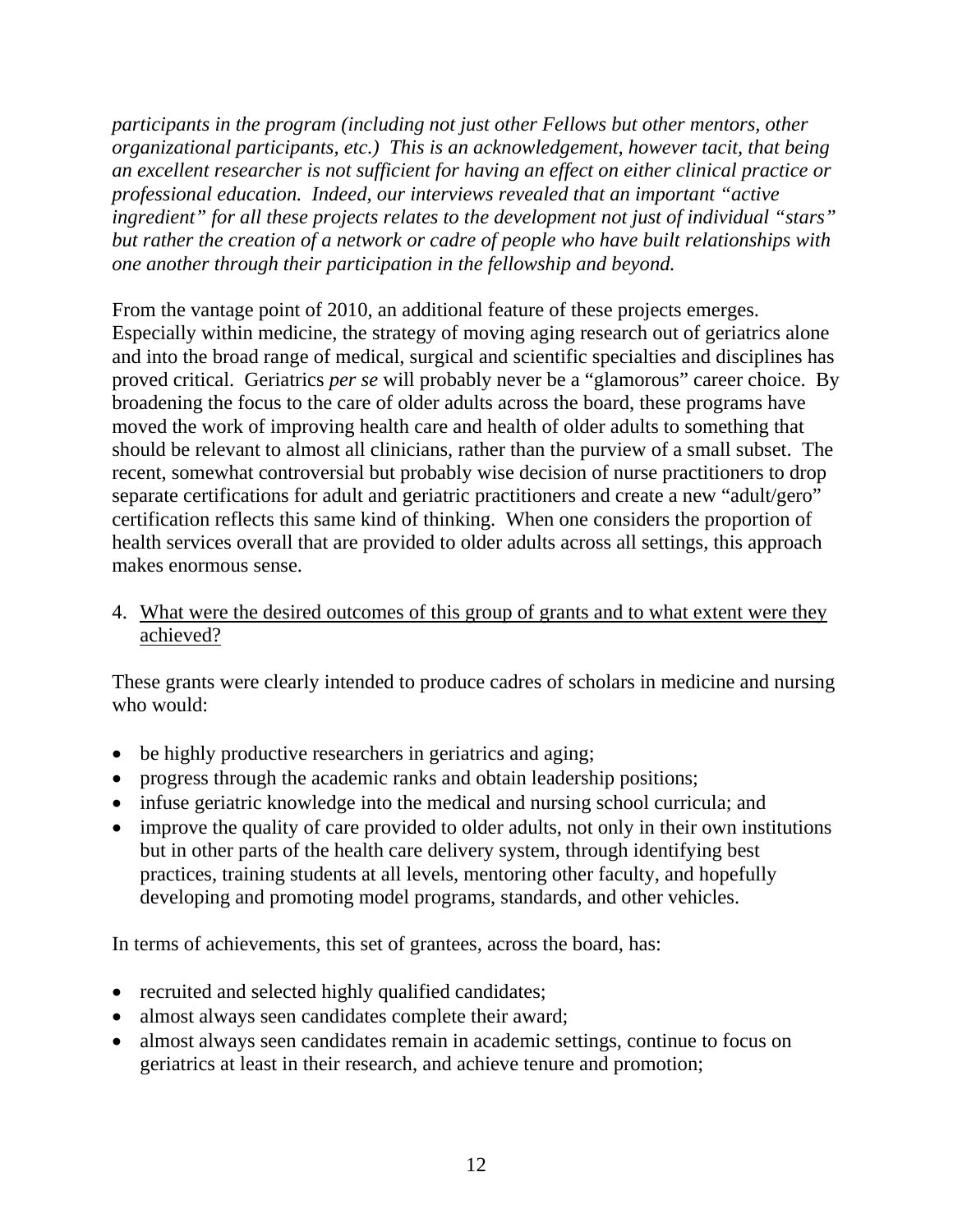- resulted in the publication of hundreds if not by this time thousands of publications, primarily in peer-reviewed journals;
- resulted in the completion of significant geriatric research during the award period;
- resulted in garnering millions of dollars in additional geriatric research funding, public and private, including program project awards;
- produced a strong cadre of people willing and able to mentor others in careers in aging research; and
- given greater visibility to the care of older adults as a place where highly qualified individuals can and do make significant contribution to science and clinical practice.

The available data is not as clear regarding the impact of the award programs on outcomes that go beyond research productivity and mentoring. Thus, there is less clear evidence that awardees have succeeded in infusing sophisticated knowledge about caring for older adults in medical and nursing curricula among those whose careers will be primarily clinical in nature. Nor is there much evidence that scholars have a significant impact on clinical practice through other pathways beyond professional education.

We will explore in depth the largest and most prominent of the awards projects in medicine, the Beeson program, and as something of a contrast, the Claire M. Fagin Fellowships in nursing. We do this in part because of the richness of available data on both these projects.

**Beeson Awards:** A study by Warshaw and Bragg was commissioned by Atlantic Philanthropies to examine the impact of the Beeson program on broader impacts of this large group of faculty on their home medical institutions. The report on this study noted:

- There is no difference between Beeson and non-Beeson schools in the percent with student chapters of the American Geriatrics Society; a structured basic science curriculum that addresses geriatrics; or required geriatrics clinical training (although all schools report a required geriatrics clerkship or a geriatrics experience integrated into a required clinical rotation);
- Beeson scholars appear to have had no or minimum impact on the scope of clinical geriatrics programs at their medical schools; however
- Beeson schools do have an easier time attracting geriatric fellows, more geriatric educational grants, more time of faculty teaching geriatrics.

Academic leaders interviewed for this study were split about whether the Beeson Scholars had a positive influence v. no or a modest influence on the educational program at their medical school.

When we move beyond geriatric education to the delivery of clinical geriatric services, the impact of the Beeson's declines further. This appears to be because the Beeson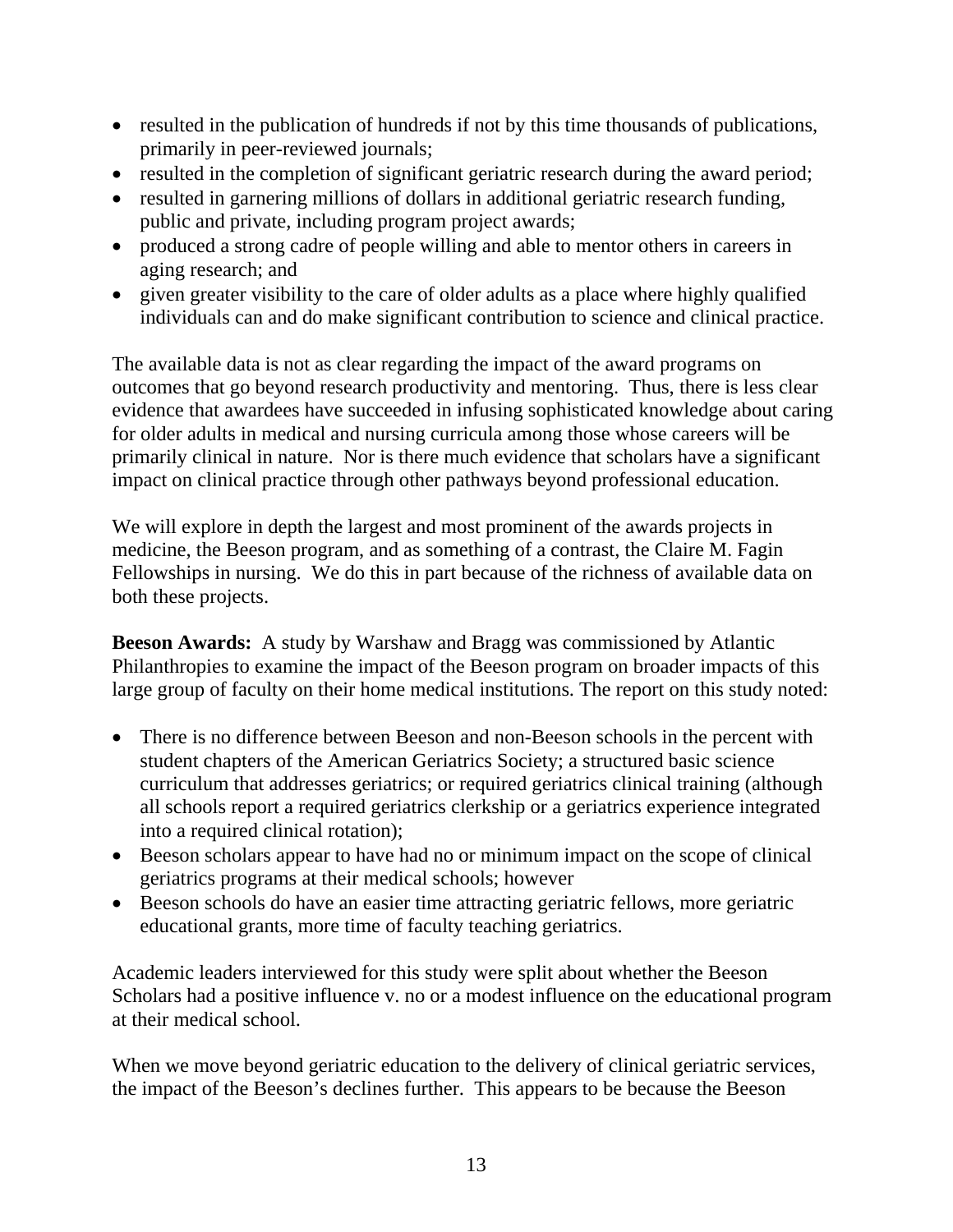Scholar program emphasizes "protected time" for research, limiting the impact, at least during the award period, on actual clinical practice. However, the researchers note that since many of this group of faculty come from specialties other than geriatrics, they may well not be fully capturing their impact on either clinical education or practice.

**Fagin Fellows Program:** To balance this detailed discussion of the Beeson program, we now present data on the Claire M. Fagin Fellows program, which focuses on geriatric nursing. There are clear differences, which may well reflect different underlying cultures in academic medicine and academic nursing. Although research is still the predominant focus of nursing scholars, they are more likely to be assessed institutionally in terms of their contributions to teaching as well. The data here, as noted earlier, comes from our own evaluation of the Hartford Geriatric Nursing Evaluation, and in particular the BAGNC Scholars and Fellows program. We report results almost entirely as of mid-2009; additional data will be available by the end of this calendar year on results through mid-2010. The most important caveat is that in most cases, we have data available for all individuals receiving Fagin Fellowship since the inception of the program in 2001; we can rarely isolate achievements of the cohorts since 2004, when Atlantic Philanthropies became a funder.

We can report the positions currently held, as of 2010, by all Fagin Fellows responding to our survey (75 individuals, including current Fellows; response rate 96.2%). Of a total of 57 responding alumnae/i of the program, 12% have research positions only; 17.5% are in faculty positions that are not on a tenure track; 40% have tenure track faculty positions but are not tenured; while 30% are tenured.

Considerably more data are available from our 2009 results, for which we have a 91.3% response rate.

- The average number of publications of all kinds produced by Fellows was 10.35 prior to the award; 5.63 during the two year award, and 8.1 since the award.
- This comes to a total number of publications by Fellows of 671 publications during and after awards, of which 484 were peer-reviewed articles and 47 were peerreviewed book chapters.
- The vast majority of these publications concerned clinical care (522 publications), but 64 did address education, while 21 addressed policy.
- Like their colleagues in medicine, nursing scholars did well at generating additional funding. Fellows had 84 grants funded during their award period (with the proviso that they had to be a PI, a Co-PI or a Project Director for a non-research project), and 88 more since their award.
- Fellows received approximately \$6 million in funding during their award period (we excluded any Hartford Foundation funding in this calculation) and about \$23.5 million since completing their award.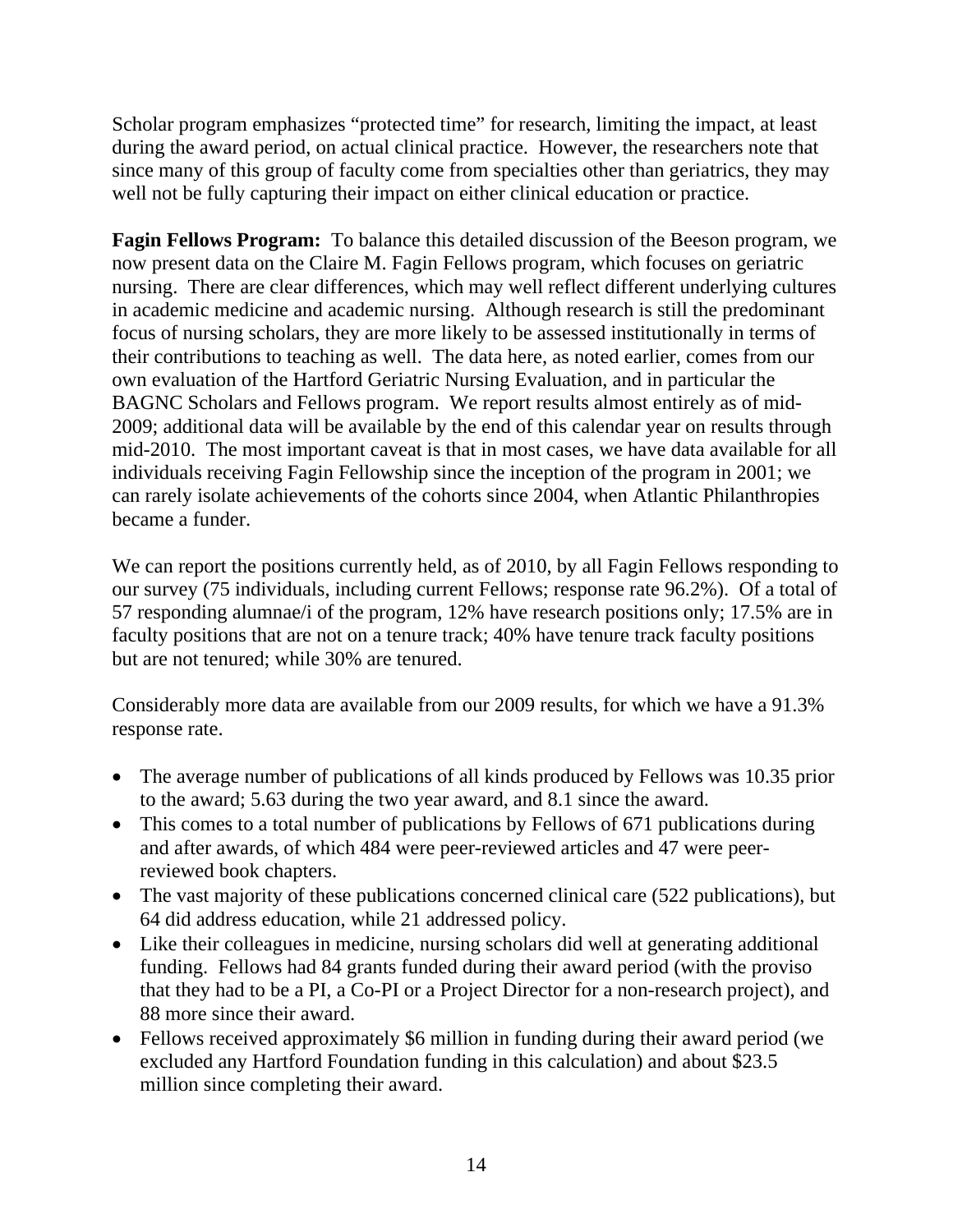When we move beyond research productivity, we find a somewhat different picture among nursing fellows than among the Beeson awardees, although we must note that the difference may reflect data availability as much as the underlying reality.

- Two-thirds of fellows report working on a curriculum or course development related to the care of older adults **during** their two year award while 80% did so after their awards.
- Half the Fellows gave a presentation on care of older adults to a public audience during their award and 62.5% did so after their award.
- Over three-quarters gave a presentation of this kind to a clinical audience during their award and a similar proportion did so afterwards.
- One-fifth report organizing and delivering a multi-session training for a clinical audience, which is quite an undertaking, during their award, while 30% report doing so afterwards.
- The total of 69 nursing fellows responding have taught courses with at least 50% geriatric content to nearly 1,900 undergraduate students, about 1,800 masters students, and 139 doctoral students, since their award ended.

It appears, therefore, that nursing awardees, while focusing heavily on their research, are also playing a role in ensuring that future nursing graduates get at least the basics of geriatrics during their training, even if they do not go on to specialize in it. It is of particular interest that these awardees share their knowledge with clinicians, sometimes in quite an intensive manner, as well as with the public at large. In addition, almost all Fellows report encouraging nursing students to go into this specialty.

What is much more difficult to ascertain, from existing evaluation data, especially of the programs in medicine, is the extent to which former awardees do indeed find participation in these programs an important source of peer and mentor support for them as they proceed through their careers, and whether they seek to, and succeed at becoming "leaders" and in what contexts. It appears that all the programs have increased their emphasis on both networking and leadership over time. Since the Fagin fellows are explicitly asked about these areas, we know both are extremely important to them. But even for them, it may actually be too soon to discern the emergence of a new crop of leaders. The Beeson, which has been present in some form since 1994, has indeed produced leaders; former Beesons are now selecting current Beesons, and taking very senior positions. Some former Fagin Fellows are now mentoring current Fellows as well.

Why would "networking" be important? Certainly, having a support group beyond one's home institution is very valuable when there are not that many people with similar interests down the hall. Networking helps people move ahead in their careers. What is not clear is whether networking actually leads to more active *collaboration* in pursuit of objectives that go beyond one's own setting. With the growth of multi-site research efforts, networking can be of substantial significance. But it may well be the case that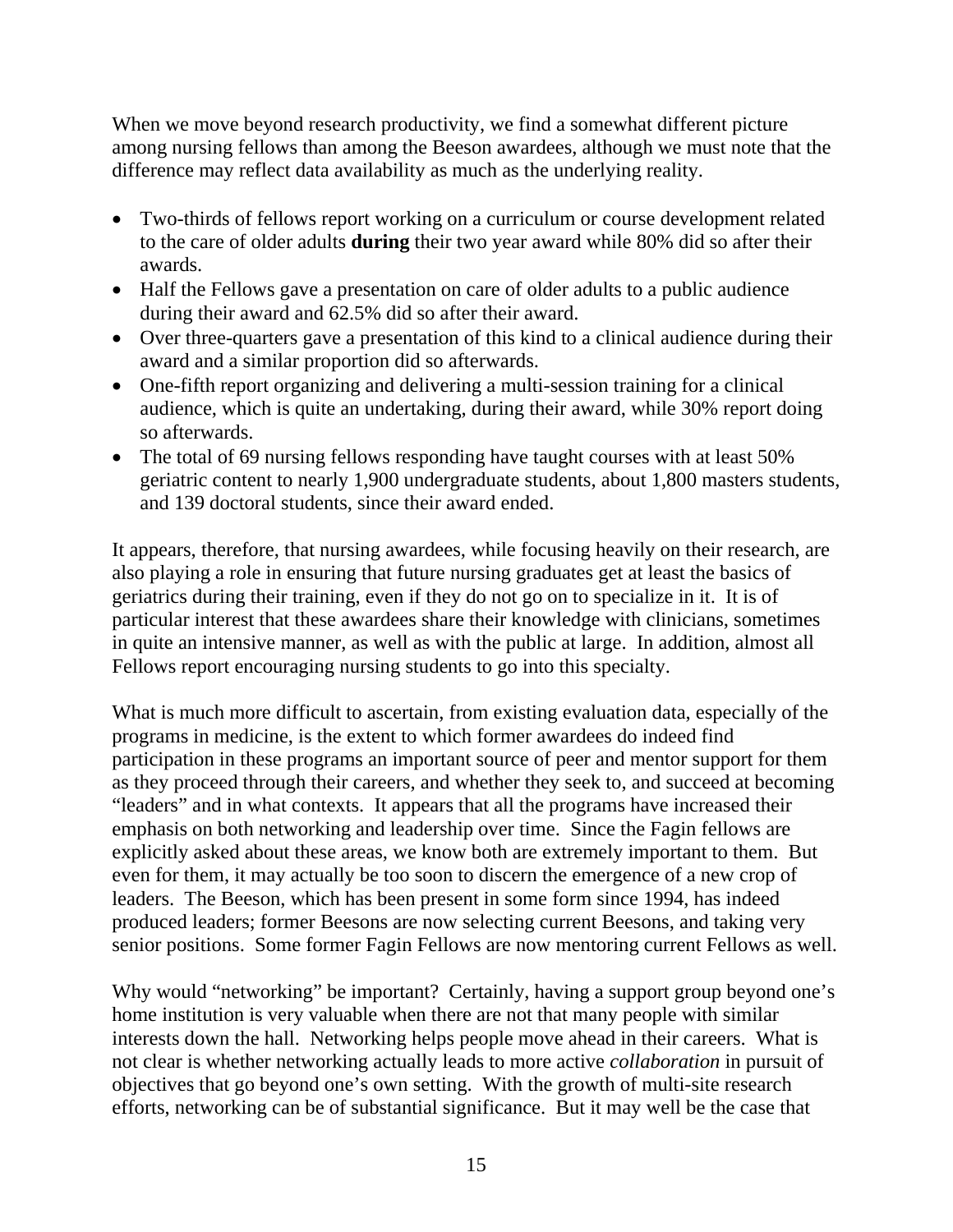having an impact on curricular content and emphasis, both didactic and clinical, will require reaching the state and national bodies who make decisions about licensing, certification, re-certification, and other issues. We know little about the extent to which research-intensive scholars move into those very different arenas, or can be attracted to them, and how.

### 3. As Atlantic exits from this set of grants over the next few years, where is it leaving the field? How can the field in general build on the achievements to date?

Atlantic Philanthropies is leaving medical and nursing faculty who specialize in the care of older adults in a much stronger position than when they began their work. The reality that older adults are a significant, and costly, user of medical and nursing services is well understood. The reality that their biological, psychological and social characteristics, in response to both age and cohort effects, mean that "normal" treatment may often be entirely inappropriate, is beginning to seep into the understanding of clinicians on the ground. The availability of meaningful scientific evidence has certainly promoted this gradual shift in the mental model of clinicians.

However, there are still all too many individual clinicians, institutional providers and funders who don't recognize the implications both of how older people are different and how they are the same compared to other patients and clients. We can only speculate, and hope, that the quite substantial number of individuals whose careers have been profoundly affected by their receipt of an award support by Atlantic, will have important "ripple effects" on the field over the course of the rest of their careers, which can span as much as 30 or 40 more years.

In the short term, the most important focus should be on helping to achieve sustained support for this work. The involvement of NIH agencies has been of great significance here, and if there is any way for Atlantic to continue using its good offices to promote their greater involvement, that would be excellent. It may also be important to identify ways in which grantees supported under the new direction of the foundation can be made aware of the resources represented by the individuals who have or currently do hold awards, and the institutions with whom these projects have been associated (not just the grantees but the host organizations for awardees). We make a specific suggestion for this at the end of Lesson Three in the next section.

4. What lessons have we learned from the experience of the grantees in pursuing their objectives? Who are the target audiences for these learnings?

The target audience for this set of learnings is, primarily, funders, public and private, who have the resources and inclination to seek significant impact on a field or on a problem. A close secondary audience would be organizations whose mission is long-term and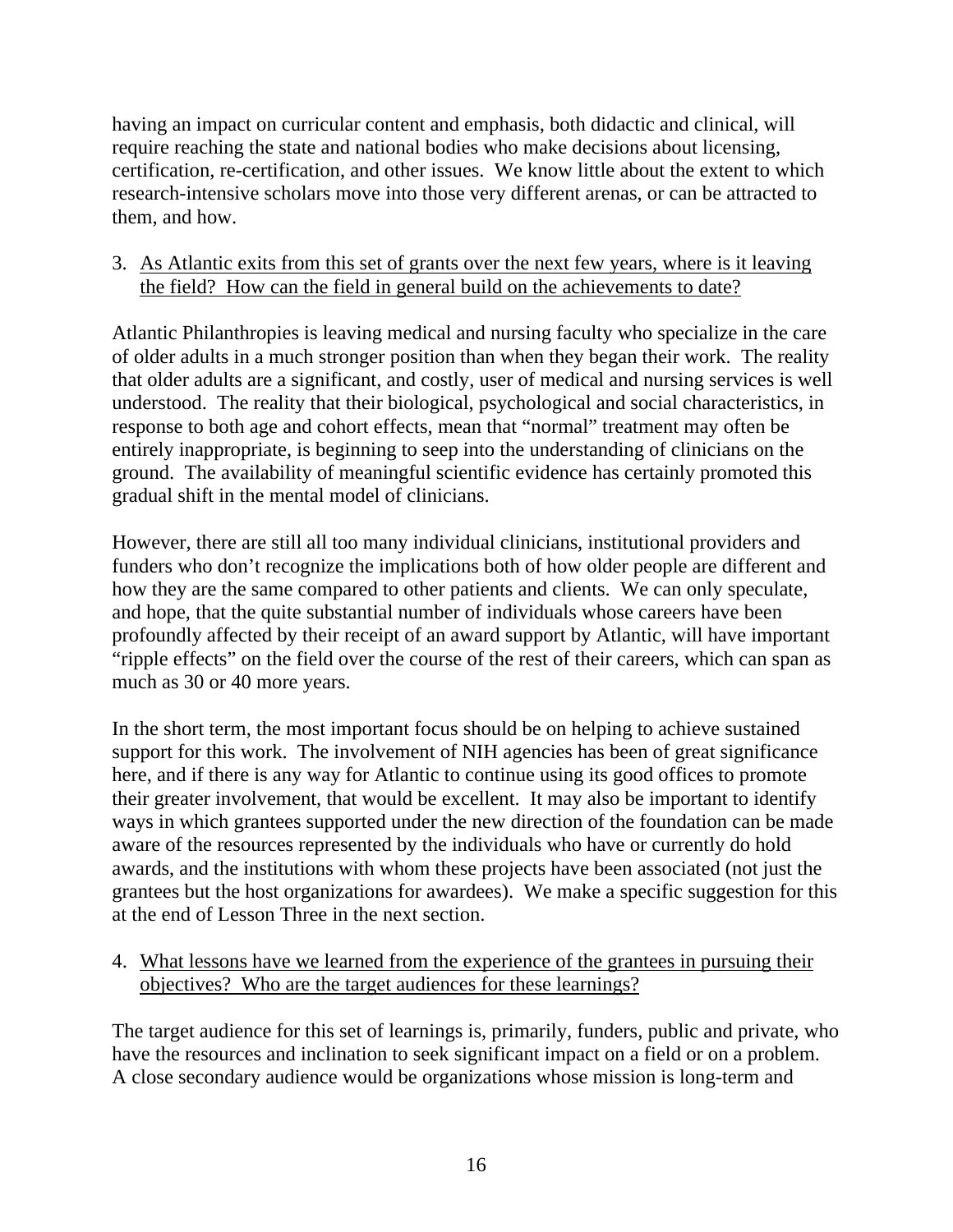broad in nature and which seeks to have an impact on a substantial problem facing a substantial population.

## **Lesson One: Select the right grantee and grant leadership**

By nature, the strategy of providing monetary awards for current and potential faculty members to produce research will, indeed, produce research. We have clearly learned that it is possible to build a research field through such awards. If the timing is good and the stewardship is as well, highly qualified candidates will take advantage of the resources provided: money, protected time, mentorship and linkage to a prestige effort (both through the naming of the fellowships and the foundations that support them).

While the evaluation data we have does not focus *per se* on stewardship, one common factor of all these programs is that they have been led by a combination of a national organization with considerable legitimacy in the "broader" disciplines of medicine and nursing, as well as advisory groups studded with individuals of high repute who are also often in critically positioned organizations. Atlantic Philanthropies has always paid as much attention, in our judgment, to the "who" of its grantees as it has to the "what" and "how" of its projects. With grant programs involving faculty development awards, in which the intervention is not particularly innovative but nevertheless has to be well executed, the "who" is especially important. We note in particular that the foundation wisely chose to move beyond the "usual suspect" grantee – the American Geriatrics Society, to include medical and nursing organizations with a broader mission and mandate, such as the Association of Subspecialty Professors, the American Federation for Aging Research and the American Academy of Nursing.

## **Lesson Two: Don't expect short-term results**

Again by its very nature, the short-term outcomes of award programs are, in terms of a logic model or theory of change, several steps prior to the ultimate objective of improving not only the research underpinnings of a field, but actual practice in the field. In this situation, a funder has multiple choices:

- 1. Be willing to make an investment of up to ten years, and be satisfied with outcomes that focus strictly on what happens to the individuals who receive awards in the earlyor mid-stages of their career.
- 2. Make an investment of much longer than that, 20 years or more (or even in perpetuity), and support assessments that move considerably beyond short-term outcomes, by intense follow-up of individuals, their home institutions, and key characteristics of the field itself.
- 3. In either case, involve funding partners, either private (like the John A. Hartford Foundation) or public (like NIA and NIMH) who have the wherewithal and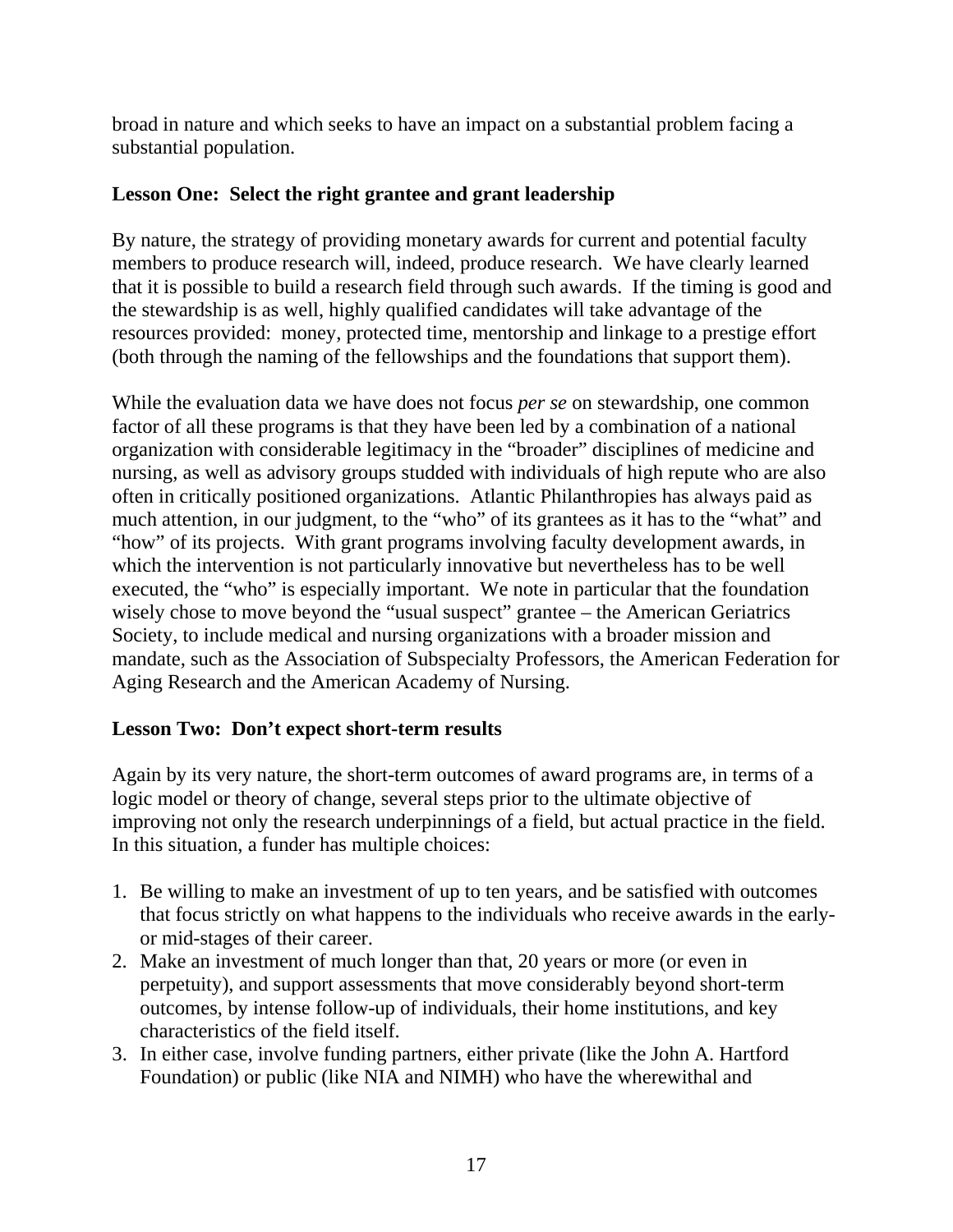infrastructure to share the resources and administrative burden and who can, if at all possible, institutionalize the effort.

### **Lesson Three: Faculty development awards alone will never be enough to improve practice across the board.**

The work of individual researchers, even thriving research centers, is necessary but not sufficient to bring professional practice to a high standard and keep it there. The common and distressing wisdom says that in medicine, in particular, it takes 18 years from the time that a major clinical breakthrough is discovered to the time that it is broadly used in practice. We have seen in the past decade or so, many efforts, from translational research to implementation science to quality improvement, to increase the speed not only of initial adoption of evidence based practices, but their long-term integration into the fabric of institutional and professional behavior. These efforts are only beginning to bear fruit.

What is to be done? Our team believes it is essential to link faculty development award projects to other efforts designed to impact educational curricula; licensing and certification/recertification standards and mechanisms; the generation of innovative model practices; the translation of research into products that can be more easily applied in practice settings; and, of course public policy.

Linkage can happen in many ways. One is to have the same group fund at least some of these efforts in addition to awards. It can be said that Atlantic Philanthropies has increasingly done that. But that may be neither necessary nor sufficient. If others are supporting these efforts, funding may not be key. What is essential, however, is for a funder to "connect the dots," perhaps in a far more intensive manner than is typical practice, in order to bring relevant resources together. A funder who does this is either going to need a substantially higher number of internal staff in relationship to the size of its portfolio, or it will need to support (individually or collaboratively with other funders) organizations capable of carrying out this work. And the work is not easy. It involves constant environmental scanning, strategic thinking, the ability to negotiate, mediate and broker relationships, and lots of patience. It may also involve recognizing, in assigning resources to faculty development projects, that the lead staff need to be supported for enough of their time not only to carry out their own projects, but to participate in such linkage activities.

As promised above, we have a specific "linkage" suggestion that Atlantic Philanthropies may want to pursue. That would be to make available, to the National Partnership for Woman and Families and its collaborating grantees, a data base of all the individuals who have, over the years, received a Beeson, Williams, Jahnigen or Fagin award. It is likely that very few of these individuals are seasoned policy advocates or even policy analysts. But they do have knowledge and legitimacy that can be mobilized in arguing for the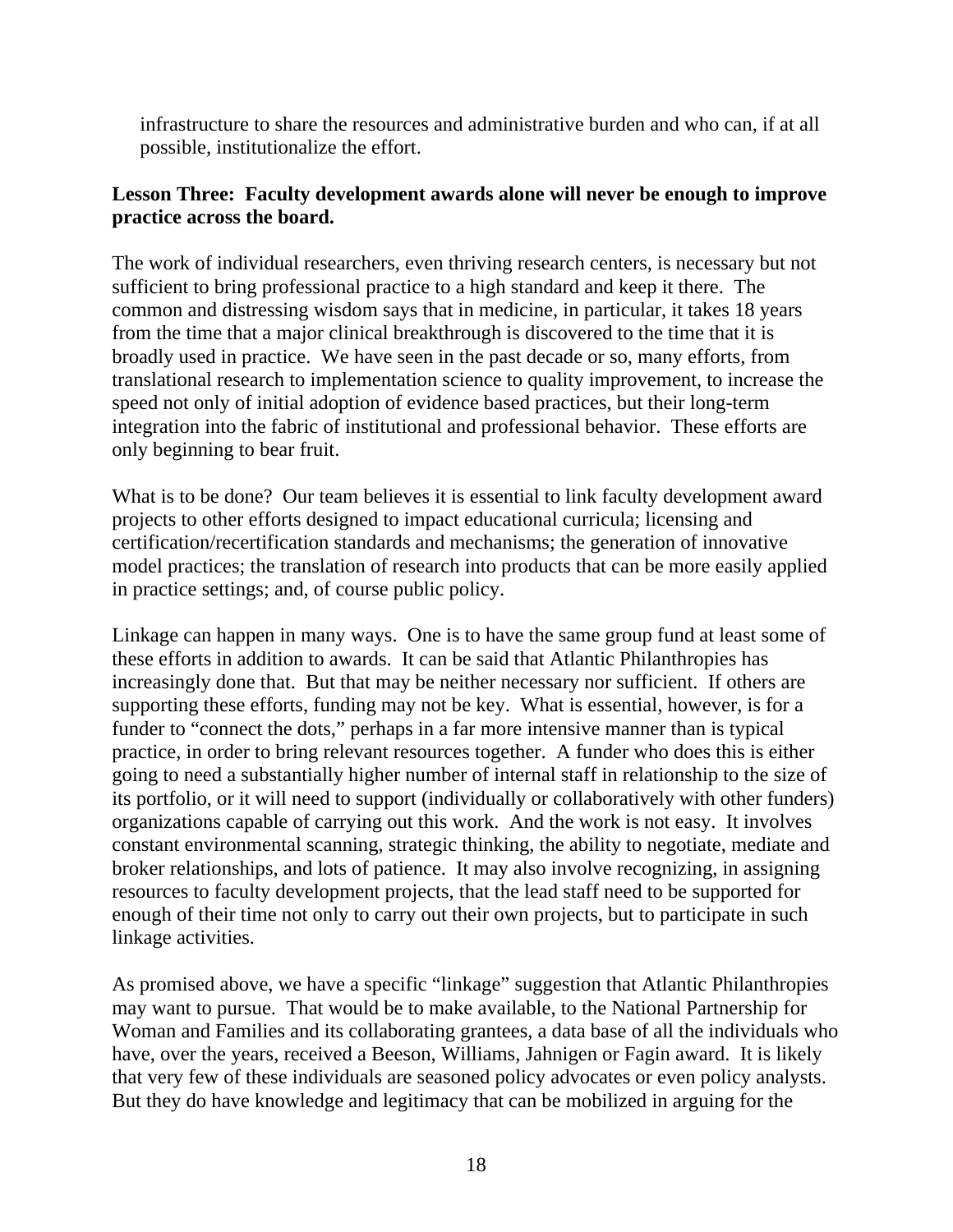needs of vulnerable older adults, if they are so moved and if they are provided with relevant training, especially in communicating with policy-makers and policy advocates. If even five or ten percent of these individuals were to make themselves available as resources to the current campaign, it would be worth the effort.

The foundation may also need to fund special training for this work, as other groups have done. For example, the Robert Wood Johnson Foundation supports training in strategic communication for key grantee staff that focuses on influencing policy. For many years, the Agency for Healthcare Research and Quality has supported "knowledge transfer" grantees who identify health services/policy researchers who are experts on topics of interest to state and local policy-makers and train them to provide their insights in highly practical workshops for this audience.

## B. **Training Programs**

Although Scholar and Fellow Award programs work to influence the faculty at major academic institutions, Atlantic Philanthropies' has historically distinguished its work on aging as focused on the work of clinicians and facilities already in practice. It is not, therefore, surprising that over the years, the foundation has supported a large number of grants to provide professional development through training/continuing education. Six of the grants we are reviewing in this report focus on such training; however three have other focal points as well. Specifically, we are examining:

- The Better Jobs/Better Care (BJ/BC) program, through its external evaluation by Penn State University. This project, jointly funded by The Robert Wood Johnson Foundation, had goals related to both practice and policy change. Within the rubric of practice change, nearly all of the five state level projects funded under BJ/BC made efforts to provide training, create curricula, or otherwise influence the behavior of practitioners in different long-term care facilities. While the focus of the project was on direct care workers, training was actually more likely to be addressed to senior leaders/managers (two of the five state projects) and supervisors (three of the five). Caregiver skill development was a potential element in two of the five states; team building in three.
- Two grants to The Institute for Geriatric Social Work (IGSW) at the Boston University School of Social Work. The first, relatively short project (#15864) was focused entirely on a wide mix of objectives to provide training, build training infrastructure and relationships, and document results of training, and lasted until early 2009, but included elements intended to build toward self-sufficiency. The other project we reviewed is the third supported by the foundation and began in late 2008. This last project focuses as well on "Scaling a Proven Model," and bringing IGSW to the point where it can be fully self-sustaining in the delivery of its multiple training programs.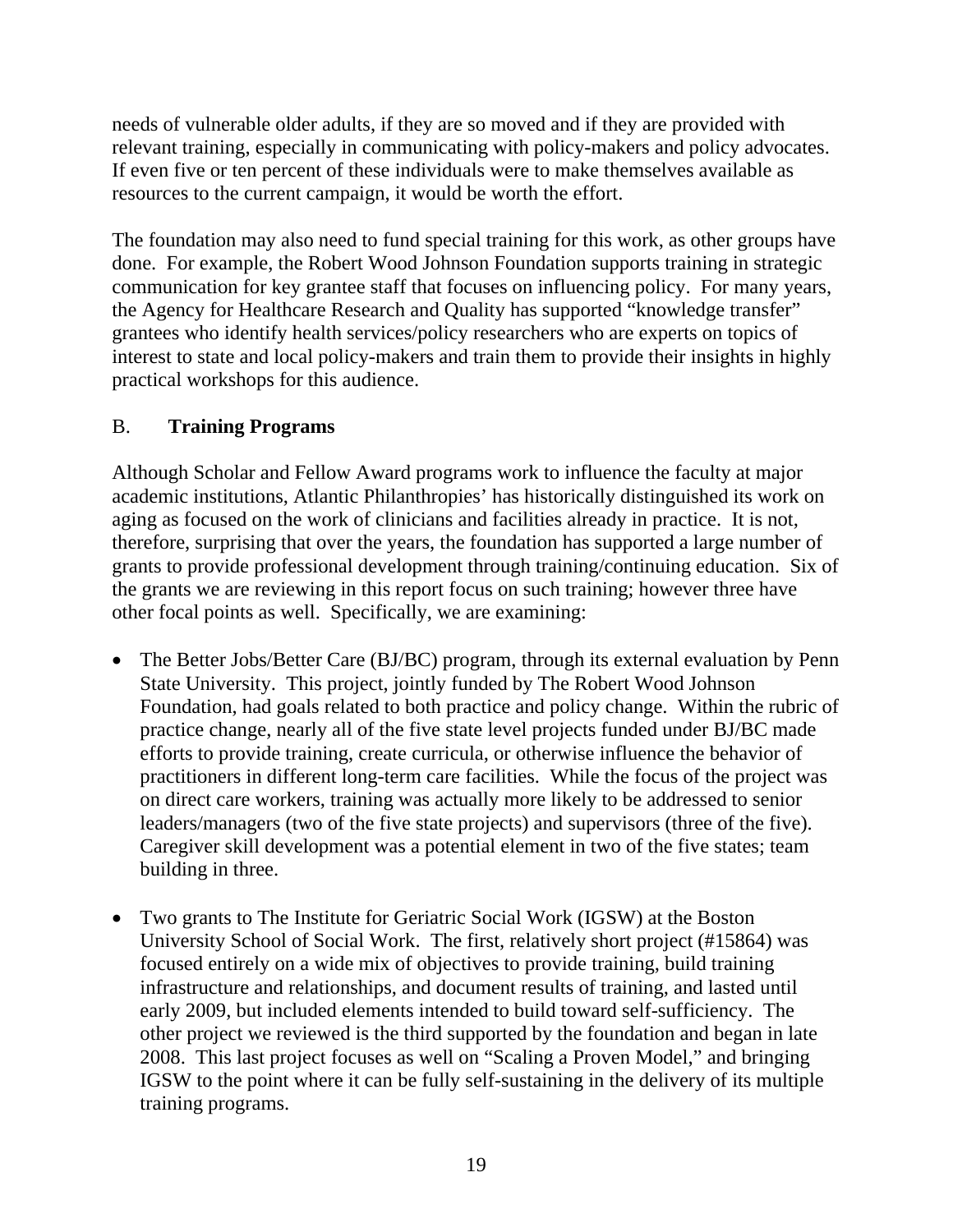- The Hartford Institute at the NYU College of Nursing was funded in 2007 for a project entitled "Increased Competency of Practicing Nurses through Continuing Education." Even this project, which is close to a purely training effort, is designed to move the Hartford Institute toward greater self-sufficiency. The other project we are reviewing that is held by this organization is explicitly designed to bring the "NICHE" model to scale and sustainability.
- The American Academy of Family Physicians (AAFP) was funded in 2007 for a project entitled "Improving Geriatric Skills of Family Physicians." This supports a new commitment by AAFP to add geriatrics to their complement of continuing medical education offerings, and to widely promote those offerings. The project involved the development, implementation and evaluation of multiple offerings, some in traditional formats some in newer formats, on both general topics such as geriatrics and chronic disease and specific topics such as hypertension and depression. Quality improvement activities have been incorporated into some of the offerings. State affiliates are hosting several of the activities, although they learned that state affiliates were not up to the job of actually delivering the training. An evaluation is in the final stages of completion but sadly was not available for incorporation into this report.
- 1. How does this group of grants relate to the overarching logic model and strategy of the Human Capital Development sub-program:

Here are excerpts from the comments we made in 2007 in our initial analysis of this set of programs:

*Several projects involve the development, or further refinement, and provision of training programs to enhance the skills of clinicians and lay persons in managing the health and related social problems of older adults. These include the efforts of the Boston University School of Social Work; the Alliance for Children and Families; the Visiting Nurse Association of America in partnership with the Center for Home Care Policy and Research of the Visiting Nurse Society of New York; the Direct Care Association; and the National Council on Aging's effort to "spread" the use of the Chronic Disease Self Management. Many of these efforts are very ambitious in terms of the numbers of individuals and/or organizations to be reached. Many involve testing non-traditional approaches to training but at the same time many attempt to add value in a quite traditional manner by offering some form of continuing education credit.* 

*Other more targeted practice improvement projects, such as the collaboration of the American College of Physicians with researchers at RAND/UCLA, involve elements of training, typically in how to address specific problems of older adults such as their high risk of falls. Similarly, the work of the BJ/BC demonstration projects involved identifying and providing training and other support to providers who use direct care*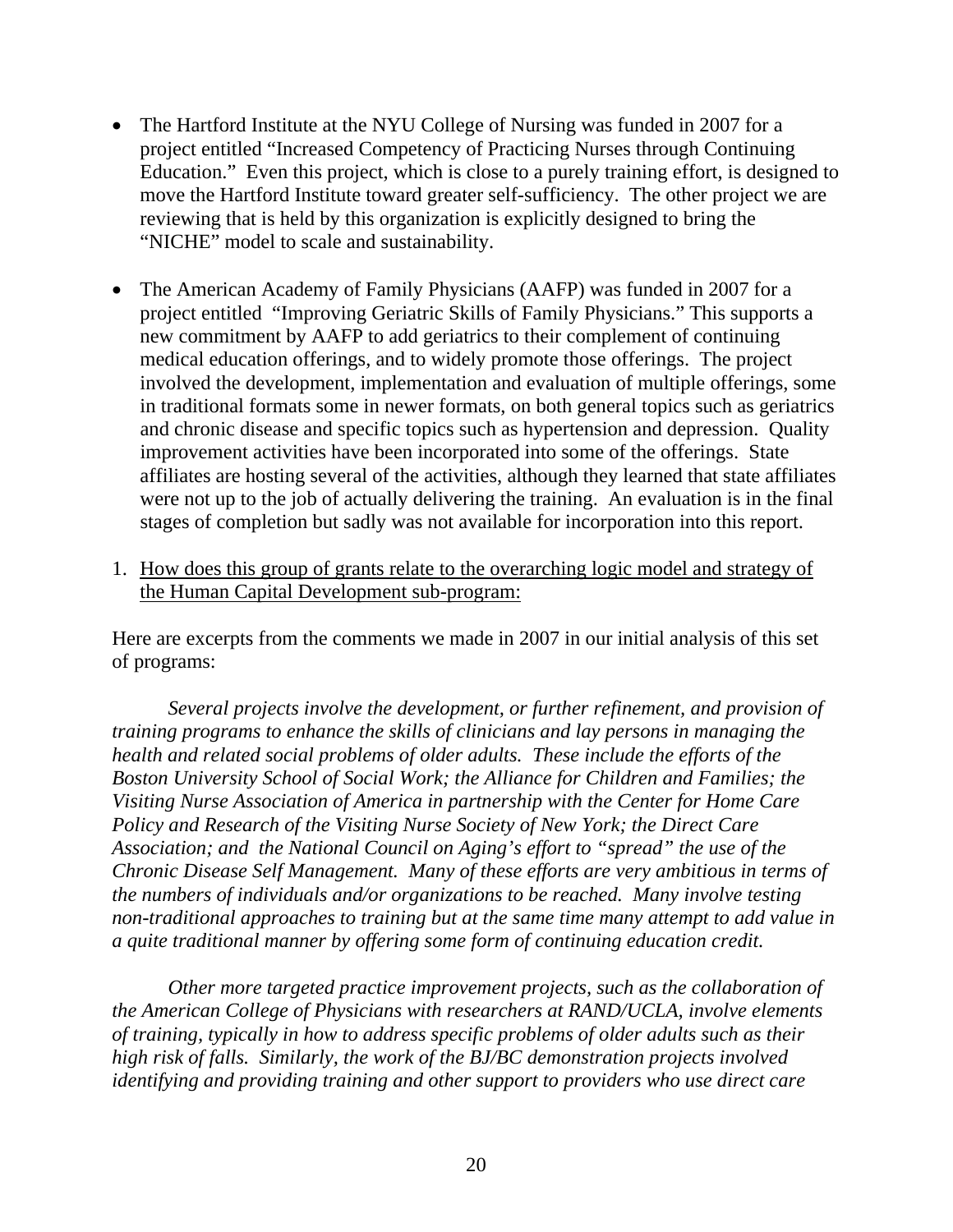*workers so they could improve the work environment, improve retention, and thus improve the care provided by these workers.* 

*The underlying assumption of these programs is that many people who work with older adults lack the skills and knowledge to provide them with the best, evidence-based care, and that the provision of training is at least a necessary condition to improve care. There is ample evidence that training, while a necessary condition for practice change in professionals, is far from a sufficient condition. In addition, those in greatest need of training may be those least willing or able to take advantage of training resources. Most projects deal with this potential barrier by trying to identify those with up front motivation and indeed it is probably sensible to work with those further along on any "readiness" scale.* 

*However, even if training is done superbly well, even if those trained actually master needed knowledge and skills and are motivated to use them, barriers can exist to their application of that knowledge and skill in the day to day health care delivery context. These barriers can reside within the person trained, but at least as often reside in the context in which they provide care or interact with the care delivery system.* 

*Interviews make it clear that AP's grantees are fully aware of these limitations in the potential impact of training efforts. Some are simultaneously working on other fronts, either in the context of the AP project or through other activities of their organization and its partners. All too often, however, the logic models for projects using training as a major intervention do not acknowledge the barriers to the use of new skills and knowledge nor specify strategies that will be used to overcome those barriers.* 

*Meanwhile, it remains the case that, given the gaps in the formal preparation of most health and social service workers, and the further gaps in our provision of support to patients and their families, the development of training that is state-of-the-art both in content, in pedagogical design and in delivery mechanism remains critical and an important focus for evaluation.* 

As noted above, even prior to its shift in strategy, Atlantic Philanthropies began working to make some of its major training programs more self-sufficient, in part by encouraging grantees to identify clients who could pay for their training services so they would not need perpetual underwriting. In the course of this transition, grantees such as IGSW and the Hartford Institute both needed to develop the capacity to provide resources not just to individuals but also to agencies and organizations. This may be a move in the direction of training "critical masses" of staff within a given organization, who are being given skills their leadership recognizes as important and needed. As we note above, when individuals get trained and return to an unchanged work environment, their ability to enact new skills and knowledge may be seriously compromised, and little if any practice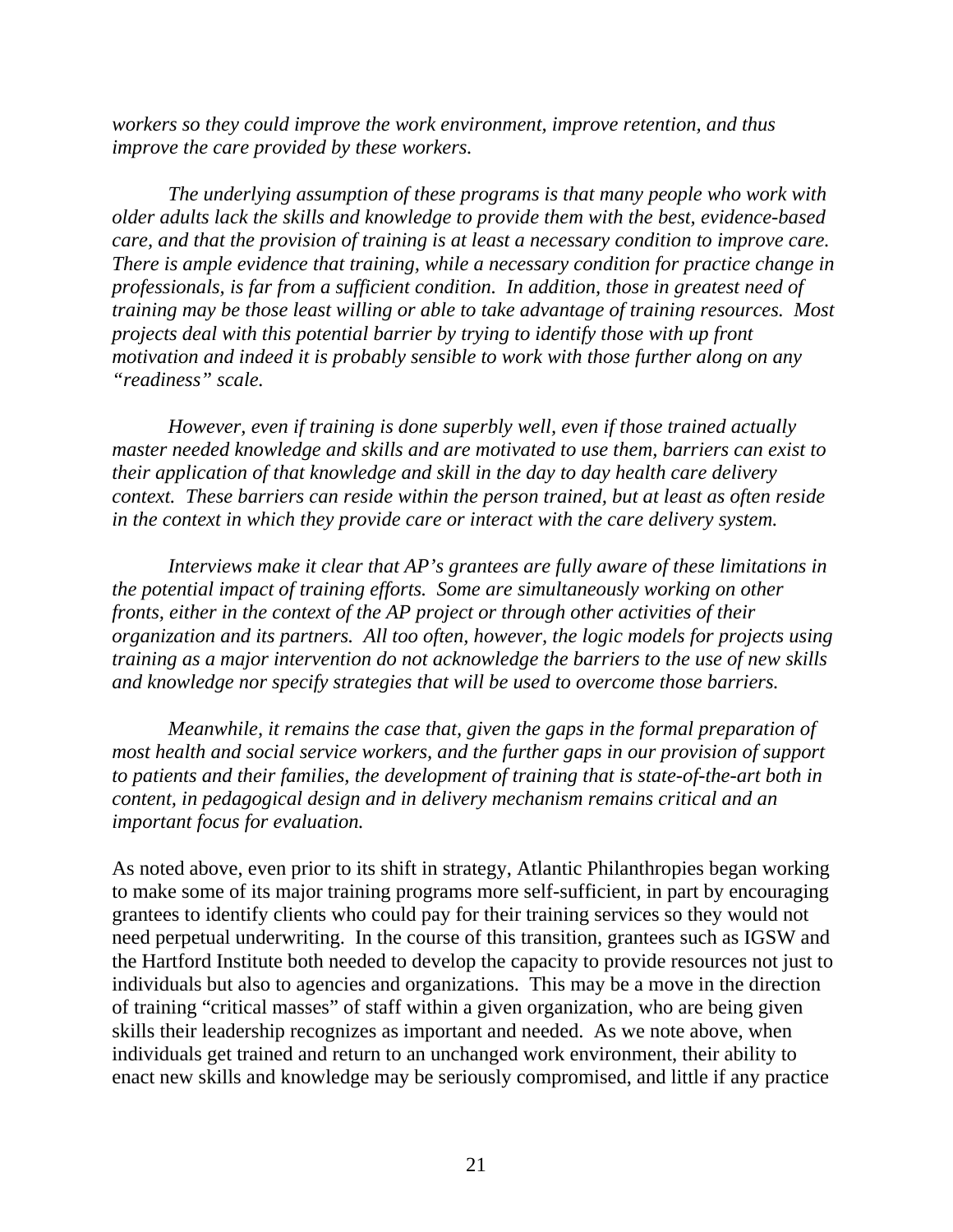change may result. This agency-based approach may be more promising. Linking training to quality improvement and to re-certification are also promising directions.

2. What were the desired outcomes of this group of grants and to what extent were they achieved?

The primary objectives of the IGSW, Hartford Institute and AAFP projects included:

- Continuing to develop evidence-based curricular materials on topics critical to improved care of older adults;
- Delivering training using these materials to large numbers of, respectively, social workers, nurses and family physicians; and
- Build infrastructure and external communication capacities to reach out to potential trainees and deliver training through traditional and non-traditional means.

The earlier IGSW project had a number of highly specific objectives that focused on:

- Building relationships with local, state and national agencies to deliver training (and have it paid for in the case of multiple state agencies);
- Development a variety of assessment and evaluation tools; and
- Conduct a randomized trial of social work in primary care.

Projects have achieved these short-term outcomes, in many cases producing more curricular materials and training more individuals than they originally committed to doing. IGSW completed its study. Both organizations, in their last projects, are also working hard on outreach and in particular the development of user-friendly websites to encourage practicing professionals to take advantage of their resources. So far so good. Once again, however, we do not have data available to determine if those trained not only gained and retained knowledge and skill (IGSW is working hard on developing systems for making such measurements) but also were able to use their knowledge to change their own practice and potentially those of their colleagues or their agency. The exception is the small randomized trial run by IGSW, which had mixed results in its assessment of patient satisfaction and physical functioning following their intervention. IGSW achieved considerable success in moving toward providing training to groups of people from the same or similar agencies, under contracts or grants with state agencies. Over time, it may be possible to learn about their results in those settings.

BJ/BC projects, as noted above, incorporated different sorts of training into their implementation. However, we do not have access as yet to details about the extent to which the training had any impact on improved quality and reduced turnover. Indeed, a recent article by the evaluation team notes that even measuring turnover is a more complex venture than is often assumed. We have chosen to focus our attention, vis a vis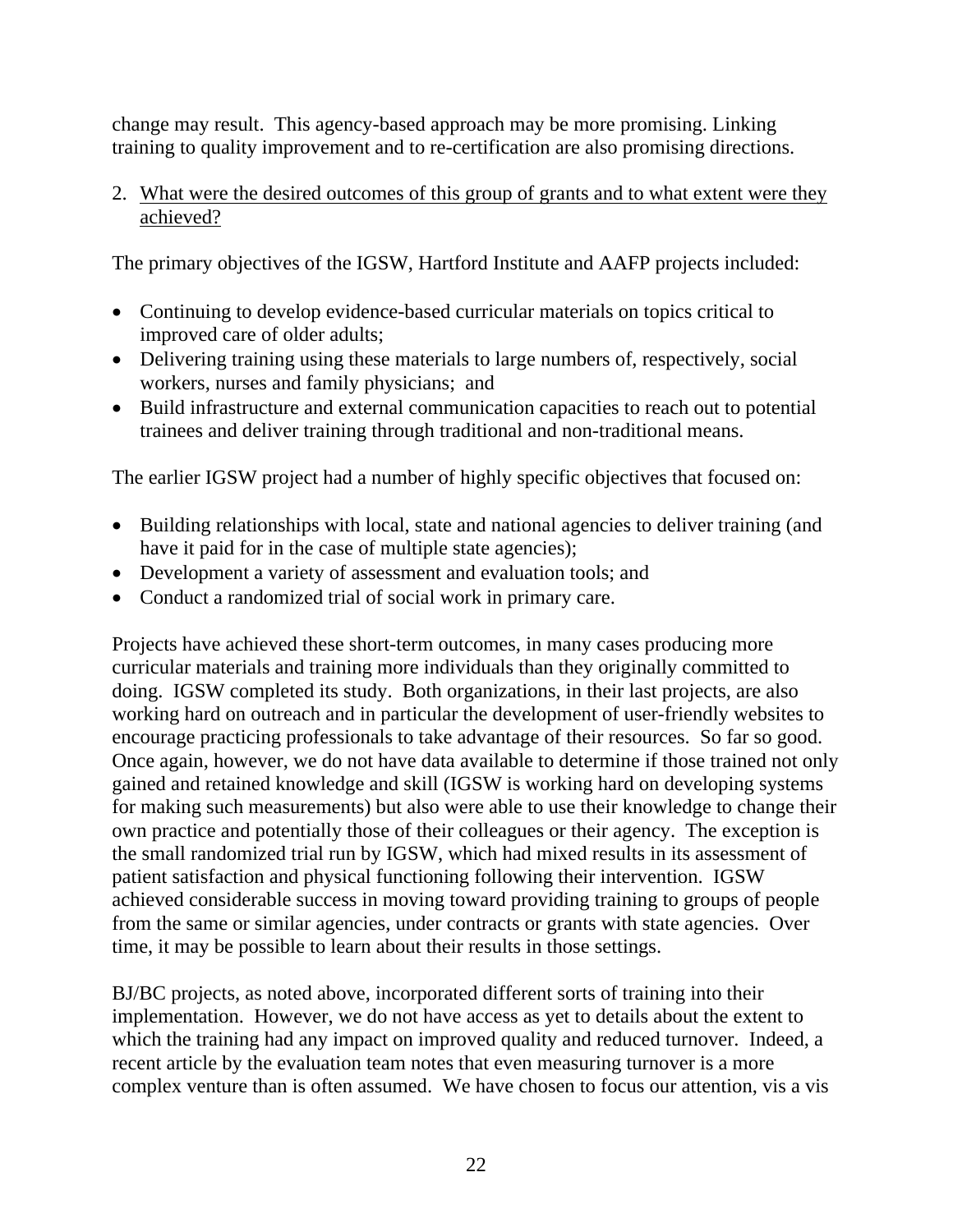this project, on its policy development aspect, for which more in-depth evaluation data and potential lessons learned are available.

The AAFP project involved the delivery of "Practice Enhancement Forums" incorporating quality improvement efforts in 18 states, in collaboration with state chapters; the development of "METRIC" (Measuring, Evaluating and Translating Research into Care) modules in hypertension, geriatrics and depression, one of which has been approved as an alternative program to meeting maintenance of certification requirements; a self-directed learning pilot project for a small number of family physicians, that uses the American Geriatrics Society case-based resource tool as well as a Web-based meeting tool called "My Committee;" and more traditional courses in geriatrics and chronic care incorporated into the CME schedule of AAFP. It appears that AAFP also did a lot of work on finding new ways to promote these offerings. However, we do not know what if any effect the offerings have had on practice.

3. As Atlantic exits from this set of grants over the next few years, where is it leaving the field? How can the field in general build on the achievements to date?

One long-term consequence of the investment made in training for practicing professionals is the development of curricular materials based on current evidence that can be used not only by the developers but in some cases by others. Of course, these curricular materials will need to be periodically updated, and new topics will need to be addressed. Nevertheless, the field as a whole, especially in nursing and social work, and to a more limited extent with respect to direct care workers and their management, is much enriched by the translation of evidence into learning tools.

Another positive consequence is that IGSW and the Hartford Institute, as a result of Atlantic Philanthropies' funding as well as support from other funders and the high quality of their staff, have clearly become "go to" places for people looking for the most current training materials regarding the care of older adults for those two groups of professionals. They have become more sophisticated with respect to their websites, and their delivery of knowledge. The use of videos both to motivate and to train has been greatly enhanced.

What is now needed are more powerful incentives for professionals and agencies to take advantage of these resources and apply them in practice. These incentives could include the following:

- The adoption and use of quality metrics on which high scores can only be achieved by staff who are genuinely up to date in their training;
- The use of those metrics in the comparative assessment of providers, by those in a position to make individual provider choices (patients, family members, referring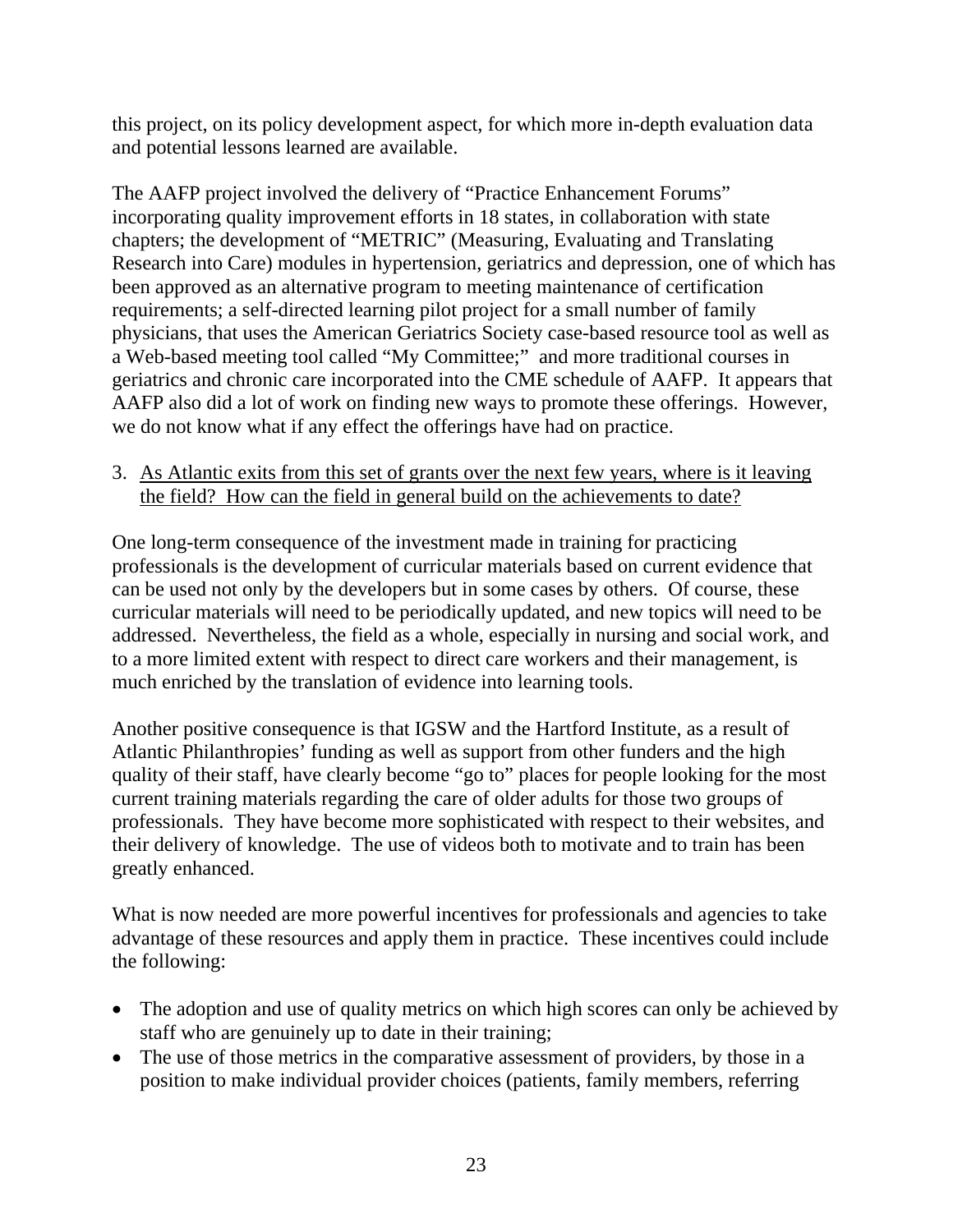<span id="page-23-0"></span>professionals), choices to include providers in their networks or in the future "accountable care organizations;"

- The use of metrics to determine reimbursement levels or encourage choice by reducing financial barriers<sup>[2](#page-23-0)</sup>;
- The publication of comparative metrics in a transparent manner that encourages providers to improve, preserve or enhance their reputation;
- The incorporation of specific skills and knowledge provided through such training into licensing, certification and re-certification standards and testing; and
- Ensuring that reimbursement systems actually reward the application of the relevant skills and knowledge rather than outmoded methods.

Here, again, is a link to the current direction that Atlantic Philanthropies is taking, i.e. advocating for policies that change, among other things, the incentives facing providers. The current constellation of grantees would do well to learn about the key factors that make a difference in the health and quality of life of older people, as these are reflected in current evidence and current curricula developed by the foundation's grantees in this area.

4. What lessons have we learned from the experience of the grantees in pursuing their objectives? Who are the target audiences for these learnings?

The audience for the learnings of this subset of projects are institutions who either fund or carry out large-scale efforts to train practicing professionals in health and social services.

## **Lesson One: Training is not just training**

Training is a terribly vague and generic term. In the context of efforts to improve care for vulnerable elders, training has to focus on changing the behavior of individuals and organizations. It appears that IGSW and the Hartford Institute have, based on their many years of work in providing training/continuing education, realized that there are several key elements that must be in place for a viable, sustainable, effective training program. These include the following:

• Current content, preferably evidence-based;

 $\overline{a}$ 

- A clear target audience and a strategic approach to reaching and motivating the audience to participate;
- Appropriate pedagogical methods that succeed in taking people from their current knowledge and skill base to a higher level; this means being able to accurately assess the current knowledge and skill base; determining how to correctly sequence the

 $2<sup>2</sup>$  In the context of "Value Based Purchasing," some employers, for example waive co-pays when their employees and dependents use highly rated hospitals and physician practices.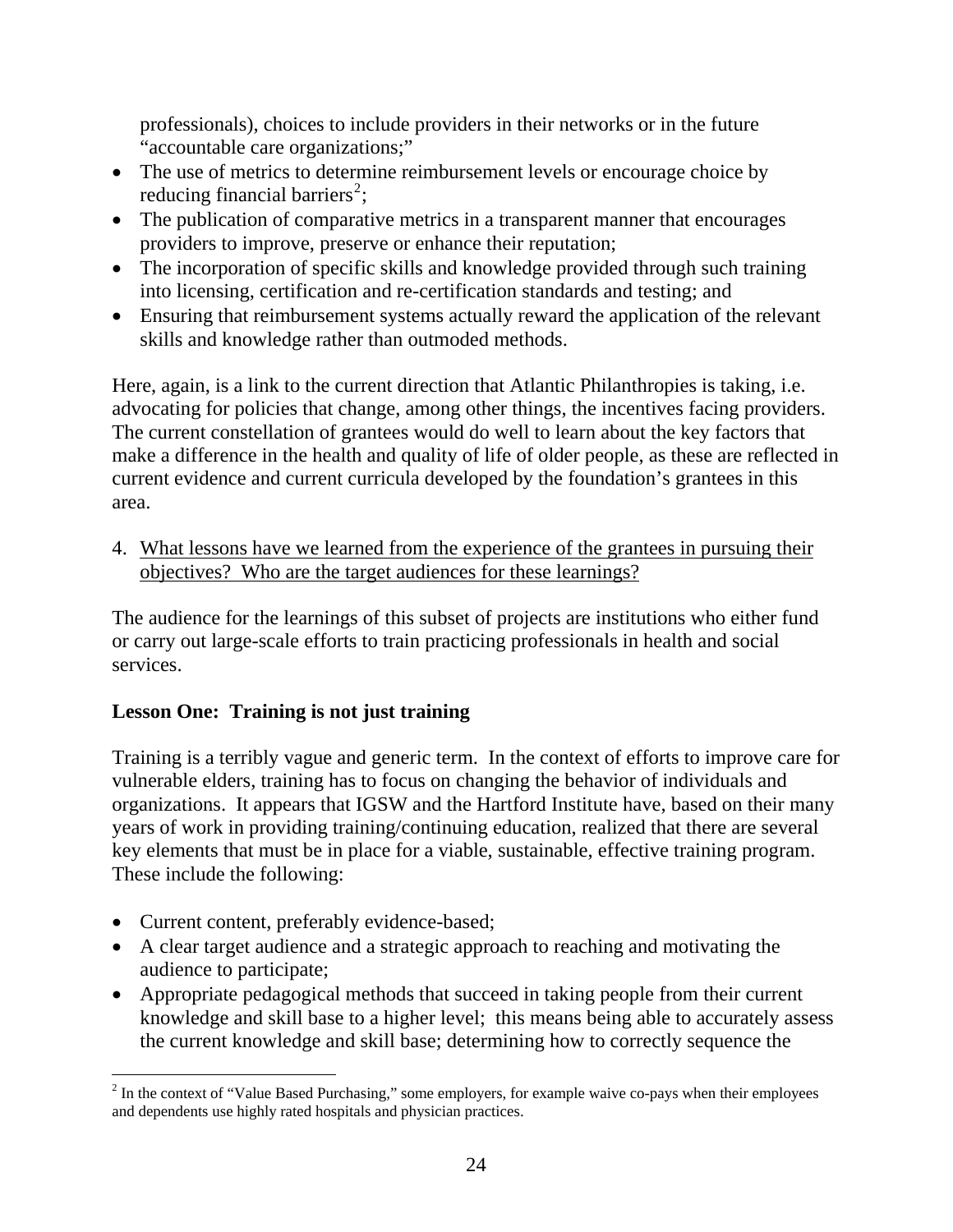delivery of new skills and knowledge; so people are going from A to B to C rather than from A to G to L to C;

- Pedagogical methods that are engaging, that increase self-efficacy, and that make content highly actionable;
- Methods to assess changes in knowledge and skills in the short- and mid-term;
- Methods to assess whether trainees are able to put their skills to work in their professional environments as well as, potentially, methods to help them create an environment which is more conducive; and ultimately, to be self-sustaining
- A business model/plan that accurately calculates the time and costs needed to achieve targets, that accurately assesses market preferences, competition and potentially successful "frames" for engagement; and that strategically introduces products at prices that will be paid by clients and that will cover costs.

Further, all these elements need now to take into consideration the use of a far wider range of media and mechanisms for recruitment and product/service delivery.

To us, what this implies is that "mom and pop" training enterprises are not likely to succeed, not merely in capturing audience but in affecting practice. There is plenty of "training" out there, and there is plenty of money spent on such "training." At this stage, when the goal is achieving complex and sustainable change in something as subtle as caring for vulnerable elders, funders need to be realistic about the relatively small, perhaps even tiny, percentage of potential "trainers" who are really going to be up to this task, or can become prepared in a reasonably short time frame.

#### **Lesson Two: Programs based in academia can be effective if they recognize that what they bring to these efforts is necessary but not sufficient.**

People in academia increasingly recognize that "the ivory tower" is more and more a high speed environment in which an entrepreneurial spirit and a willingness and ability to collaborate not only with other academics but with many other kinds of organization are essentials for success. One of the key elements we laid out above for successful training programs is current content, preferably based in evidence. Those we want to train also want to be sure, especially if they are paying, that the material being presented is legitimate intellectually. There is also an expectation (perhaps not so evidence-based) that academic institutions understand pedagogy. This means that academic institutions are naturally appropriate sites for major training efforts. On the other hand, all too many academic institutions are not only out of date in terms of the content they present, but have little genuine expertise in pedagogy, although that is beginning to change under pressure from accrediting bodies. More important, however, is that the kind of training enterprise we have described needs to be remarkably strategic, flexible, nimble, and other-directed. Now academic institutions do have these skill sets, though they often use different terms to describe them. They have to, if they are to survive and thrive in implementing their core functions, let alone take on additional goals and roles. But not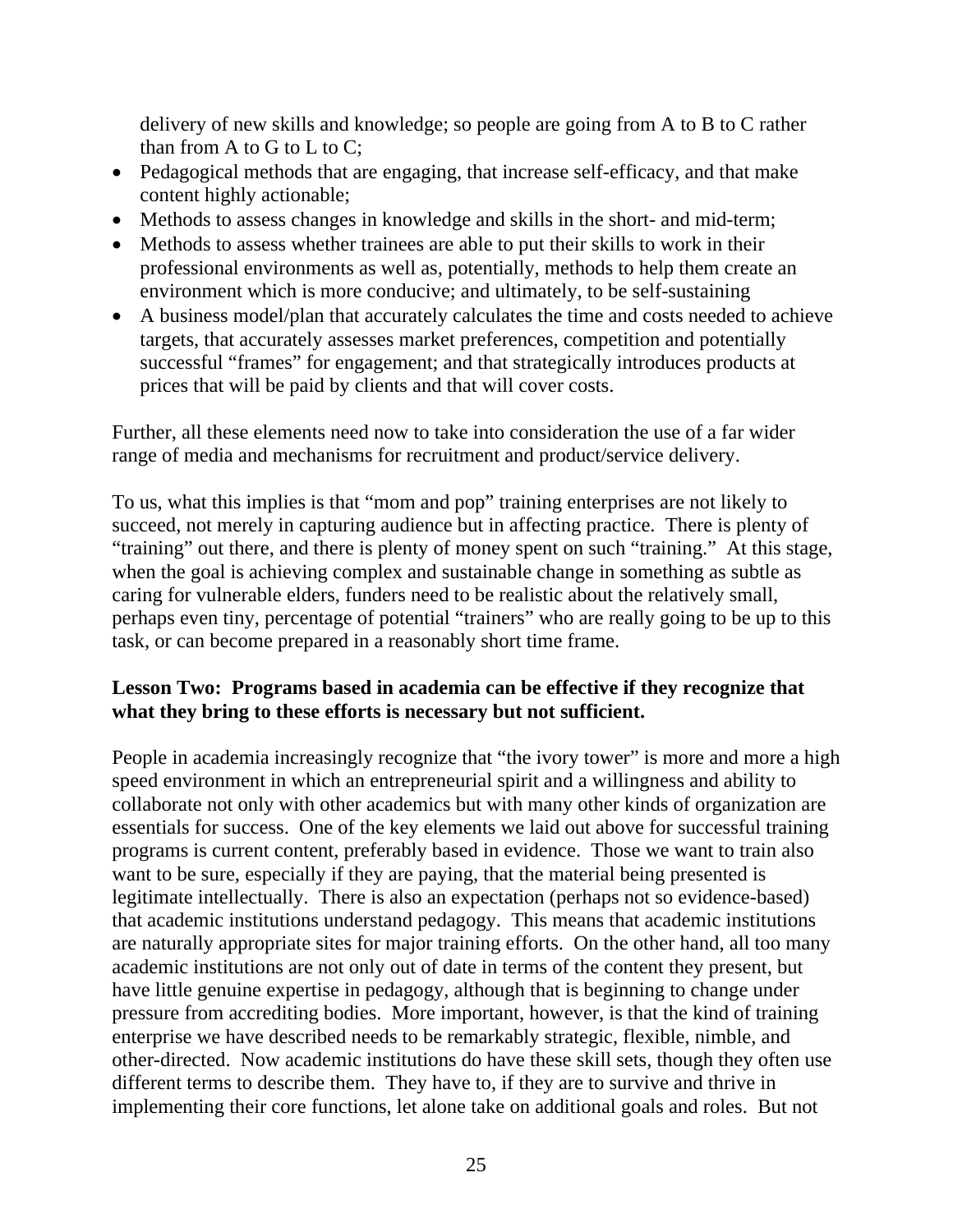all are willing to operate in this more entrepreneurial manner on behalf of the needs of the "field" rather than the institution.

Both IGSW and the Hartford Institute are based in academia, derive legitimacy from that base, but are extremely well-connected to their environments, and especially in the case of the Hartford Institute, extremely jealous of their reputation among their peers. In particular, engagement with those whose behavior they wish to influence, on the organizational and individual levels, is key to their work. Boston University had to begin working intensively with aging agencies; Hartford Institute has for years been working intensively not only, it is critical to note, with nursing leadership but with executive and medical leadership as well. The development of these two efforts reveals that it takes time to build this skill set and ability to interface with the practice and policy world. Not all academic institutions will make it easy for their members to go in this direction, unless they see fairly immediate rewards. This implies that those who want to engage in significant training enterprises as individuals need to find salubrious environments in which to operate, and that funders, too, need to assess the home institution to see whether and how it will support the more outward-facing members of their faculty and staff.

# **C. Model Programs**

In this review, there is only one grant that we have categorized as a "model program." It is "Improving Internists' Management of Geriatric Conditions Through Practice Redesign" (also called ACOVE Prime) and efforts led by the American College of Physicians with extensive support from key physicians at the RAND Corporation. In 2007 (see below) we characterized BJ/BC as a "model program," but given the wide variation in how the individual states implemented the general approach, we do not believe it qualifies as a true "model."

1. How does this group of grants relate to the overarching logic model and strategy of the Human Capital Development sub-program:

Here are excerpts from the comments we made in 2007 in our initial analysis of this set of programs:

*A common and long-lived strategy for achieving improvements in the delivery of services of all kinds to clients of all kinds has been to design, implement and evaluate model programs that can "demonstrate" the nature and value of a particular innovation. It could be said that the field of program evaluation was built in order to assess the value of such innovations using the methodologies and mindset of social science research. So model programs are often evaluated, for a variety of reasons. Sometimes, the purpose is to provide defensible evidence to motivate others to adopt an innovation. Thus, the practice sites included in the ACP/RAND/UCLA project are being evaluated more systematically than would otherwise be the case in order to convince other practicing*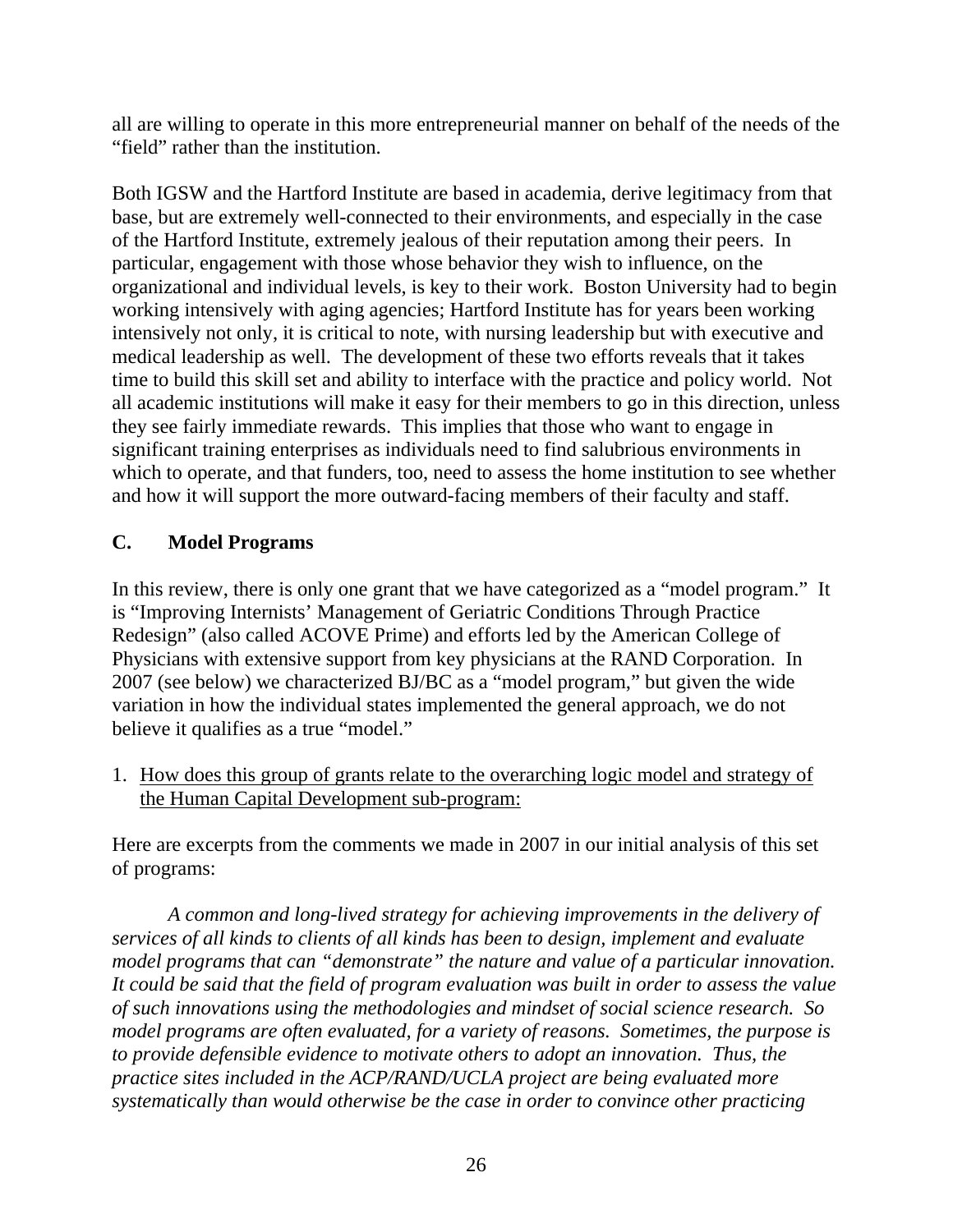*physicians that the intervention will have desired results (although the research design is far from resembling a gold standard experimental or quasi-experimental study). Sometimes, the purpose is to understand in greater detail what it takes to implement an idea or a set of ideas in the field, as opposed to more "laboratory-like" settings. This can be said of the BJ/BC demonstration projects and its evaluation.* 

*Ultimately, to make a difference, model programs need to be well specified. Their implementation needs to be examined to assess the fidelity to the model in question and to identify changes in the model required in particular real world settings or even to be generally feasible. The program needs to be documented in sufficient detail so that someone motivated to replicate it will know concretely what it involves. Finally, model programs' value or effectiveness needs to be assessed, as rigorously as possible.* 

*When model programs are shown to be feasible to implement and effective in the real world, the work has still just begun, since the next steps involve taking the innovation "to scale" and ensuring at the same time that high-fidelity implementation is sustained. Once again, we assume at our peril, that "if you build it they will come," that if you simply offer up the model program to the field, no matter how great its added value, they will respond. An important issue for AP is exactly at what point and how its support of former "model programs" should phase out or terminate entirely.* 

*AP's approach to using model programs has been significantly influenced by its more general decision to seek out potential grantees rather than welcoming unsolicited proposals. Thus, it has worked with strategically positioned lead organizations to identify sites for the implementation of promising, or in some cases evidence-based, interventions and approaches, in communities and organizations that look more "average" than "special." Sometimes, as in the case of BJ/BC, a "call for proposals" is issued to which potential model program sites can respond, but it remains the case that the innovation to be implemented has been at least substantially pre-determined. In operation, sites for model programs are likely to be different from average in some highly appropriate ways: they have to be willing to try the innovation; they have to accept the fact that they will be subject to evaluation; and in many cases, they have to be willing to work collaboratively with an AP grantee who is taking the lead in identifying and supporting the model program sites. The process of selecting these sites is critical to their ability to achieve their objectives in a timely manner.* 

This project is one of the most direct efforts funded by Atlantic Philanthropies to achieve practice change on the ground. As such, it does not closely relate to the HCD logic model's pathway from investment to long-term outcomes. The intervention is to engage the practices of what are termed "vanguard" primary care physicians (internists) in quality improvement efforts led by other physicians who are among the leading researchers and experts in care of complex older patients. The physicians in question have been intimately involved in the development of ACOVE (Assessing Care of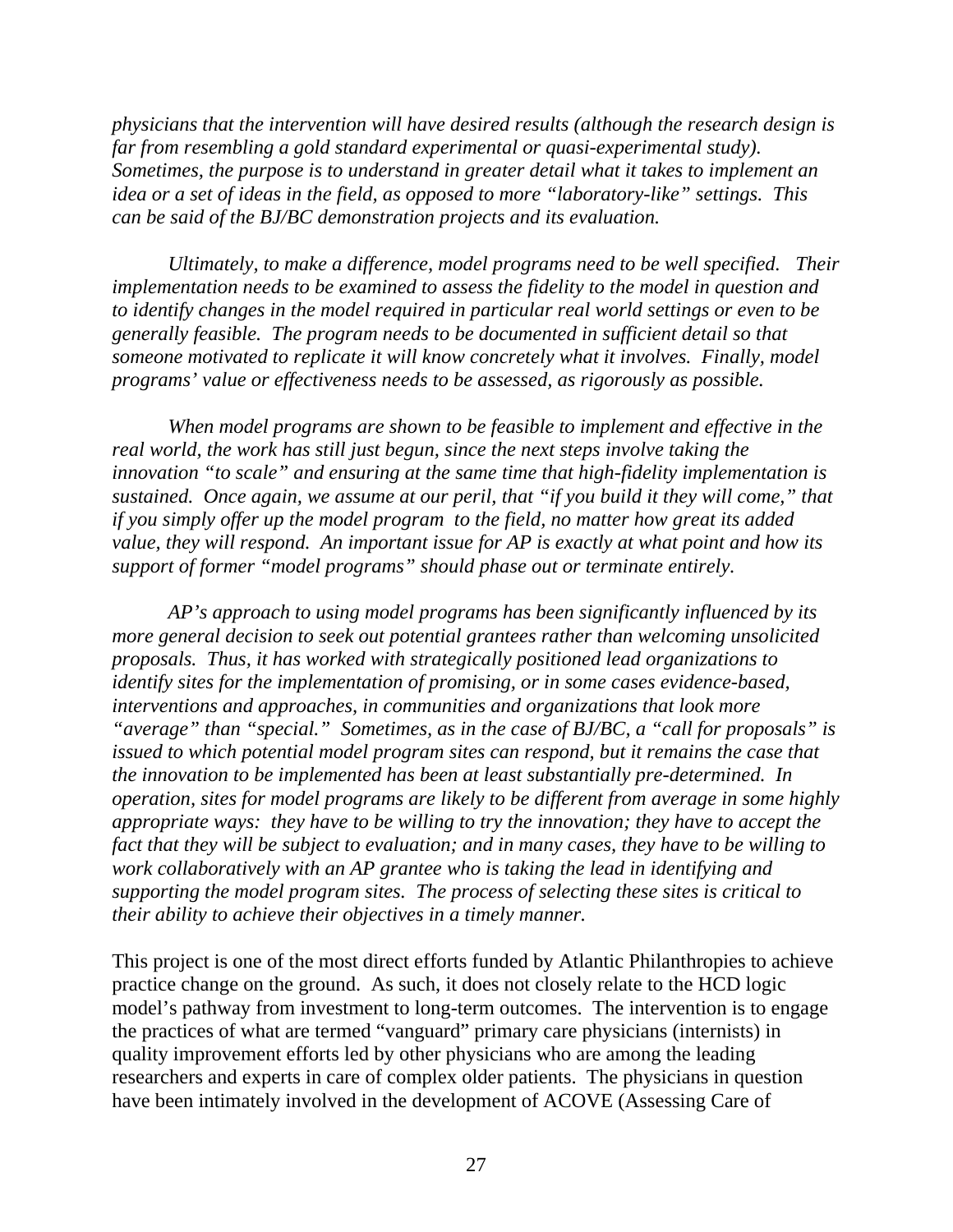Vulnerable Elders) a set of measures for assessing quality of care for this population; measures are linked to 22 problems common in this population, which are often not managed in a manner consistent with evidence. The ACOVE-2 intervention is, according to the RAND website, designed to "develop methods for changing clinical practice that will be tailored to specific practice settings." ACOVE Prime, in turn, was designed to develop, implement and evaluate a **practice redesign intervention** to help primary care physicians provide high quality care for older adults.

#### 2. What were the desired outcomes of this group of grants and to what extent were they achieved?

The objectives of this grant were:

- Recruit vanguard primary care practices in a pilot program of practice redesign to improve the quality of care provided to older persons; the specific problems on which this intervention focused were falls and urinary incontinence;
- Modify and increase the effectiveness of the ACOVE-2 intervention in real world settings;
- Evaluate the effectiveness of this intervention in improving quality of care of older persons; additional resources were provided to boost the sample size and thus power of the evaluation of the intervention;
- Create incentives for internists to adopt the intervention and integrate it into their practices; and
- Develop a business model to make the delivery of the intervention financially sustainable.

The integration of an evaluation into the project makes it much easier for us to report on the extent to which objectives were achieved. Specifically:

- Five practice sites were recruited and went through the intervention;
- Medical care for falls and urinary incontinence at intervention sites was improved such that 57% of patients were receiving recommended care, while control groups exhibited a 36% compliance, comparable to the typical range of around 30% seen in most practices;
- These results were better than a previous ACOVE-2 study, especially for falls; 60% of patients in the five intervention sites received recommended care; 47% did so for urinary incontinence;
- Results were achieved without adding staff, implementing an electronic record (except in one site which did do better) and in practices which did not have any research infrastructure; and
- The project did not exactly "create" incentives for internists to adopt the intervention; rather it took advantage of the relatively new practice by the American Board of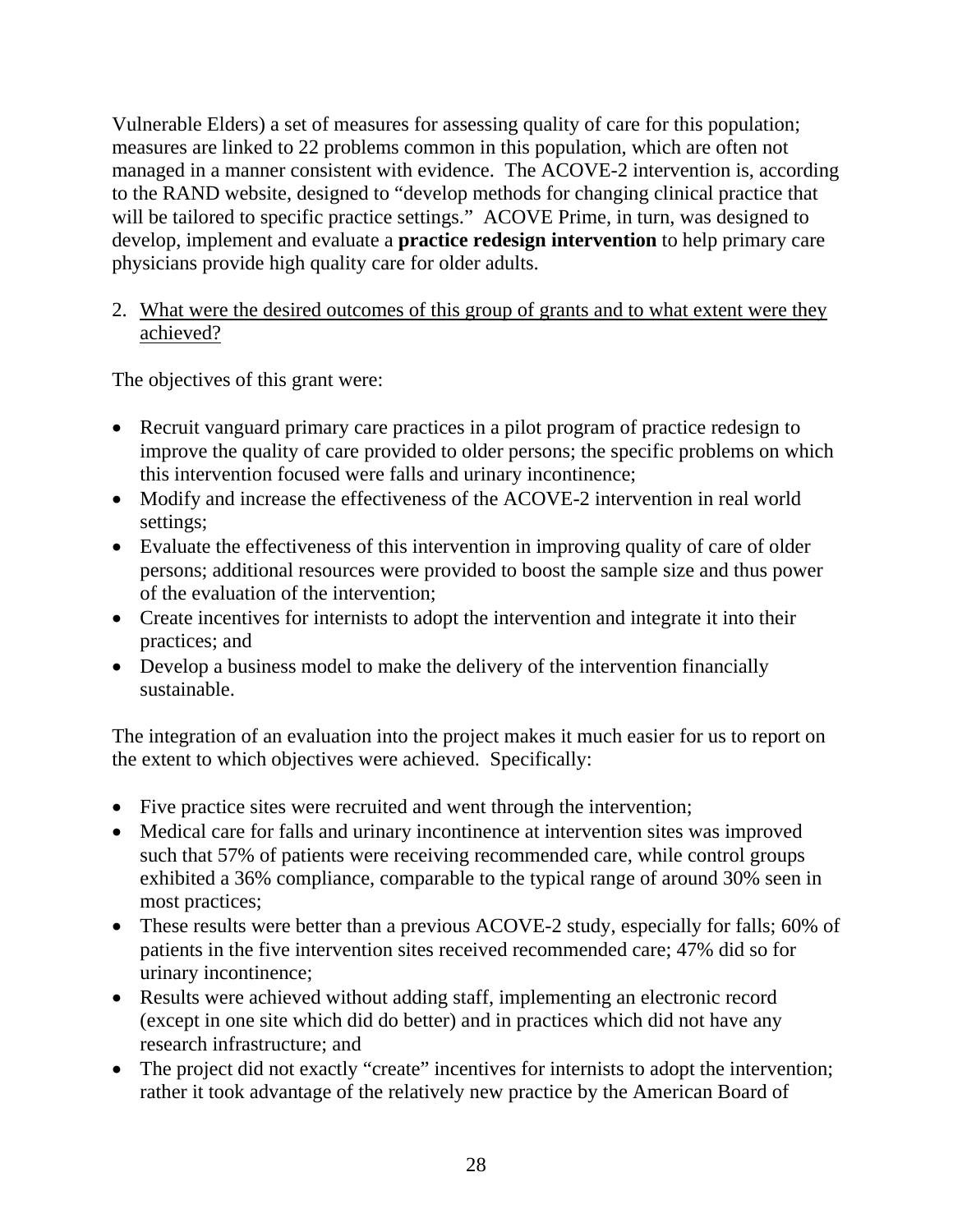Internal Medicine of "re-certifying" physicians periodically, and including in their recertification requirements the implementation of a "performance improvement module," or PIM. ACP and RAND got ABIM to agree that participation in this project would "count" as a PIM; investigators indicated that this was an essential factor in recruiting practices, who were otherwise not highly motivated to participate.

Investigators note limitations of their study, including the inherent self-selection of practices as those interested in QI vis a vis older adults; the focus on process metrics related to recommended care rather than patient outcomes; and the inability to test the "condition finding" element of the intervention which was implemented across both intervention and control sites.

They also note considerable variation in the implementation of the practice redesign steps across practices. This can be viewed as a problem of "lack of fidelity" or it can be viewed as an indication that the intervention is actually feasible to implement even given the huge variation in practice sites within primary care. The latter view is supported by the fact that the level of improvement appears to have been similar across all sites. It may well be that adaptation is a sign of "ownership" of the intervention, as opposed to more slavish adherence to every detail.

The last goal was implemented by ACP itself – developing a way to deliver the practice redesign intervention without the in-person consultation of leading geriatricians. This was not complete prior to the end of the grant, and it appeared that additional funding would be required to achieve the transition to a web-based system of delivery. As of today, the following url takes you to a part of the ACP website that deals with the ACOVE intervention:

[http://www.acponline.org/running\\_practice/quality\\_improvement/library/geriatric.htm](http://www.acponline.org/running_practice/quality_improvement/library/geriatric.htm)  The language on the site indicates that materials are available through a link on this page. However, we have no information about how completely the available materials "replace" the face to face intervention.

### 3. As Atlantic exits from this set of grants over the next few years, where is it leaving the field? How can the field in general build on the achievements to date?

This single grant has not had, and should not have been expected to have, a major impact on the field, in and of itself. What it did demonstrate is that it is possible to have an effect on practice far more directly, by providing tools to practitioners who have a reasonable amount of motivation and who do not perceive the task as insurmountable. It is now in the hands of ACP whether and how they actually follow up on the project, and whether and to what extent they succeed. This is a case where the termination of funding may well change the internal priorities and dynamics of the grantee organization, as, especially in the context of health care reform, there are plenty of other pressing issues for ACP to address, and plenty of other programmatic and policy directions it could take.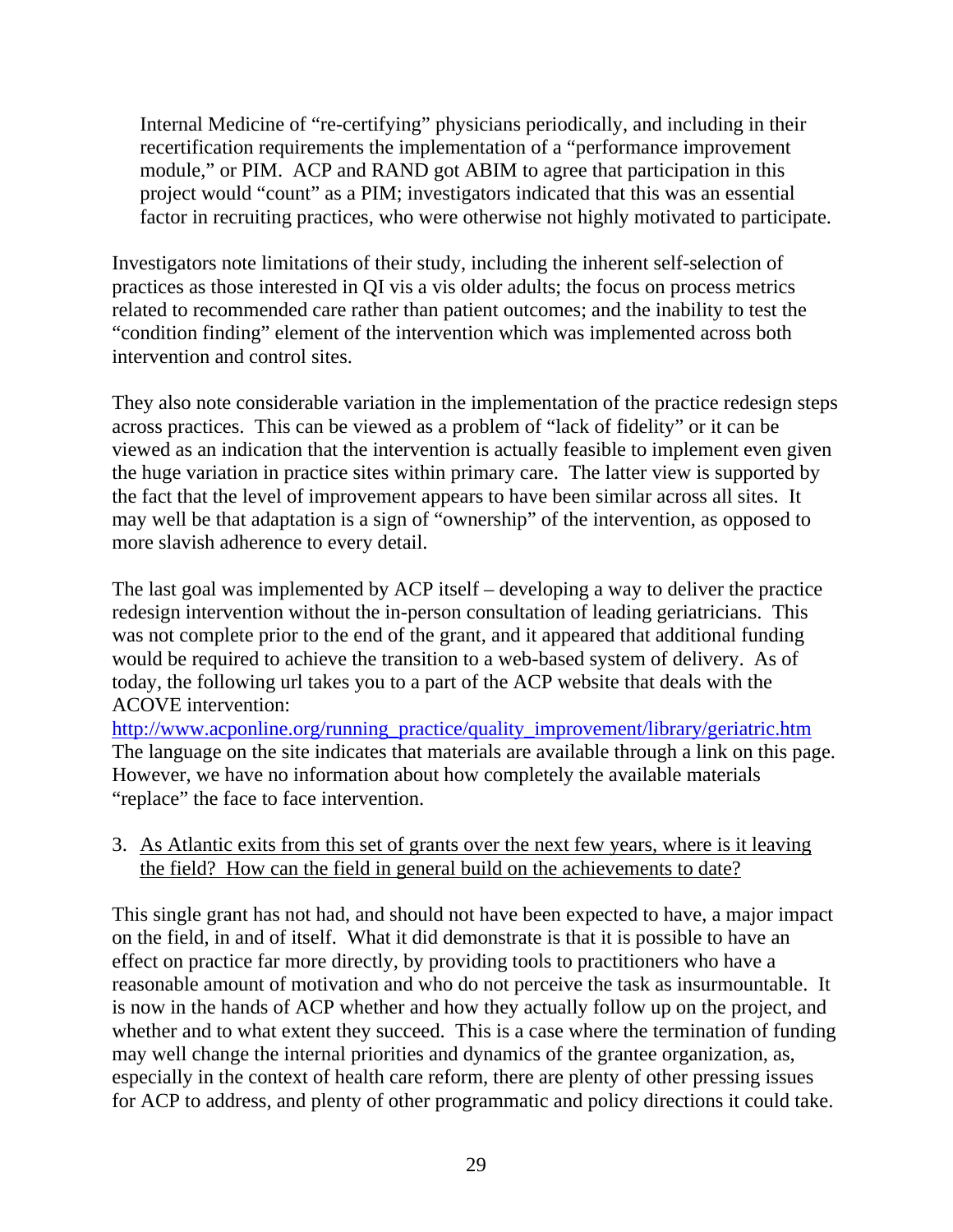The project itself was very "retail" – a fairly high cost intervention using clinical and practice change experts that are among the best in the country, for five sites in one state. Under normal conditions, an immediate move to an entirely "wholesale" venture may be ill-advised. Rather, a more gradual series of replications might have been more sensible, had funding been available. Thus, it might have made sense to generate a cadre of physicians (and perhaps other members of a primary care practice) who could deliver the intervention through a mix of in-person and web-based delivery, across a wider range of practice settings, including some that are larger than the ones in the study. It might also have been sensible to see if the intervention worked with other problems of elders, such as the remaining 20 for which metrics have been created.

#### 4. What lessons have we learned from the experience of the grantees in pursuing their objectives? Who are the target audiences for these learnings?

The audience for these lessons are those who want to see improvements in care for vulnerable elders benefit from structured interventions that help practices redesign to incorporate evidence-based approaches. There are dozens of organizations and individuals, public and private, that fall into this audience.

## **Lesson One: Physicians (and probably other providers) are not likely to embrace practice change efforts unless they clearly see a benefit to themselves in doing so.**

The project would probably never have been completed had it not been for the existence of the maintenance of certification (MOC) requirement of the ABIM, and the inclusion in that requirement of an actual attempt at practice improvement. Obviously, Atlantic has recognized that the policy environment of health care practice has a profound effect on the behavior of clinicians and institutions, and that its focus should indeed shift to policy.

But what policies will make a difference? What will be viewed as "benefits" and by whom? The easiest answer is to focus on financial incentives. There has been much attention paid to the need to alter reimbursement patterns, in terms of who gets reimbursed, what gets reimbursed, how much, and with how much hassle. There is no doubt that this is critical.

We might note, however, that the ability to get through MOC is not directly a financial incentive, especially for primary care physicians for whom hospital privileges are not much of a privilege. Many health care professionals are motivated by other factors besides the simple raw one of how much money they make. Dr. Sofaer participated in a study led by the ABIM that compared a group of physicians who had chosen to use their available quality data to improve their practices to a group who had quality data but chose not to use it. This small qualitative study found, quite surprisingly, that those who used the data for improvement did so primarily because it was consistent with their sense of what it meant to be a physician and a scientist, and made coming to work each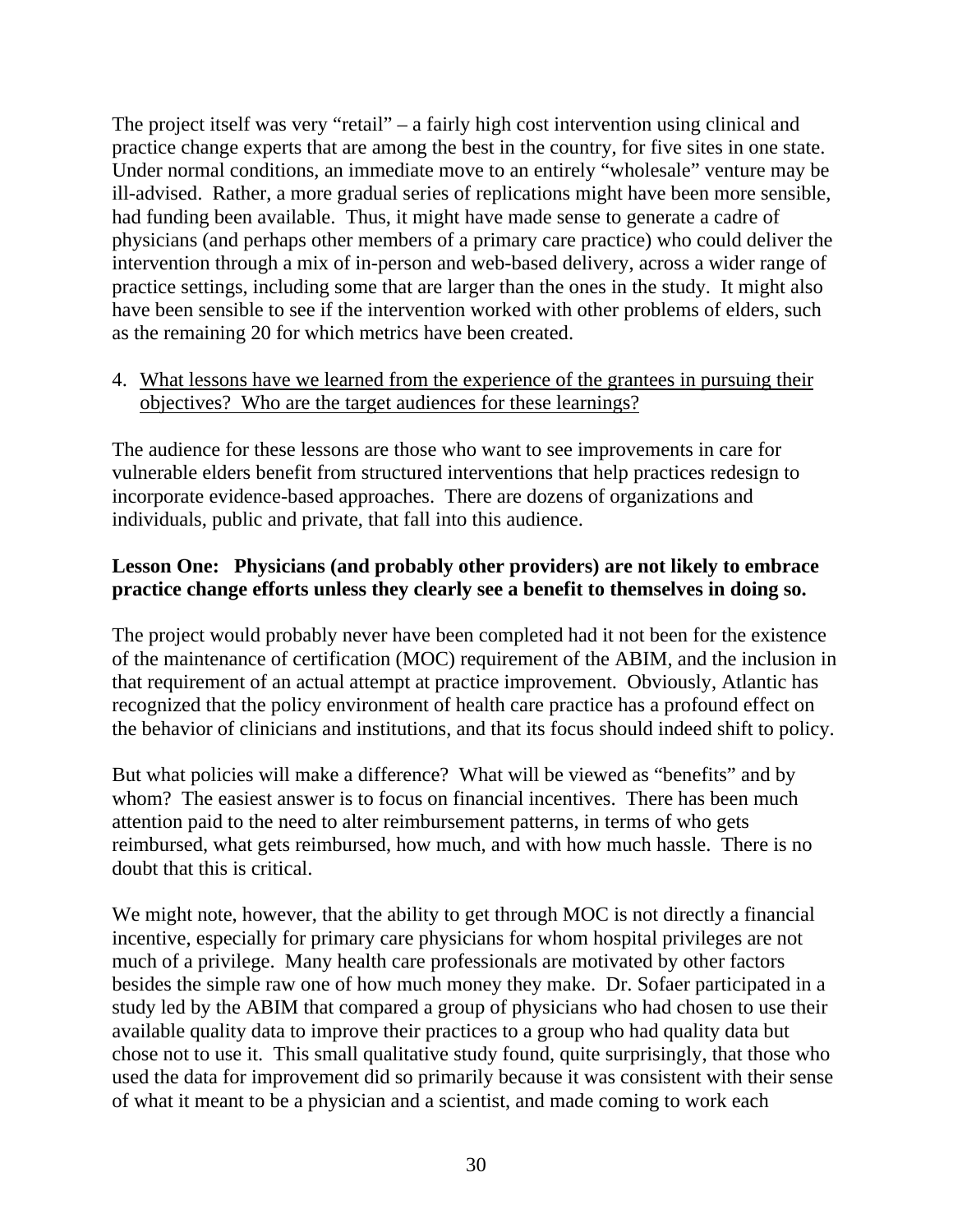morning far more satisfying. On the other hand, those who did not use the data for improvement said they would not do so unless they had a clear financial incentive. One suspects that money may be an excuse, as well as a reason, for inaction in this arena.

This is an important issue because there may be many people for whom money is not just the only benefit they consider meaningful, but a benefit that, even so, is not enough to be past inaction. Money may not be enough to change the behavior of a large number of angry, over-worked, cynical and dissatisfied clinicians and executives.

## **Lesson Two: Make it easy to change**

No matter what the benefits are that would motivate behavior change, if it is too difficult and convoluted, people will either never start or give up, even with incentives. The development of ACOVE has been characterized by attempts to make processes more specific, more step by step, more transparent. As the products related to practice change move to garner a larger market, they need to continue this process of simplification.

The variability of implementation is of interest here. People do not like being told what to do. They like to be given ideas, tools, and tactics, and then given some freedom to adapt as well as adopt. This requires that the perfect not become the enemy of the good, in terms of implementation fidelity. If letting people adapt to local circumstances makes it easier for them to change, why get in their way? On the other hand, it may be wise to document the adaptations and also see whether variation in implementation leads to variation in the achievement of objectives, as this project did.

## **D. Scaling Proven Models**

There are three projects we characterized as involving scaling of proven models in this review. One, the IGSW Training effort at Boston University, has already been discussed under the Training category. The remaining two are:

- The NICHE (Nurses Improving the Care of Healthsystem Elders) operated by the NYU Hartford Institute; and
- The Nursing Home Collaborative Business Planning project, operated by Sigma Theta Tau, the honor society of nursing. Note that the predecessor project was operated by the American Academy of Nursing, and that this project was only nine months long.
- 1. How does this group of grants relate to the overarching logic model and strategy of the Human Capital Development sub-program:

Here are excerpts from the comments we made in 2007 in our initial analysis of this set of programs: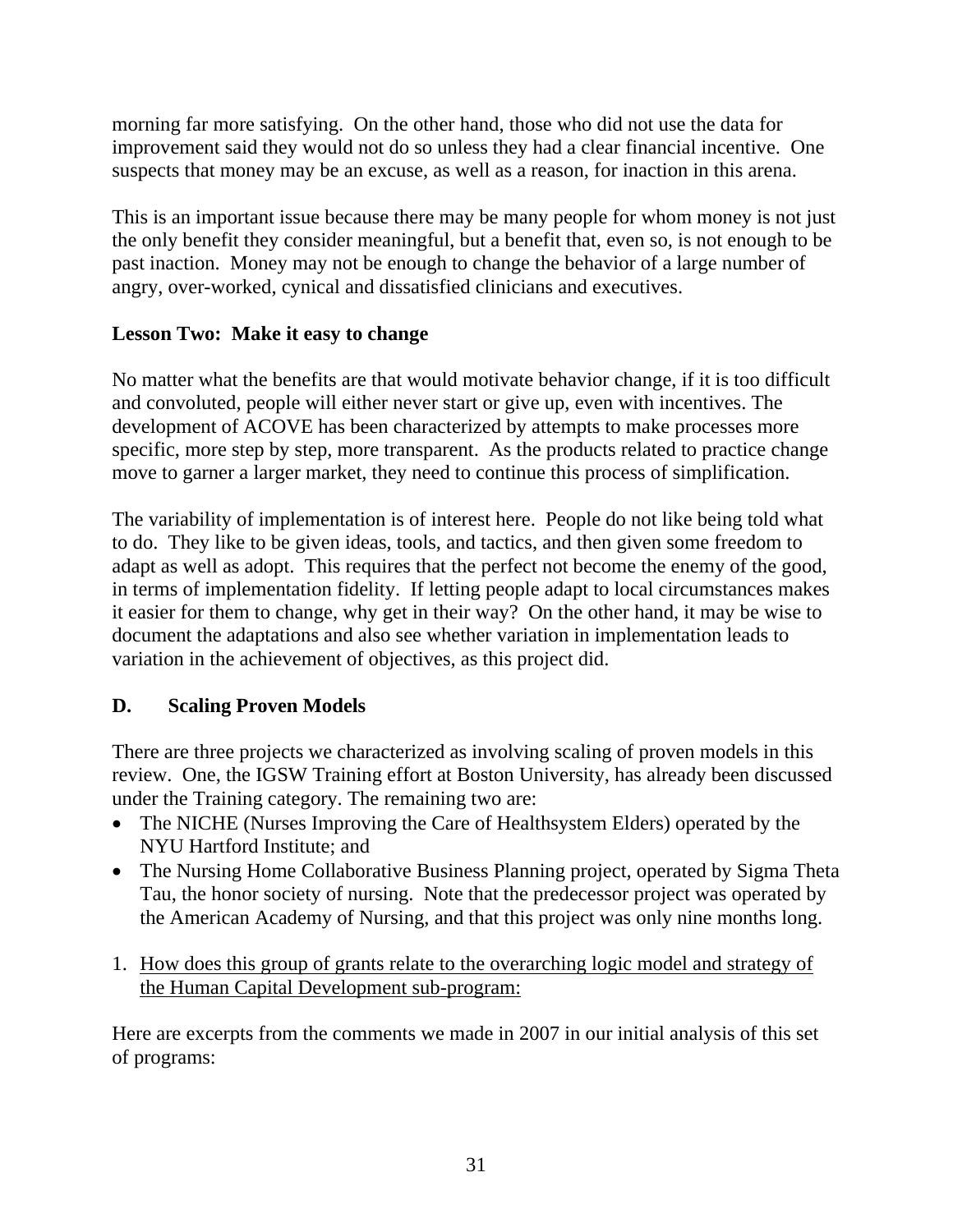<span id="page-31-0"></span>*As noted in the previous section, "demonstrating" the feasibility and effectiveness of a new model is only the first step in the process of achieving wide-scale and enduring change. One of the most innovative aspects of the AP HCD portfolio is the inclusion of several efforts to take an existing model of reasonably well proven value and support a process through which it can be broadly adopted by a large number of highly diverse organizations and professionals. One example of this is the effort, led by New York University's School of Nursing, to spread the NICHE model of incorporating geriatric resource nurses into considerably more hospitals across the country. In this type of project, an effective approach to improving care for the elderly has already been developed and has already been adopted by a substantial number of organizations or professionals. The goal is clearly to go to scale, in the case of NICHE to move from a couple of hundred hospitals to perhaps three or four times that number. Another more recently funded example is the effort to replicate in numerous sites the Chronic Disease Self-Management Program, which is just getting off the ground but has considerable promise both because of the content of the work and the expertise of the organizations and individuals engaged in the work[3](#page-31-0) .* 

*Another key element of this approach is for AP to provide support to the "inventors" in creating a business plan that will support continued spread over time without the need for continued infusion of grant dollars. This is also an element of the Paraprofessional Health Institute initiative to disseminate its coaching supervision training and of the work of the American College of Physicians in integrating and sustaining its efforts to encourage practice improvement among a significant percentage of its constituency.* 

*The underlying assumptions for these efforts is that for innovations to spread broadly enough to have a meaningful impact on the care of older adults, they need a long term distribution channel that can eventually operate independently of grant funds. Almost all foundations say they want their grant-funded projects to be sustained; few currently take steps to increase their grantees' capacity to sustain and expand operations at a high level of quality without grant support. Creating a business plan that acknowledges what it will take to penetrate a particular market with a particular product requires skills and indeed a mindset not always found in academic settings, professional societies, or advocacy organizations. At the same time, a business consultant has to work closely with the product developer in order to ensure that in the process of marketing and delivering a product broadly, it remains effective. There is a huge opportunity for learning about this approach in the HCD as well as in other program areas at AP; we will return later to suggestions about how to take advantage of this opportunity.* 

<sup>&</sup>lt;sup>3</sup> This project, with its focus on chronic disease self-management, is considered a part of a more ongoing focus for the foundation, so is not discussed here.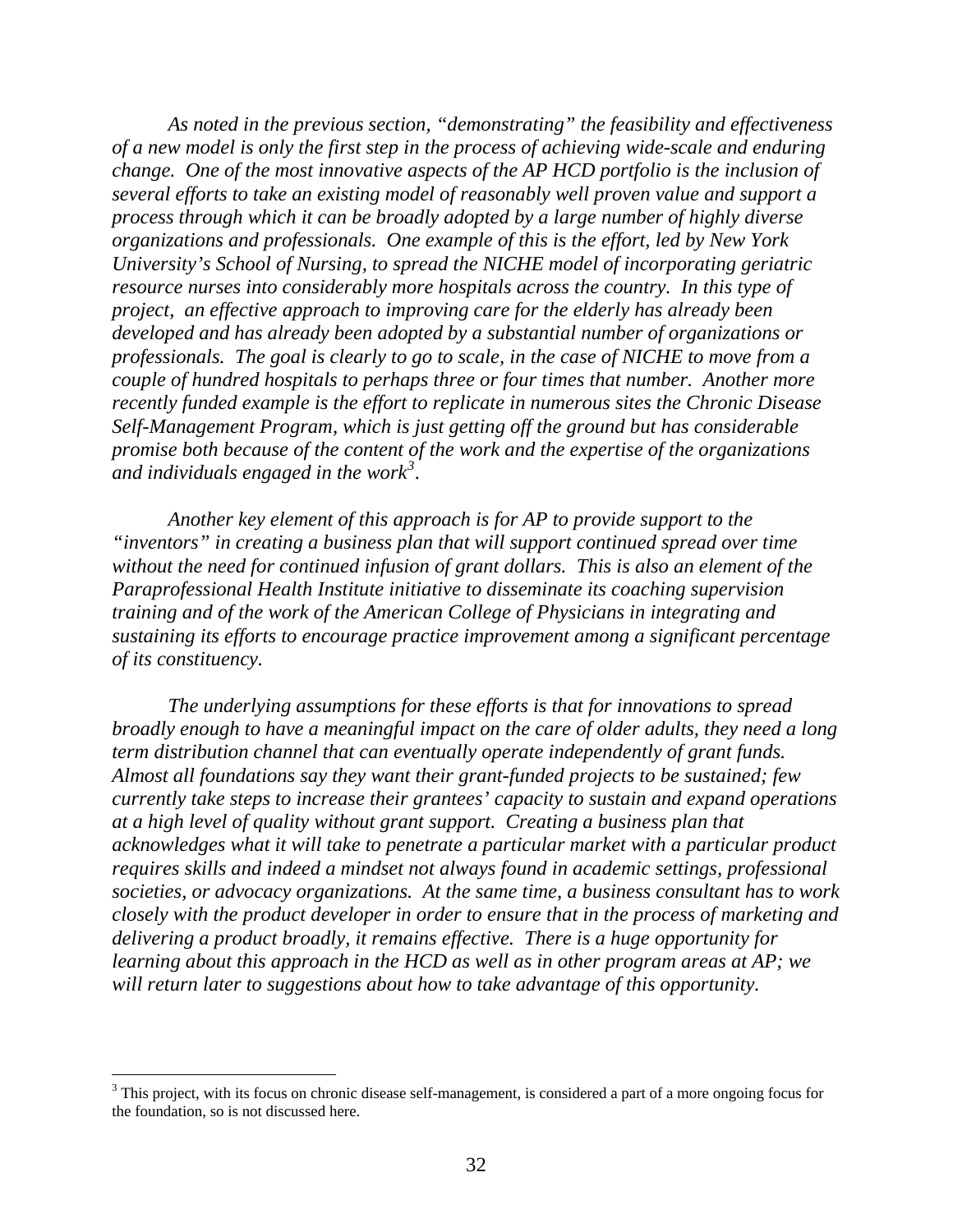<span id="page-32-0"></span>Both the grants in this review focus on improving care in a particular kind of institution (hospitals for NICHE, nursing homes for Sigma Theta Tau (STT). Both were part of the "nursing" portfolio of projects. The projects are both designed to bring evidence-based practices not to just a few but to large numbers, eventually a preponderance of such institutions, through different kinds of efforts. However, they are actually at very different stages of development, and involve quite different strategies.

The NICHE effort began over 20 years ago; the Nursing Home Collaborative (NHC) began with a planning grant in mid-2006. The NICHE effort involves a long-term process through which hospital nurses assess perceived needs for improving care for older adults, focus education for practicing nurses on evidence-based protocols, train leaders in change processes, plus provide targeted consultation to improve nursing services. When the scale up grant began, nearly 200 hospitals had enrolled in NICHE. These facilities pay a fee to NYU and cover travel costs and the time of participants.

The Nursing Home Collaborative focuses on the role of nurses as leaders for quality improvement in nursing homes. The NHC, at its outset, included five Hartford Centers for Geriatric Nursing Excellence (HCGNE), representatives of the nursing home industry, nursing organizations specific to long-term care, and the American Nurses Credentialing Center. They were brought together by the American Academy of Nursing (AAN), which serves as the Coordinating Center for the John A. Hartford Foundation, of the Building Academic Geriatric Nursing Excellence (BAGNC). One of the roles of the Coordinating Center has been to promote and support collaboration across HCGNEs, which is why the planning grant went to them. The focus of the NHC is to provide gerontological and leadership training to RNs in nursing home settings, and to improve the overall nursing home environment by changes in its governance structure. One could say that both of these scale-up models focus on education and training as the core intervention. However, while the NICHE program's educational offerings are well developed, those of the NHC have yet to be designed and implemented to any extent. In our view, the NICHE effort is a much better example of Atlantic Philanthropies' approach to scaling a proven model. We have therefore chosen to focus just on this grant in this review, as there is little to learn from the experience of the  $NHC<sup>4</sup>$  $NHC<sup>4</sup>$  $NHC<sup>4</sup>$ .

 $\overline{a}$ 

<sup>&</sup>lt;sup>4</sup> Ironically, at the time the NHC was being created, The Commonwealth Fund staff helped get another collaborative off the ground to improve the quality of care in nursing homes, called **Advancing Excellence in America's Nursing Homes: The Nursing Home Quality Campaign.** Advancing Excellence is a voluntary, coalition-led effort that builds on the success of the culture change movement and other quality initiatives. Launched in 2006 with Commonwealth Fund support and headed by a national steering committee of 25 organizations comprising nursing home associations, health care professionals, direct-care worker representatives, consumer advocacy groups, and government agencies, the campaign is helping nursing homes to improve the quality of care for residents and the quality of life of both residents and staff. To join the campaign, nursing homes must select at least three of the campaign's eight goals, which represent key indicators of clinical quality—like better pain management, fewer pressure ulcers, and reduced use of physical restraints—and organizational improvement, such as lower turnover rates for staff. As of October 2009, 47.6 percent of America's 15,800 nursing homes have signed onto Advancing Excellence. Consumers and nursing home staff are also welcome to participate. Through its website and 49 state-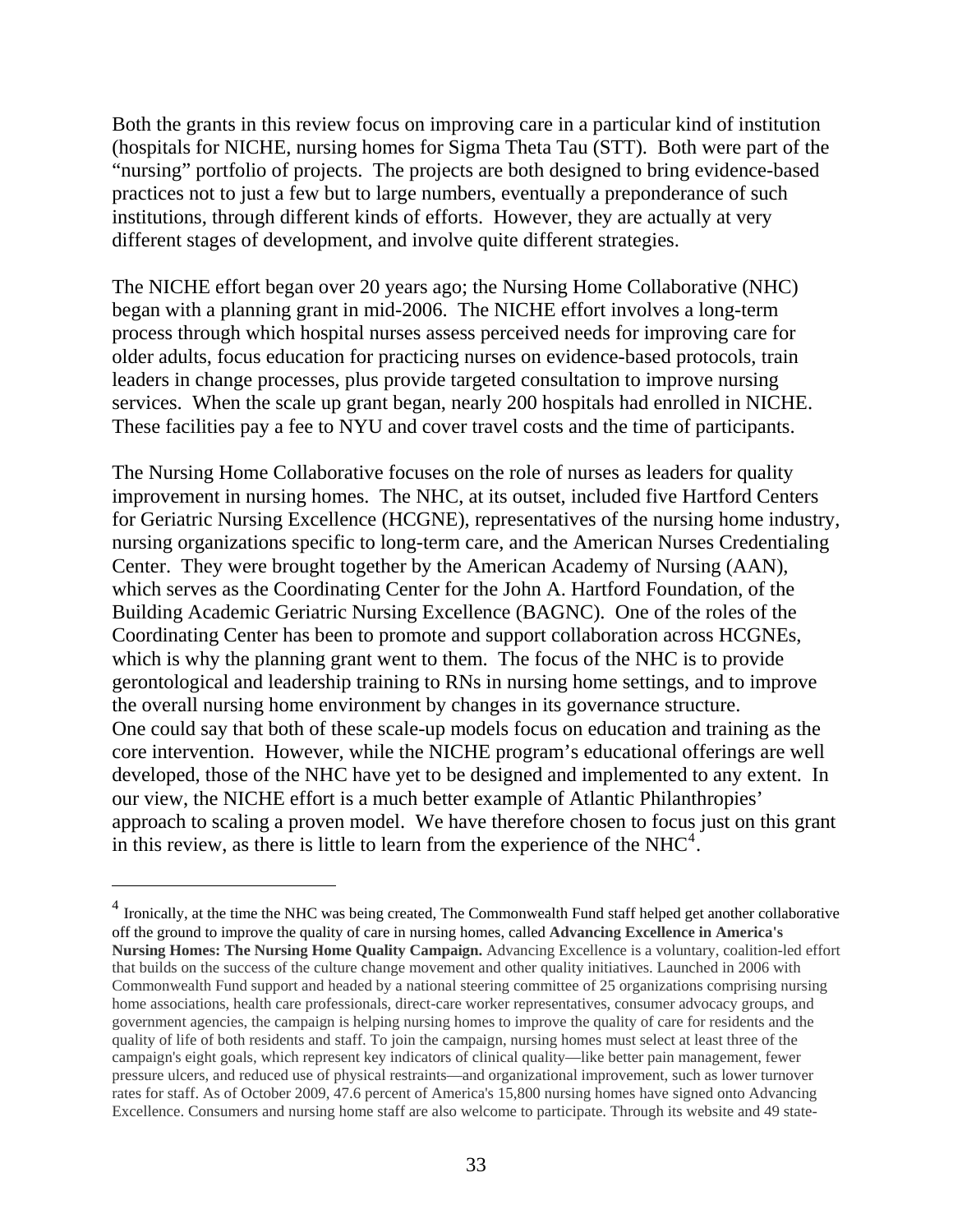#### 2. What were the desired outcomes of this group of grants and to what extent were they achieved?

The desired outcomes for NICHE, within the five years of its grant, are to

- Increase the number of hospitals using NICHE to improve care to 600;
- Increase the impact of NICHE on current and future participating hospitals through greater nursing staff participation and thus more patients served; and
- Generate sufficient revenue from participants to sustain the project without reliance on grant funding for routine operations after 2012.

The long-term (10 to 15 year) outcome hoped for is to improve nursing skills and processes of care for older adults in 1,200 to 1,800 hospitals.

Atlantic Philanthropies does not currently have documents with respect to the number of hospitals that have been engaged; the NICHE Website indicates it is about 300. It appears that they are experiencing a classic problem in adapting their approach to hospitals unlike those which have been their typical enrollee. Specifically, they need to change the model to fit the needs and resources of smaller, especially rural hospitals, which predominate in many geographic areas. They are experimenting with replacing an in person Geriatric Nurse Specialist through on-line interactions of many kinds to facilitate NICHE involvement, including the creation of a learning community for nurses' professional development. They have already created a Leadership Training Program that is delivered on-line. In addition, they are exploring the benefits and opportunities of tapping into NICHE leaders at NICHE hospitals to represent NICHE within a particular geographic region, as a way of facilitating expansion. They note that in some areas, sites are already beginning to informally promote the program to other hospitals.

NYU has continued to develop and disseminate new tools and has several more in the pipeline; they are adapting existing resources in this process as well as "starting from scratch." Realizing that they need to reach overall hospital leaders as well as nursing, they are working on a new business tool to estimate the cost savings from the use of NICHE both for individual hospitals and to create a benchmarking data base for peer comparisons. They are involving a relatively new NYU faculty member with extensive leadership experience in the hospital setting as a CNO, and in a non-profit setting as a

 $\overline{a}$ 

based networks (known as Local Area Networks for Excellence), the campaign is lending technical assistance to providers to help them with their improvement efforts. More than two years of data tracking progress toward clinical goals show that nursing homes participating in the campaign are improving at a faster rate than those that are not. These two efforts appear to be moving forward with little if any contact between them, which in the view of this reviewer is unfortunate.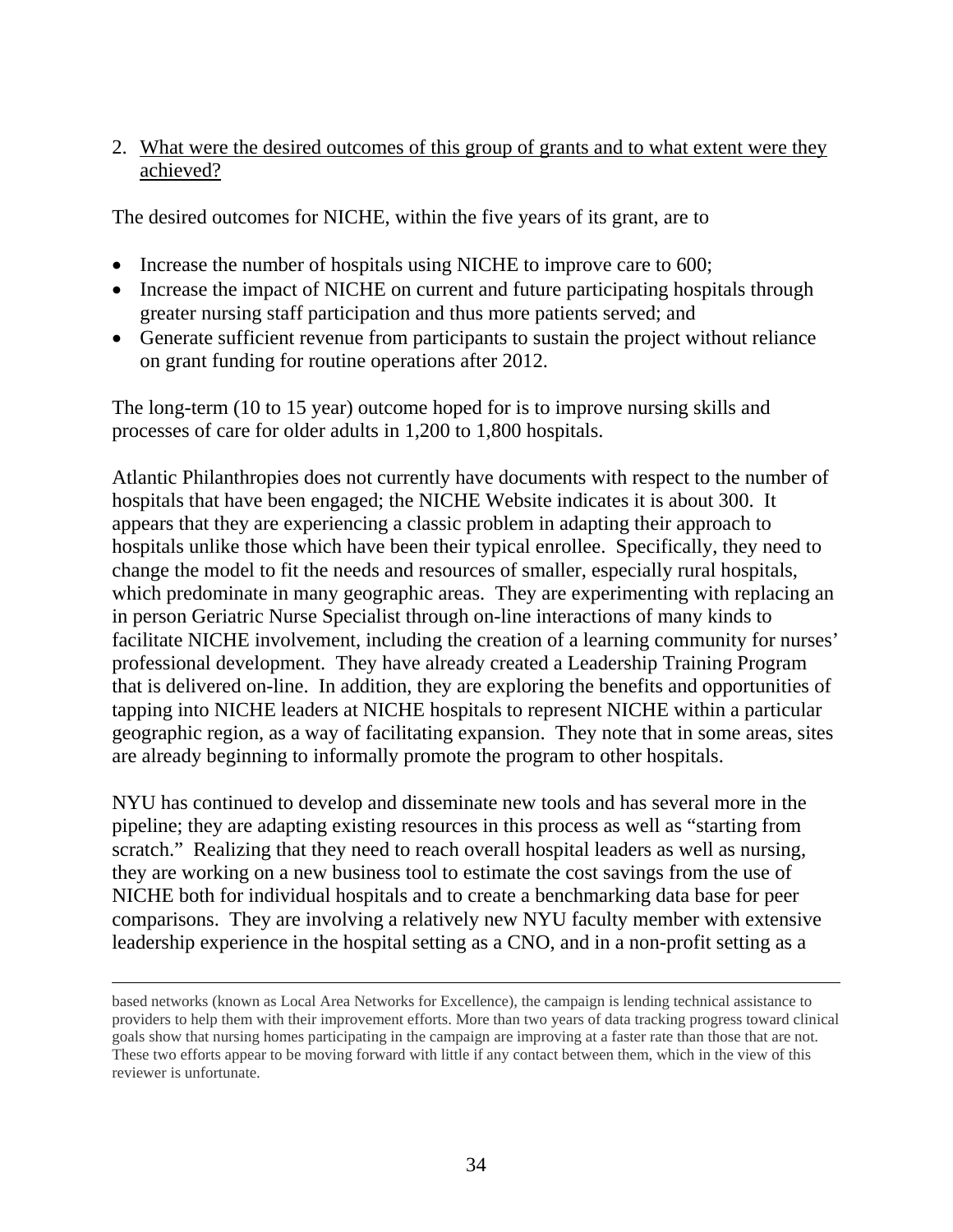CEO, in their efforts to reach out to and engage hospital managers. They are also moving beyond the hospital setting to work with physicians and physician groups who want to expand the use of a variety of models and programs to improve care of older adults and who seek to work with NICHE and its infrastructure.

It is frankly too soon to say whether the multiple strategies and tactics being pursued will ultimately result, by the end of 2012 with 600 hospitals enrolled in NICHE, and a selfsustaining enterprise. What is evident however, is that there appears to be no limit to the ongoing creativity and energy that the Hartford Institute brings to this work. Their reputation, in addition, makes them highly viable as a grantee for other private and public organizations.

3. As Atlantic exits from this set of grants over the next few years, where is it leaving the field? How can the field in general build on the achievements to date?

By definition, grants of this kind are intended to result in a lasting infrastructure that can deliver valuable resources for as long as the need is present. The foundation is fortunate that there are several other philanthropic organizations with a strong commitment to the care of older adults in general and/or to spotlighting the contributions of nursing in particular. The field will miss both the financial and the intellectual resources that Atlantic has provided over the last decade and more. However, there are strong and skilled individuals and increasingly institutions that are willing to use what is currently known, add to that knowledge, and perhaps most important, support collaboration.

4. What lessons have we learned from the experience of the grantees in pursuing their objectives? Who are the target audiences for these learnings?

The target audience here would be other institutions and foundations who wish to bring major efforts to scale.

### **Lesson One: Prior to and during scaling, work to identify the most critical "active ingredients" in any major effort and work to ensure that they are sustained even if other pieces of the original plan do not survive.**

This is a hard lesson, for many reasons. First, people who have put years of their life into bringing an intervention from the stage of "twinkle in the eye" to at least late adolescence have a hard time with the notion that everything that could be documented need not be replicated. Second, from an evaluation research perspective, there are few studies that can accurately identify these most critical ingredients with great confidence *prior* to scale up. This implies that the scale up process itself is a time when experiments (or perhaps more accurately trial and error) will have to be used to determine whether it is (a) feasible and (b) justifiable to drop a particular element of a model. A lot of the effort during most scale-up efforts is on the sheer effort of expansion. For NICHE and many other efforts,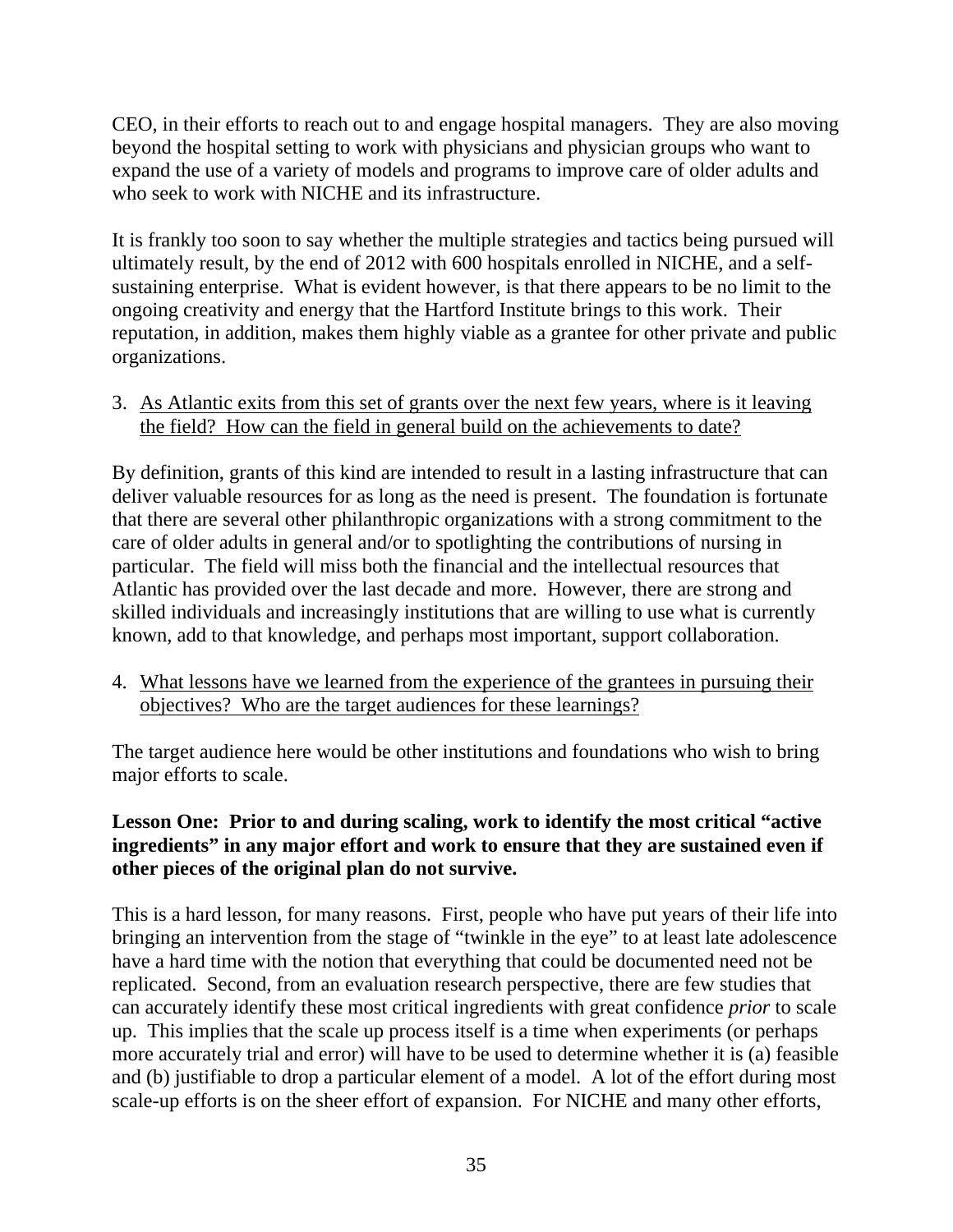however, it will be important to keep at least an informal focus on what changes are tried and generally, what happens as a consequence. This kind of inquiry is not a matter of tight experimental designs capable of supporting causal attribution; it is a matter of being open minded and highly observant, and of trying to get confirmatory evidence from multiple "tries" rather than depending on just one.

## **Lesson Two: Plan, but be ready to take advantage of unexpected opportunities.**

Even though on the surface, health care reform does not focus the bulk of its resources on older adults, the bill is studded with provisions that provide opportunities of all kinds to those who want to improve the quality of care for this population. There are probably even more opportunities for those who want to contain growth in the costs of care for this group, but fortunately there are many ways to improve quality and safety at the same time that costs are restrained. On the one hand, the bill includes things like the Center for Medicare and Medicaid Innovation which have the potential to start the "new model" cycle from scratch. But given the strong awareness that our problem as a nation is not one of coming up with new ideas but in getting them implemented and brought to scale, "innovations" can include ways to take what we know and put it into practice through new strategies for engaging and supporting those who care for older adults (and ultimately older adults themselves).

On the surface, much of the bill is about insurance coverage, which is entirely appropriate – even though this was not "well-advertised" during the campaign for its passage, the bill is about covering 30 million people without insurance, few of them elders. But it is clear to this observer that within the current administration, there is a very strong focus on delivery system reform as well as insurance reform.

Indeed, this may be a moment for those who have been nurtured primarily by private philanthropy to seek both opportunities to influence and opportunities to garner resources from the public sector. One relevant example: the Geriatric Education Centers which have existed for decades are getting some new funding from the Affordable Care Act. Interestingly, this program, which for years has supported a scattershot approach to training professionals, is in its current round of funding asking grantees to show actual patient outcomes as a result of training. This will likely require that the training strategy change to focus on defined populations of patients whose caregivers are trained as a group (an interprofessional group is actually mandated). Linkages between many of Atlantic Philanthropies' older and newer grantees could be highly productive in this context.

#### E. **Infrastructure Development**

As noted earlier, we developed a new category for two of the projects chosen for this review: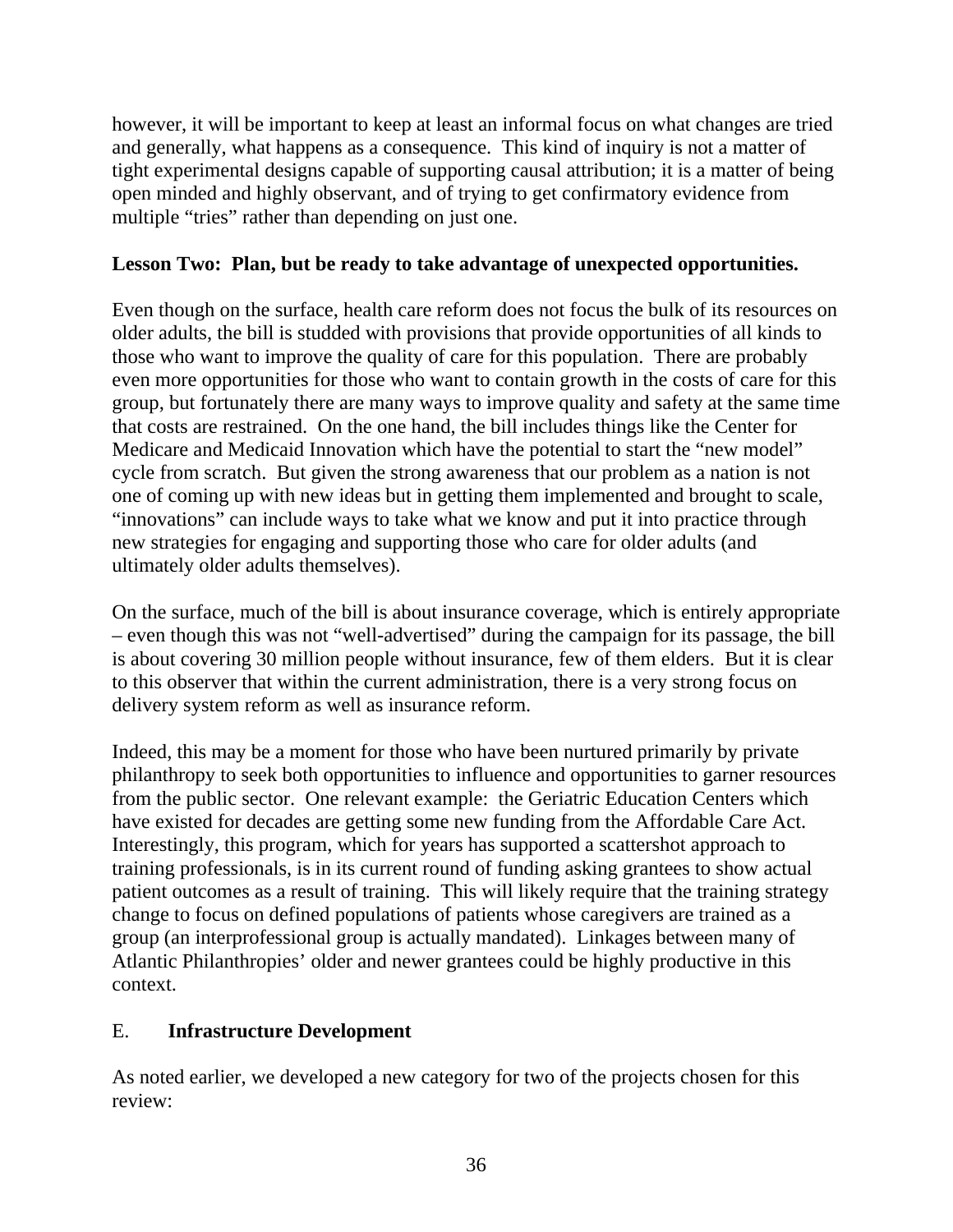- Transforming Human Services to Older Adults, a project of the Alliance for Children and Families
- Integrating Geriatrics into the Specialties of Internal Medicine: Moving Forward from Awareness to Action, a project of the Association of Subspecialty Professors in Medicine (ASP)

The last grant was originally designed to generate, within several subspecialty societies, guidelines that reflect specific evidence about the handling of specific conditions within an older population. The rationale was that several guidelines supported by these societies were, in fact, incorrect if applied to older people. It proved virtually impossible to pursue this original objective, primarily because of the wide variations in timing and procedure for guideline development across societies.

1. How does this group of grants relate to the overarching logic model and strategy of the Human Capital Development sub-program:

Both of these projects aim to increase the ability of existing organizations without a singular focus on aging to create infrastructure that would support such a focus. In the case of the Alliance, the goal is to have their member human services agencies increase their focus on vulnerable elders. In the case of ASP, it was to create and build geriatric interest groups across as many of the medical subspecialty societies as possible. The link to the HCD logic model is that in both cases, projects are working to build awareness, capacity, and competency to address the issues of older people in organizations that include large numbers of individuals who actually serve their needs.

2. What were the desired outcomes of this group of grants and to what extent were they achieved?

The specific objectives of each of these two projects are quite different. The focus of the Alliance was, within five years, to:

- Use mini-grants with 100 of their member agencies to change the practices of these agencies with respect to serving older adults
- Create 20 mentor-mentee relationships between member agencies, and use these to build regional training partnerships
- Build the skills of 80 key staff members across member agencies in geriatric social work

The objectives of the ASP were to

• Support some form of geriatric interest group across 12 specialty societies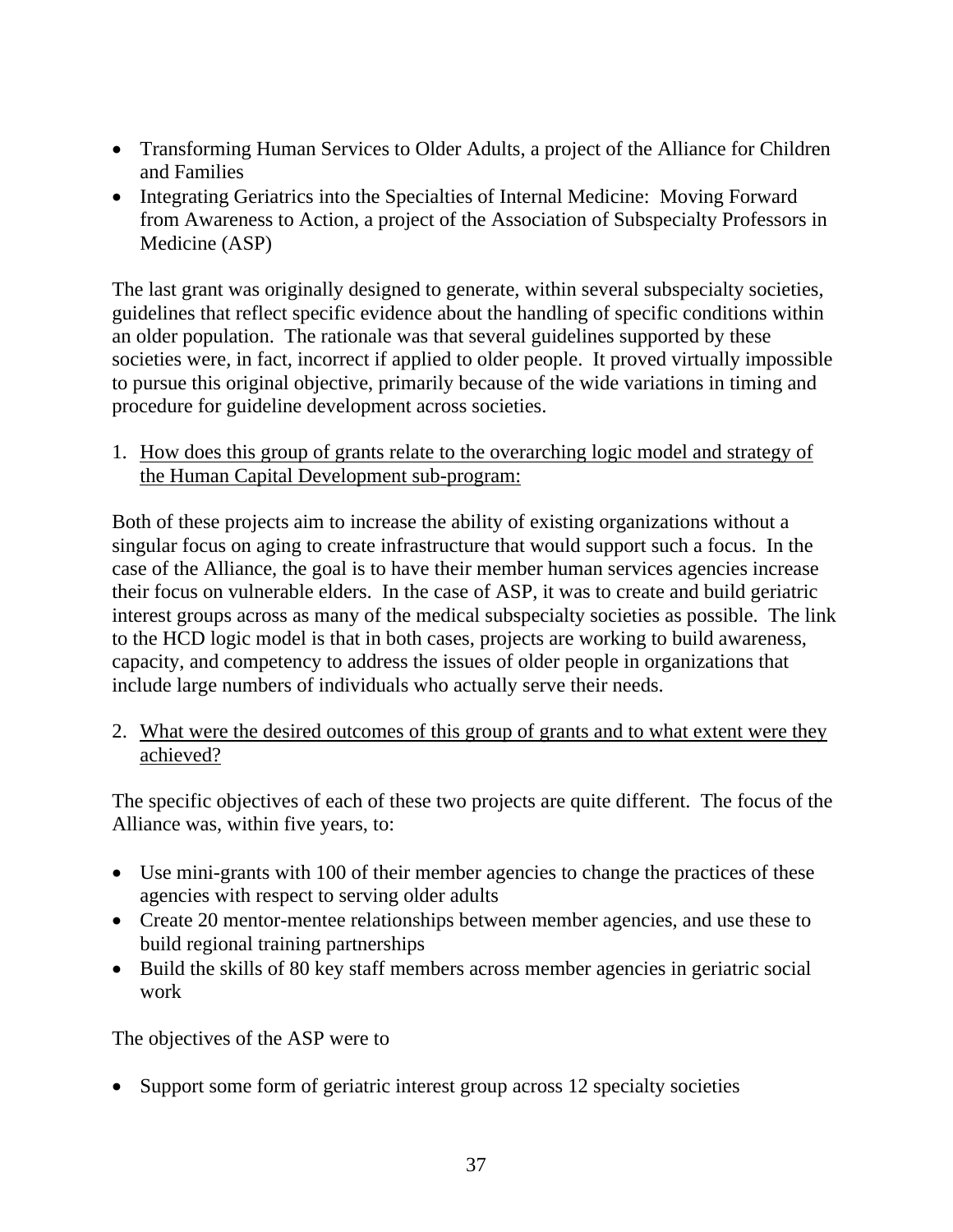- Support small projects for several of these interest groups to increase physician involvement and create tangible products
- Host annual section meetings at the AGS Annual Scientific Meeting for these interest groups
- Develop educational materials for the groups; and
- Provide a forum for them.

The Alliance, about half way through its project, appears to have made good progress in meetings its objectives. Twenty mini-grants were awarded; results were not available for review. Twenty of the forty of the mentor-mentee relationships have been created. Through a partnership with IGSW, over 200 social work and human services professionals have participated in their training, in part through provision of scholarships from the Atlantic Philanthropies' grant. In addition, nearly 200 have participated in IGSW on-line training.

In addition, the Alliance, in pursuit of longer-term goals, has offered a Leadership Academy for 18 mentor agency staff, conducted webinars on gerontology supervision and dementia, and conducted aging focused workshops at its national meetings. It is also building the capacity of its own Department of Evaluation and Research Services to enable it to conduct an internal evaluation of its activities. This work, however, is in the future.

ASP, after going through the transition from its original goal to new objectives, awarded mini-grants to four specialty societies to modify curricula for fellows in the discipline to include geriatric competencies. These societies address gastroenterology, oncology, nephrology and general internal medicine. They have convened meetings of interest groups and conducted quarterly conference calls for the interest groups.

2. As Atlantic exits from this set of grants over the next few years, where is it leaving the field? How can the field in general build on the achievements to date?

Both of the projects described are not yet completed. The Alliance project goes through 2012; the ASP project ends, according to our information, at the end of this calendar year. What happens going forward appears to depend on other factors. With respect to the Alliance, given the under-resourced nature of most human services agencies, especially those serving vulnerable populations, their best resource going forward is likely to be to take advantage of the partnership with IGSW, and to use IGSW's greater track record and internal infrastructure to seek funding from other agencies. Atlantic should seriously consider supporting such pursuit of funding, depending upon what happens between now and 2012. With respect to the ASP, the subspecialties are, essentially, left somewhat in mid-stream with respect to their attention to care of older adults. Other funders are already in place, which is to the good. It would also be wise for ASP to explicitly engage current and former Williams awardees in supporting the geriatric interest groups.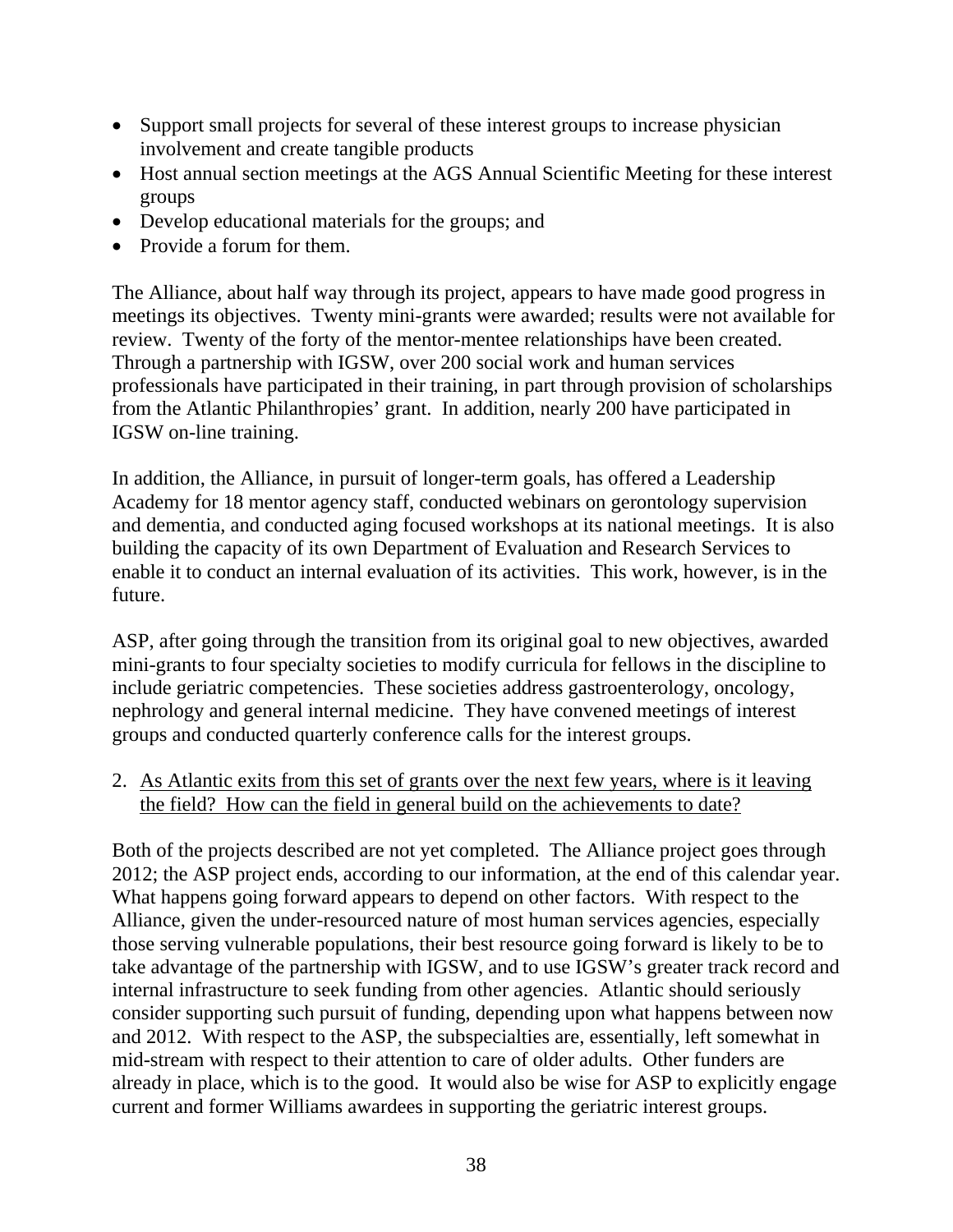4. What lessons have we learned from the experience of the grantees in pursuing their objectives? Who are the target audiences for these learnings?

The initial lesson for Atlantic Philanthropies from the ASP grant is that both the applicant and the foundation need to do considerably more homework before pursuing an activity that is as complex and fraught as guideline development. It is actually quite surprising that neither learned, beforehand, what the guideline development and approval process involved in at least a sampling of specialty societies.

Given that the Alliance project is only about halfway completed, we cannot identify lessons from that project at this time. However, an independent entity supported by the John A. Hartford Foundation, Strategic Communications and Planning (SCP) has conducted a study of the work of ASP with their geriatric interest groups that is replete with interesting findings. We will highlight just a few here:

## **Lesson One: The use of small grants can make a big difference.**

The \$15,000 grants ASP provided to four societies has generated considerable activity and increased interest among members. To this reviewer, the money may not be as important as having support for pursuing a highly specific *focus*, rather than simply being a part of a group with no clear agenda.

### **Lesson Two: A mix of senior, mid-level and junior members are good ingredients for an effective interest group.**

SCP notes that senior leaders provide prestige, visibility and legitimacy, mid-level leaders provide solid experienced people to take responsibility for action, while junior folks provide more hands to spread the workload, energy, and a sense that there is a future. In the case of the ASP interest groups, Williams awardees were critical to the third group of junior faculty.

## **Lesson Three: Even the most minimal staff support can make a huge difference.**

In my earlier work on coalitions, we learned that any nascent group that does not have a formal administrative support system will be dependent upon 'the kindness of strangers" to generate what we called the "glue," i.e. the ability to handle meeting logistics, send out emails, keep lists of members, etc. SCP confirms this earlier finding. Even three hours of administrative support a month proved to make a huge difference in making it unnecessary for the physicians themselves (or their staff if any) to take on these jobs.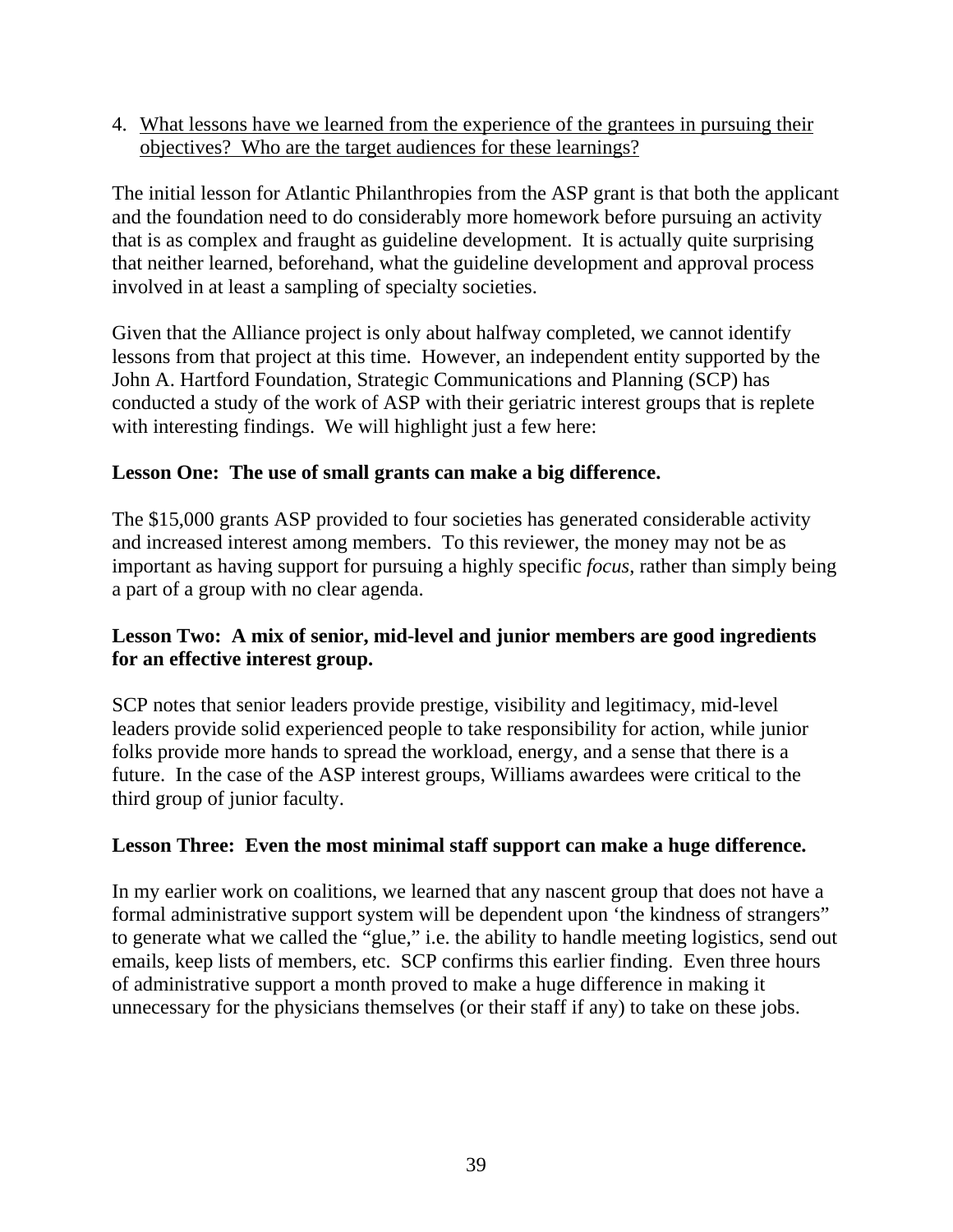#### **Lesson Four: This is a long struggle.**

While SCP understandably put this in terms of communication challenges, the more fundamental issue is that convincing members of a specialty society that they should focus on an interest group such as geriatrics within the specialty is a heavy lift, and will continue to be so for some time. Geriatrics, as noted earlier, is still not viewed as a prestigious, scientifically well-founded or lucrative focal point for a physician's career. In a sense, this is an indication that more time is needed for the many awardees who have come out of the investments of Atlantic Philanthropies to demonstrate that geriatrics does have a strong scientific foundation and that aging researchers in medicine can have prestige and acquire funding. It may well be a communications challenge that, in fact, the field remains less than glamorous, especially given its focus on management and palliation rather than "cure."

#### **E. Policy Development and Advocacy**

In this section, we examine only one project, Better Jobs/Better Care, with a focus on its policy advocacy work. This project effectively ended prior to the new direction taken by Atlantic. As policy is a primary strategy being pursued under the new direction, however, lessons from this project may be especially helpful.

1. How does this group of grants relate to the overarching logic model and strategy of the Human Capital Development sub-program:

Here are excerpts from the comments we made in 2007 in our initial analysis of this set of programs:

*As noted earlier, building partnerships and taking steps to identify and pursue policy objectives is one of three major pathways that AP identified in 2006 as essential for the achievement of practice change. The AP projects addressing social workers and direct care workers are examples of initial efforts in this arena. In some cases, for example the planning grant to the New York Academy of Medicine, the focus is on building a focused policy agenda that is evidence based and can be pursued by a broad based coalition of social work leaders. In other cases, as with the work done by individual demonstration projects of the BJ/BC initiative, the focus is on building multistakeholder coalitions (a much more difficult enterprise) to identify and pursue adoption of one or more policy objectives to promote desired changes.* 

*Not all important policy is "public" in the sense of governmental. One of the most critical synergies in the AP portfolio is represented in the work of the American College of Physicians in partnership with RAND/UCLA to encourage practice changes by physicians in the outpatient setting. Many participating physicians will have to go through the relatively new "maintenance of certification" process of the American Board*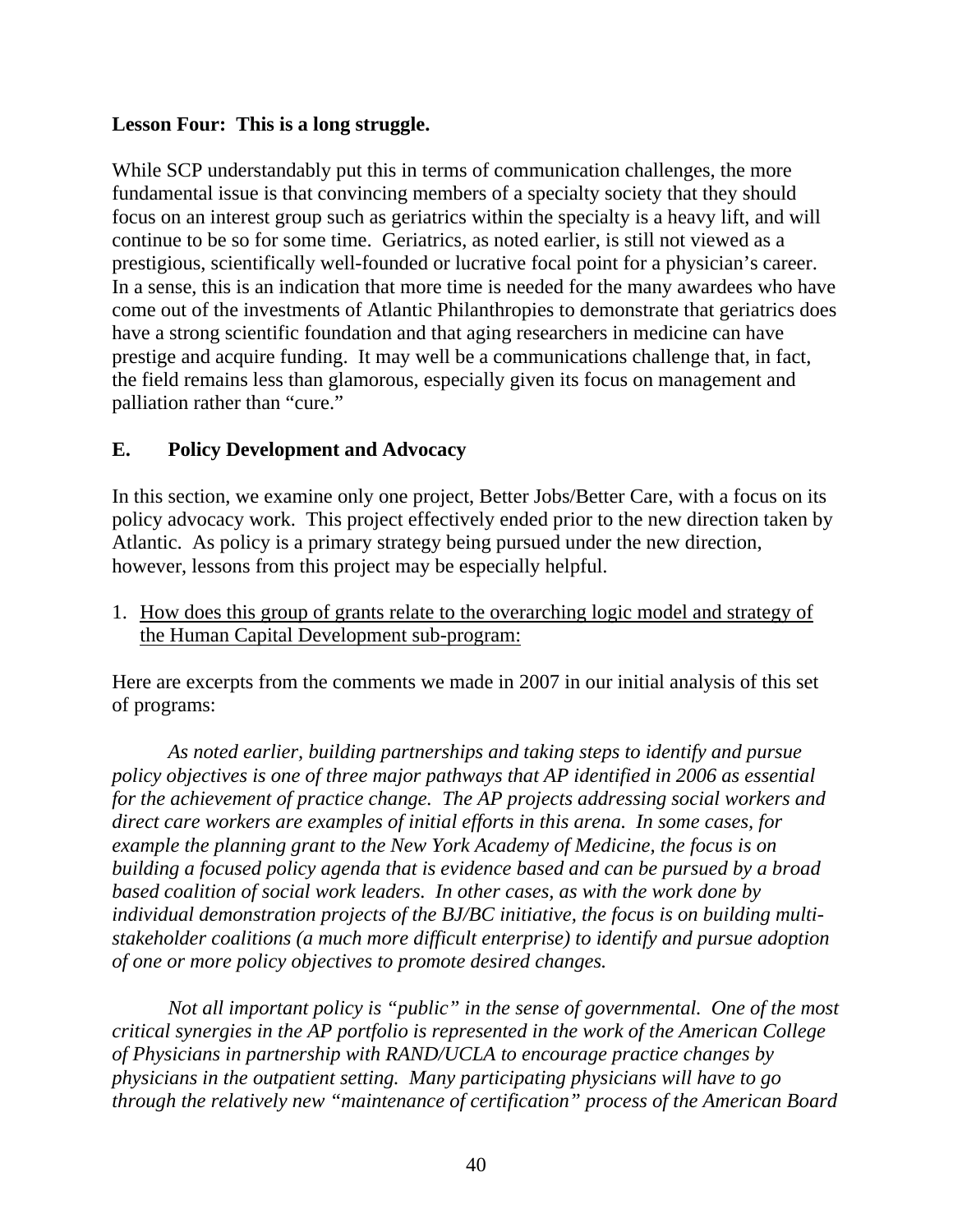*of Internal Medicine. This process includes the completion of at least one Practice Improvement Module (PIM), and ABIM has agreed that participation in the ACP/RAND/UCLA project will count as a PIM. Our interviews reveal that this, and to a more limited extent the use of continuing education credits, has made a difference in the difficult task of recruiting practices to the project.* 

*In addition, some would argue that practice change, especially in larger institutions such as hospitals, must be built on organizational policy changes. In a sense many of the changes being pursued by the BJ/BC demonstration involve organization adoption of new policies (such as higher salaries, better benefits and more voice) for those working in the organization, in order to create a work environment in which care can be improved. This approach is not limited to "low status" employees such as direct care workers, however. It may be that AP needs to identify institutional policy changes, as well as external policy levers, that can create a more positive environment for change among higher status professionals such as physicians.* 

*There is no question that changes in law, regulation, public and private policy are major levers for changes in practice. Policy projects can remove barriers and create incentives for practice change. They are an essential ingredient for achieving AP's longterm objectives in particular. The key assumptions that need to be further elaborated address what strategies are most effective in leading to different kinds of policy change in different contexts.* 

Especially because a substantial external evaluation is available with respect to BJ/BC, we believe there are important lessons to be learnt from this specific national program.

2. What were the desired outcomes of this group of grants and to what extent were they achieved?

BJ/BC supported five states to pursue policy changes that would improve both the quality of care provided by direct care workers and the retention of workers so that training efforts would actually bear fruit. The vehicle for doing this was to create multistakeholder coalitions in each of the states. In four of the states, these coalitions focused initially on working with their members to improve quality through a variety of techniques. Only at the end of their grant period did these states turn to policy issues. In the fifth state, North Carolina, policy was the focus from the outset, and only in this state was a policy objective pursued and achieved. Working from what Kemper, the external evaluator, calls a "single clear vision," North Carolina's long-term aim was to create a reimbursement differential for long term care providers whose management practices created high quality jobs for direct care workers. They succeeded in passing legislation establishing a special designation for such facilities, and a mechanism for determining which providers would receive the designation. Their ultimate hope is to link the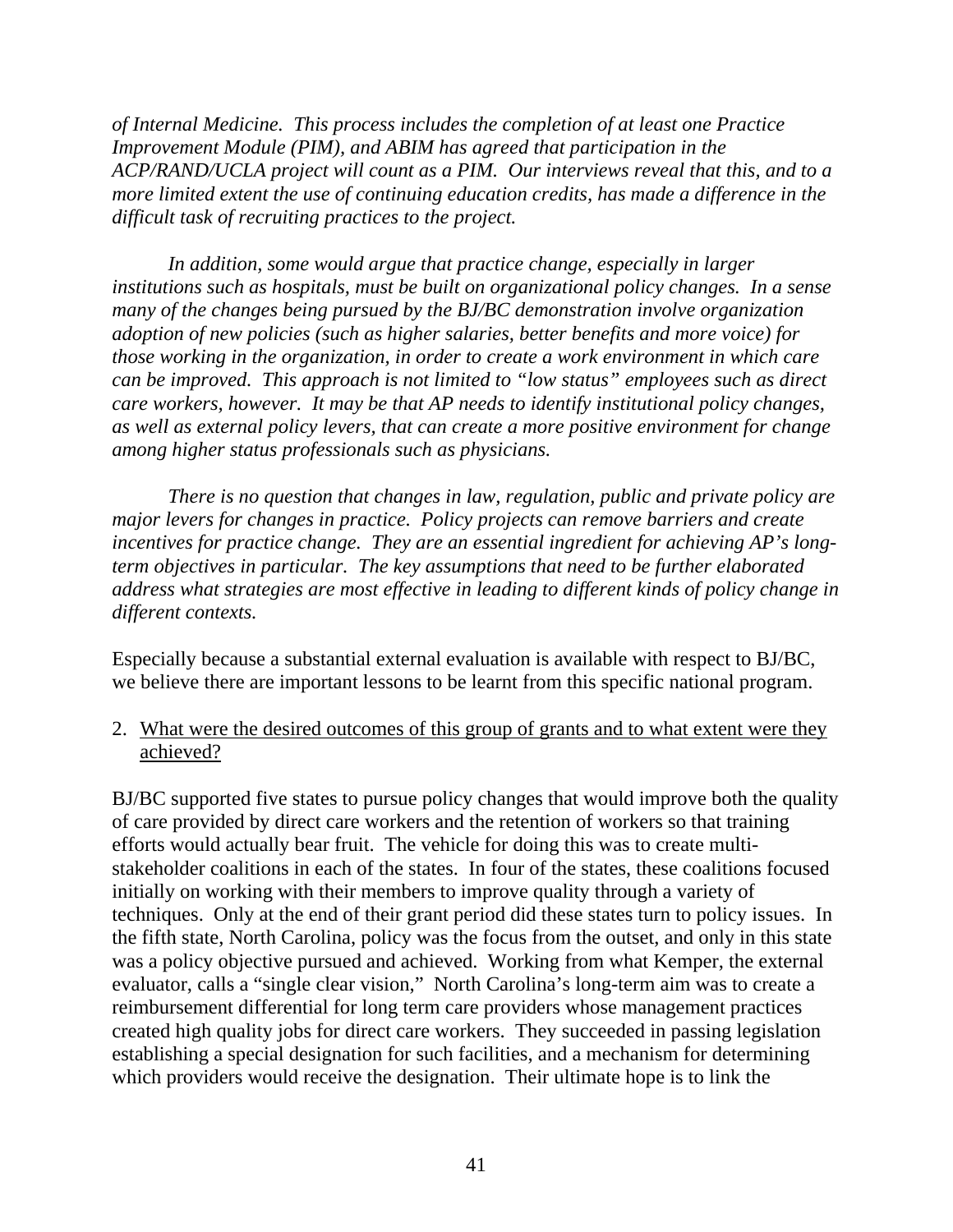designation to a reimbursement differential, but this had not happened by the end of the grant period.

More broadly, the policy objectives across the five states included the following:

- Improving wages and benefits for direct care workers;
- Creating incentives for job redesign;
- Making changes in curriculum and credentialing;
- Creating professional association; and
- Promoting awareness of public policy.

Here are some of the specific activities and achievements:

- Iowa: Studying and promoting the need for health insurance benefits for DCWs in a variety of public and legislative forums; achieving passage of a law modifying the state's registry of nurse aides to include classifications that specified education and training; and creating a Direct Care Worker Education Task Force.
- Oregon: Limited policy-related activity, mostly related to nursing delegation and education.
- Pennsylvania: Developing a Universal Core Curriculum for DCWs across settings, which was adopted by two Area Agencies on Aging; developing a competency exam based on the new curriculum that is expected to be used in the state's emerging personal care attendant training regulation; creation of a direct care worker association to promote their interests.
- Vermont: Adding criteria to an existing annual state quality award for nursing facilities that required the use of best practices for recruitment and retention of DCWs; establishing a similar industry award for home care, but without the financial incentive. Through a related grant, Vermont also created a direct care worker association.
- 3. As Atlantic exits from this set of grants over the next few years, where is it leaving the field? How can the field in general build on the achievements to date?

BJ/BC is over, but the need for a continuing focus on the quality of jobs and care of direct care workers is not. Throughout our evaluation, we have heard from the field that Atlantic's focus on this group is exemplary and critical, and should continue. One point made by the BJ/BC evaluation team is that work with DCWs is needed across settings, not just in nursing homes. One corollary is that the work of DCWs is relevant not just in the context of long-term care (although that is where the bulk of this workforce is employed) but also in the context of caring for frail, vulnerable elders who receive high levels of medical care, both inpatient and outpatient. This means that the quality of their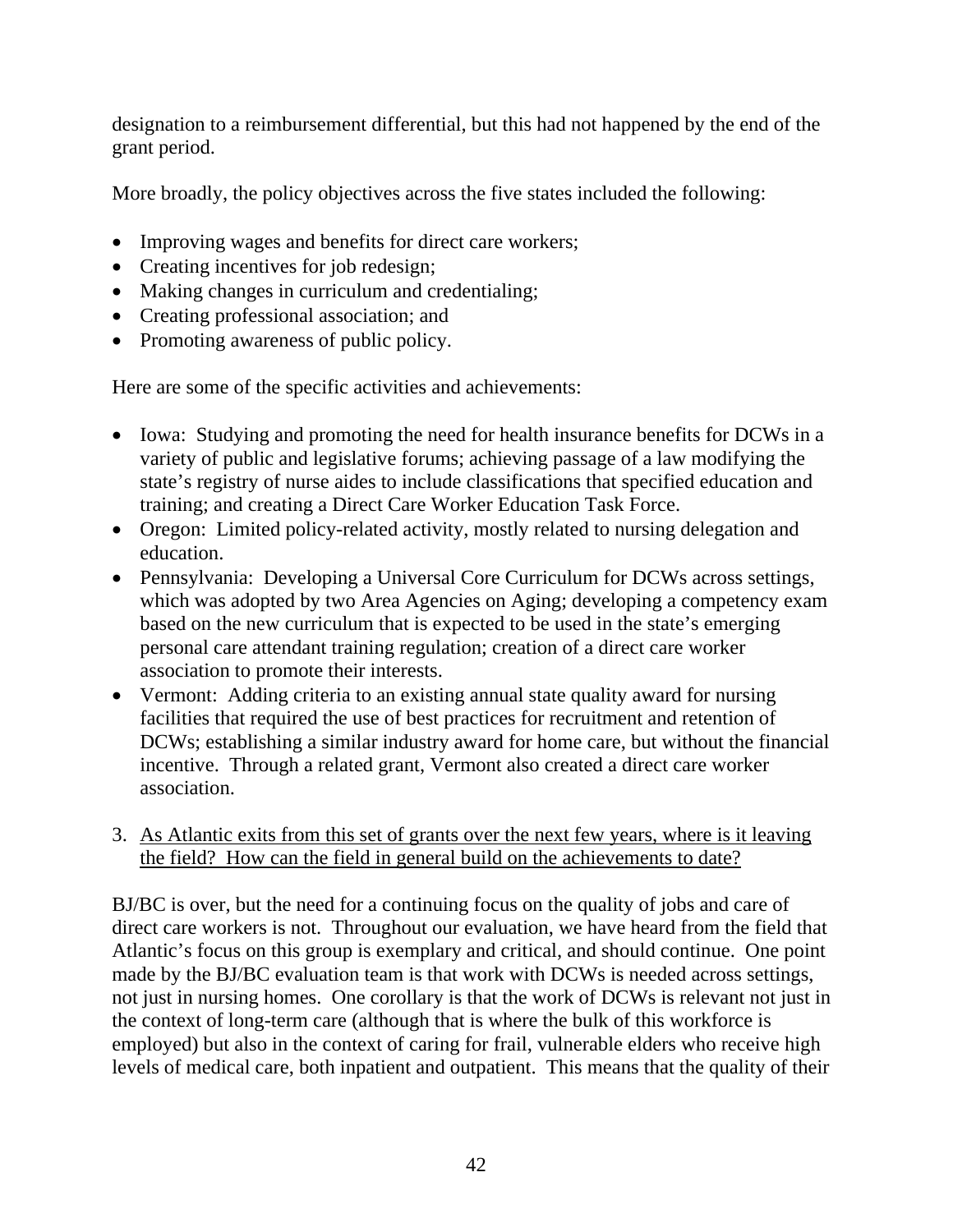work can influence the overall effectiveness not only of the long term care system, but the health care system in its entirety.

As Atlantic moves forward with its more policy-oriented agenda, we recommend that it continue to pursue improvements in the quality of work and care for DCWs. They may also prove to be a compelling voice about the reality of life for elders with multiple chronic conditions, as they are, as their title implies, in direct contact with them, often in their homes, and see the difference better care can make for them.

4. What lessons have we learned from the experience of the grantees in pursuing their objectives? Who are the target audiences for these learnings?

The target audience for these lessons is Atlantic Philanthropies and its current and future grantees that work on policy, especially through collaborative efforts such as coalitions.

### **Lesson One: It may not be wise to engage the same grantees and coalitions for purposes of policy development and advocacy on the one hand, and direct service improvement on the other.**

This is unfortunate. One would wish that those working on policy could be "close to" those working on practice improvement. However, it takes a special set of skills, perhaps even a special orientation to the world, to do policy development and especially policy advocacy. It is probably not accidental that four of the five BJ/BC grantees put off their policy work in favor of work on practice.

### **Lesson Two: Coalitions do not start of fully capable of taking on complex policy analysis and advocacy tasks; they have to develop over time.**

For the most part, projects were putting together coalitions only when their grant began. There is considerable evidence that (1) coalitions take a good deal of time, often years, to actually "coalesce" and (2) their development can be problematic if they are given tasks to undertake that are not commensurate with their current stage of development. Policy development and advocacy is probably one of the most demanding and "advanced" tasks to give a coalition, particularly when its membership has little experience with each other, does not have much experience individually in the policy arena, and furthermore has some fundamentally not just different, but conflicting interests. This was certainly the case for most of the coalitions in the BJ/BC program. Even given five years, these coalitions were largely not ready for the complexities of defining achievable policy objectives, generating policy rationales, building relationships with policy makers, and then going through the grinding process of monitoring the policy making process.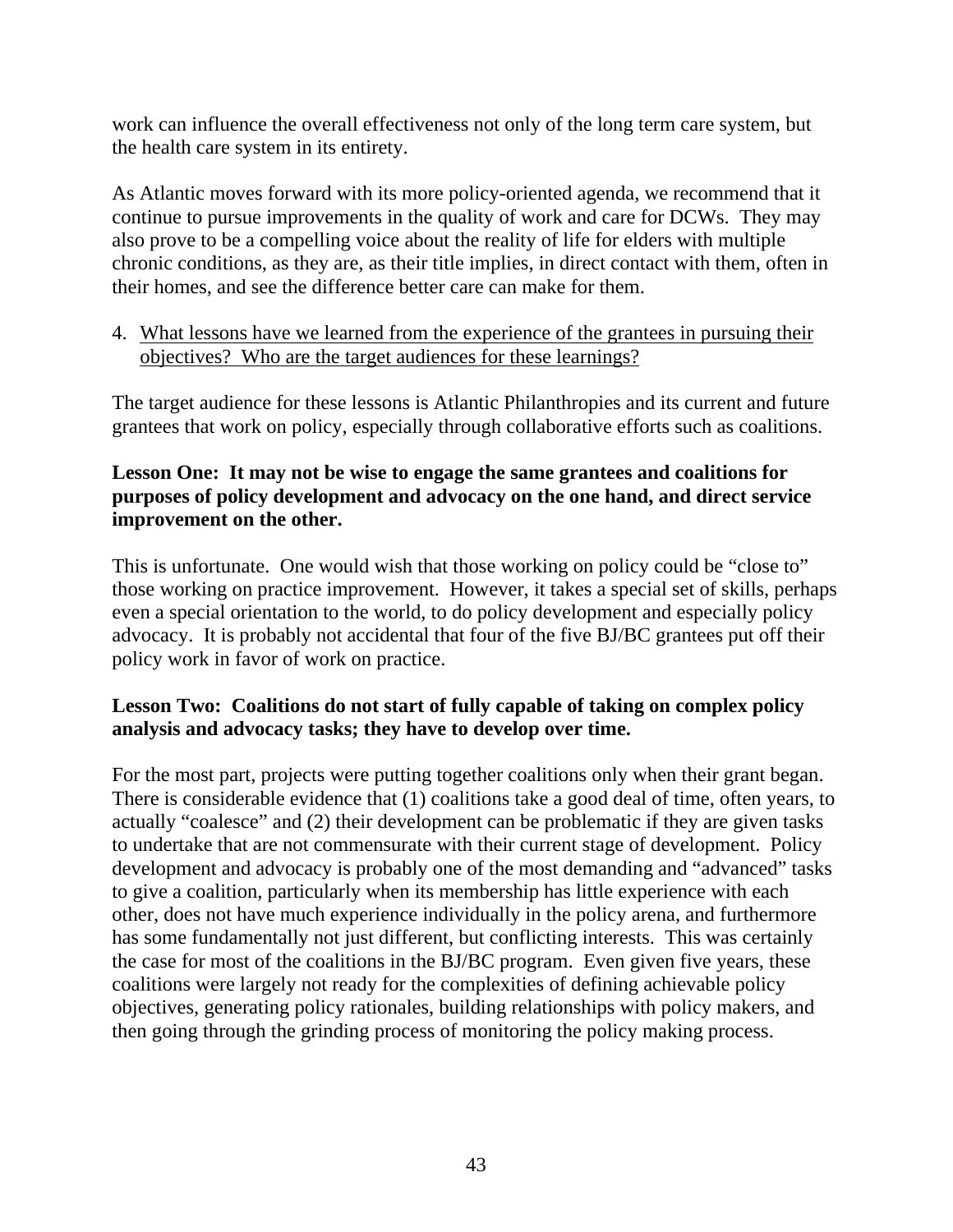**Lesson Three: Multi-stakeholder coalitions take even longer, if they are ever able, to come to consensus on truly "disruptive" policy changes. Even coalitions made up of allies with the same interests can find it difficult to reach consensus not only on objectives but on strategy, tactics, and who gets the blame/credit.** 

Many of the BJ/BC coalitions had a very difficult time navigating the problems that arose when industry representatives became worried that direct care worker associations were going to lead to direct care work unions. In reality, improving the jobs and the training of DCWs will not happen without money, potentially a lot of money. Providing a true "career ladder" with higher pay for more experienced workers would cost money; providing benefits to these low-wage workers could in some cases nearly double their compensation; providing training costs money; creating infrastructure for credentialing costs money; improving the management of the agencies where they work and in their direct supervision would also cost at least some money. It would take quite a massive campaign to convince the public and the legislatures that it would be worthwhile to spend this kind of money, especially in the context of a health care system that is already incredibly costly and getting more so each year.

We are not suggesting that policy change in this arena be ignored. We are suggesting that a more strategic approach needs to be pursued through which the public begins to realize the price we are paying for low-quality direct care workers and further recognizes that when we provide dignity and a living wage and benefits to DCWs the retention rates do go up, training that is offered makes a difference, and the health and quality of life of patients improves.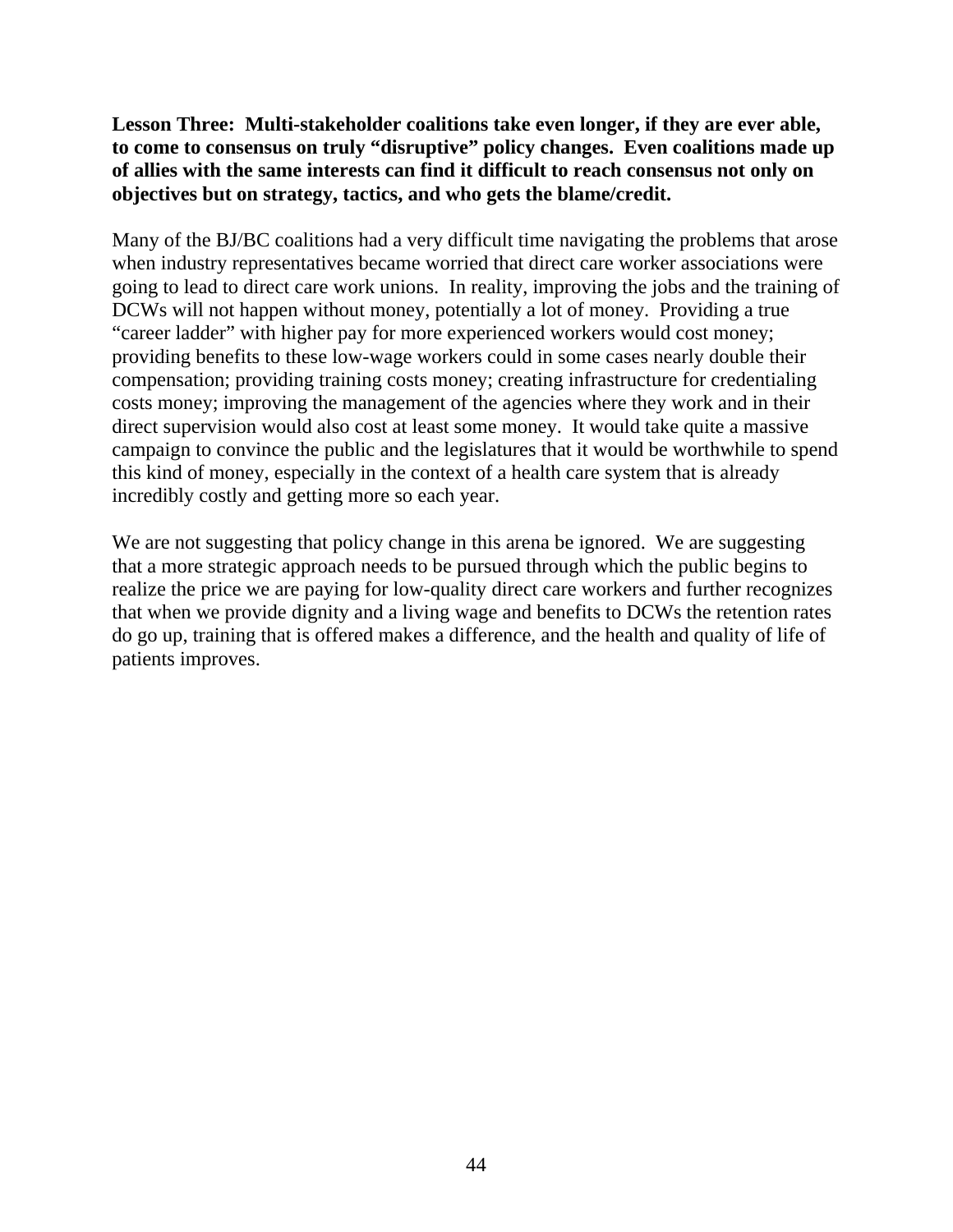## **APPENDIX A**

# **GRANTS COVERED IN THIS REVIEW**